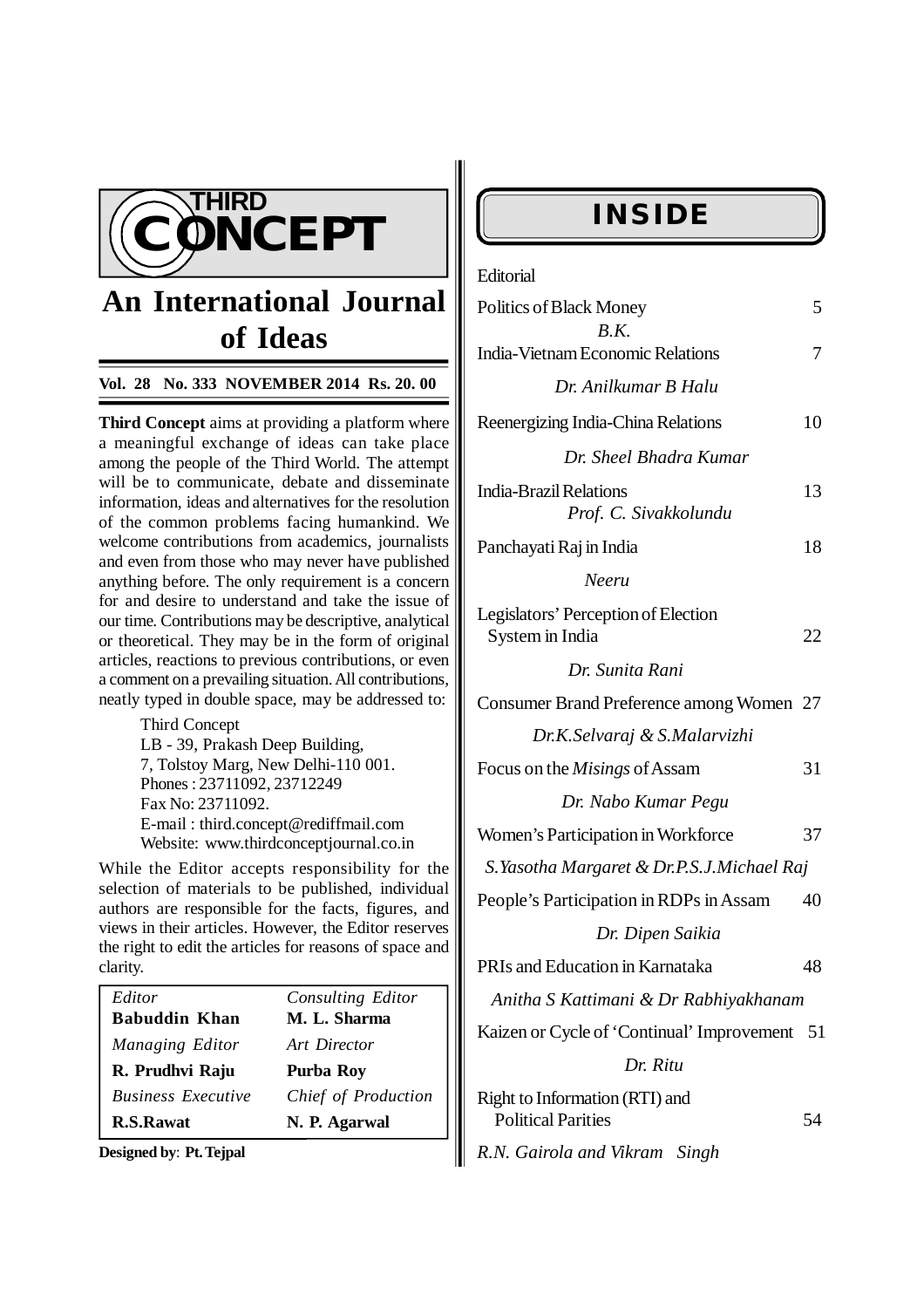## *Editorial*

# **Politics of Black Money**

Exame which is being tossed by political parties against each other to score points without knowing the ground realities. Supreme Court's insistence on submission of full list of names of those persons who have stashed mon ecent media blitzkrieg over black money in India has transformed an economic offence into a political game which is being tossed by political parties against each other to score points without knowing the **ground realities. Supreme Court's insistence on submission of full list of names of those persons who** order to avoid any kind of confrontational situation between judiciary and executive.

During the decade-long regime of the UPA, the opposition parties, especially the BJP, continuously raised the bogey of black money. The issue of black money remained the centerpiece of campaign in 2009 Lok Sabha elections and during 2011 and 2012 many social activists also made efforts to build up movement on this issue. This issue hogged limelight again during the electoral campaigns of the 2014 Lok Sabha polls. In July 2011, the Supreme Court while acting on a writ petition filed by the senior advocate Ram Jethmalani had passed order to constitute a high-level Special Investigation Team (SIT) to help unearth black money stashed away abroad. The apex court had also specified the terms of reference for the SIT. The UPA regime had been dragging its feet on implementing court's order on various pretexts. The UPA government did not comply with the order for nearly three years and sought a direction to review/modify the order in early 2014.

While dismissing the review application, the apex court gave three weeks' time for the Centre to notify the SIT. In the wake of the change of government at the Centre in the aftermath of Lok Sabha elections, the apex court on 23 May 2014 extended the time limit by one more week. Accordingly, the new NDA government announced on 27 May 2014 the setting up of a high-level Special Investigation Team (SIT) to help unearth black money stashed away abroad. The SIT is a high-level committee named by the Supreme Court and is headed by Justice M.B. Shah, a former judge of the Court, with another former apex court judge, Arijit Pasayat, as vice-chairman. It is an inter-agency group that includes the Secretary, Department of Revenue; the Deputy Governor of the Reserve Bank of India, and the heads of the Intelligence Bureau, the Research and Analysis Wing, the Enforcement Directorate, the CBI, the Central Board of Direct Taxes and a few other agencies. Its primary responsibilities include the investigation and prosecution of cases involving unaccounted money.

There are varied estimates of the quantum of money parked in overseas bank accounts of the Indians. There are no official estimates of India's black economy. According to one report, it is estimated that the size of black economy is about 30% of India's gross domestic product (GDP) or about Rs. 35 lakh crore. According to another report, between 1948 and 2008 about \$462 billion or about Rs. 28 lakh crore in current exchange rates had been salted away in overseas tax havens by the Indians. A BJP task force report said in 2011 that Indians had parked \$1.4 trillion (Rs. 84 lakh crore) in undisclosed overseas accounts. Broadly speaking, if hidden income of \$500 billion were to be disclosed and taxed at 30%, it would generate Rs. 9 lakh crore

- BK It is interesting to know that the list containing names of those Indians who had stashed black money abroad was stolen from HBSC in 2008 and it reached India via France. In the meantime the so-called holders of black money might have closed their accounts now. So under the prevailing circumstances, chasing those names may end in a fiasco. According to one report, Swiss officials had told the Indian government that in 2006, Indians held about Rs 23,000 crore in banks there. In 2010, as India pushed Geneva to share information about Indians who held allegedly illicit bank accounts in Swiss banks, nearly Rs 14,000 crore were moved out of those bank accounts and the amount fell to Rs 9,000 crore. Undoubtedly, the Supreme Court has ordered urgent scrutiny of 627 Indians who hold accounts at HSBC in Geneva. Some reports indicate that the average balance in these accounts is about Rs 40-50 crore and then at best, the government can hope to recover about Rs 3,000 crore, including penalties.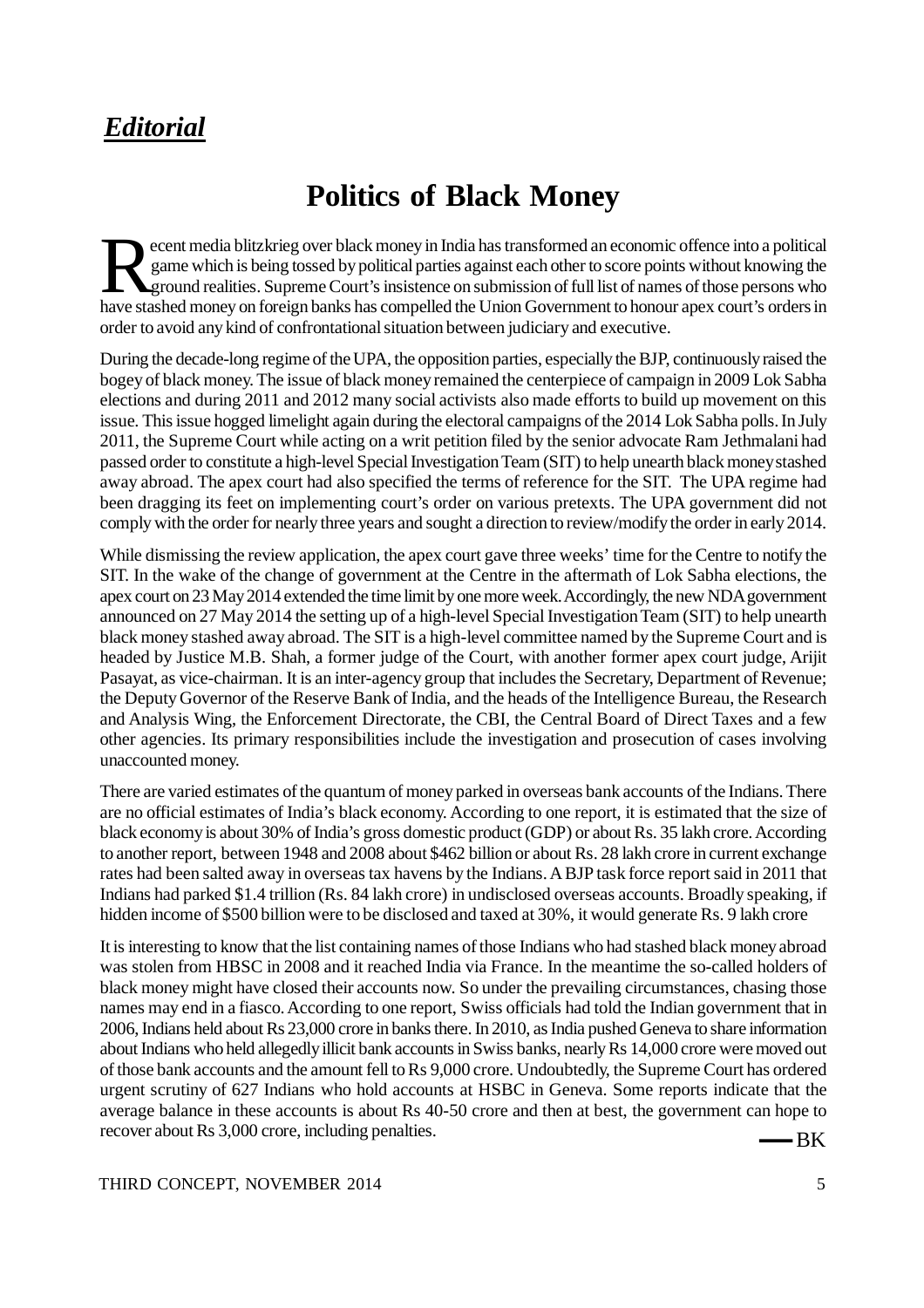THIRD CONCEPT, NOVEMBER 2014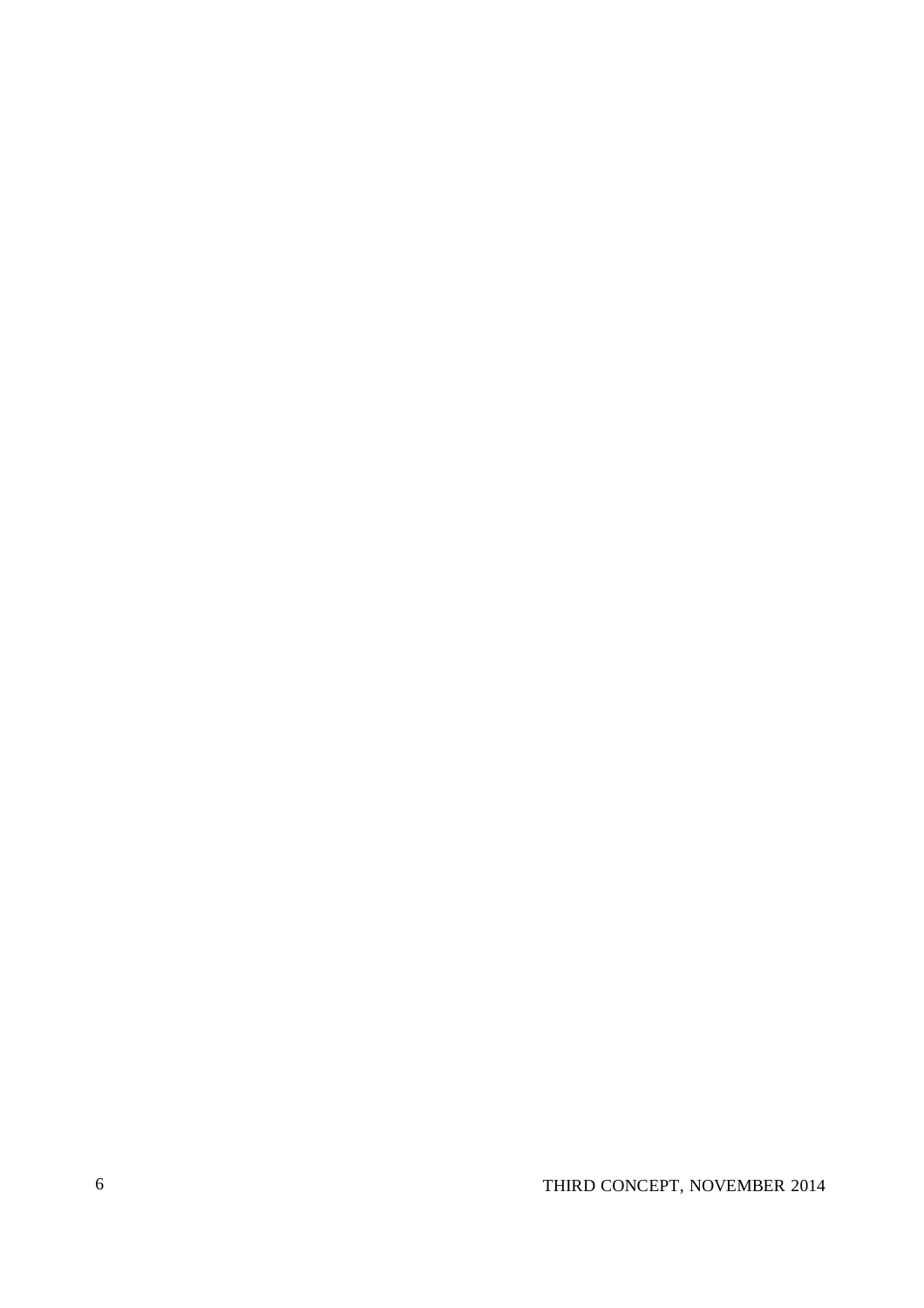## **India-Vietnam Economic Relations**

Dr. Anilkumar B Halu\*

[*In the wake of recent exchange of high-profile exchange of visits of leaders between India and Vietnam and conclusion of many agreements, the pattern of relationship between the two countries is destined to take upward swing. Vietnam is an important strategic partner of India and there is a need for keeping up the momentum in their bilateral relationship.* Ed]

Recent years have witnessed an upswing in<br>
Indo-Vietnamese relations which is marked<br>
by a flurry of high-profile visits and<br>
increasing interaction in economic, cultural and ecent years have witnessed an upswing in Indo-Vietnamese relations which is marked by a flurry of high-profile visits and strategic-defence relations between the two countries.

The visit of the General Secretary of the Vietnamese Communist Party Nguyen Phu Trong to India in November 2013 resulted in a number of initiatives laying the foundation for taking bilateral relations to a new level, after the NDA government took office in India post the General Elections in May this year. The NDA government led by Prime Minister Narendra Modi has maintained the momentum.

Indian Foreign Minister Sushma Swaraj visited Vietnam in August this year making it one of her first foreign visits. The visit signalled India's intent to shift gears from the 'Look East' policy to an 'Act East' policy. Subsequently, President of India, Pranab Mukherjee, paid a state visit to Vietnam in mid September this year and during the last week of October this year Vietnamese Prime Minister Nguyen Tan Dung visited India.

#### **Background**

Relations between India and Vietnam have been cordial and friendly since their foundations were laid by Prime Minister Nehru and President Ho Chi Minh more than five decades ago. The traditionally close and cordial relations have their historical roots

in the common struggle for liberation from foreign rule and the national struggle for independence.

India's first Prime Minister Pandit Jawaharlal Nehru was one of the first visitors to Vietnam after its victory against the French at Dien Bien Phu in 1954. President Ho Chi Minh's visit to India in February 1958 was reciprocated by President Rajendra Prasad who visited Vietnam in 1959.

Recent years have witnessed strengthening of political contacts between two countries as reflected in several high-level visits by leaders from both sides. Trade and economic linkages continue to grow. India's thrust under the 'Look East' policy combined with Vietnam's growing engagement within the region and with India has paid rich dividends.

Vietnam is an important regional partner of India in South East Asia. India and Vietnam closely cooperate in various regional forums such as ASEAN, East Asia Summit, Mekong Ganga Cooperation, Asia Europe Meeting (ASEM) besides UN and WTO.

#### **Economic Relations**

India's relations with Vietnam are marked by growing economic and commercial engagement, especially in recent years. Bilateral trade continues to grow rapidly and touched US\$ 3.94 billion in 2012, registering an increase of 1.1% *vis-à-vis* 2011. India's exports to Vietnam increased by 9% to the tune of US\$ 2.15 billion, while Vietnam's exports to India increased by 14.69% to reach US\$ 1.78 billion. India is currently the 10th largest exporter to Vietnam. During the visit of President

<sup>\*</sup> Assistant Professor & P.G. Co-Ordinater, Department of Political Science, Government College Gulbarga.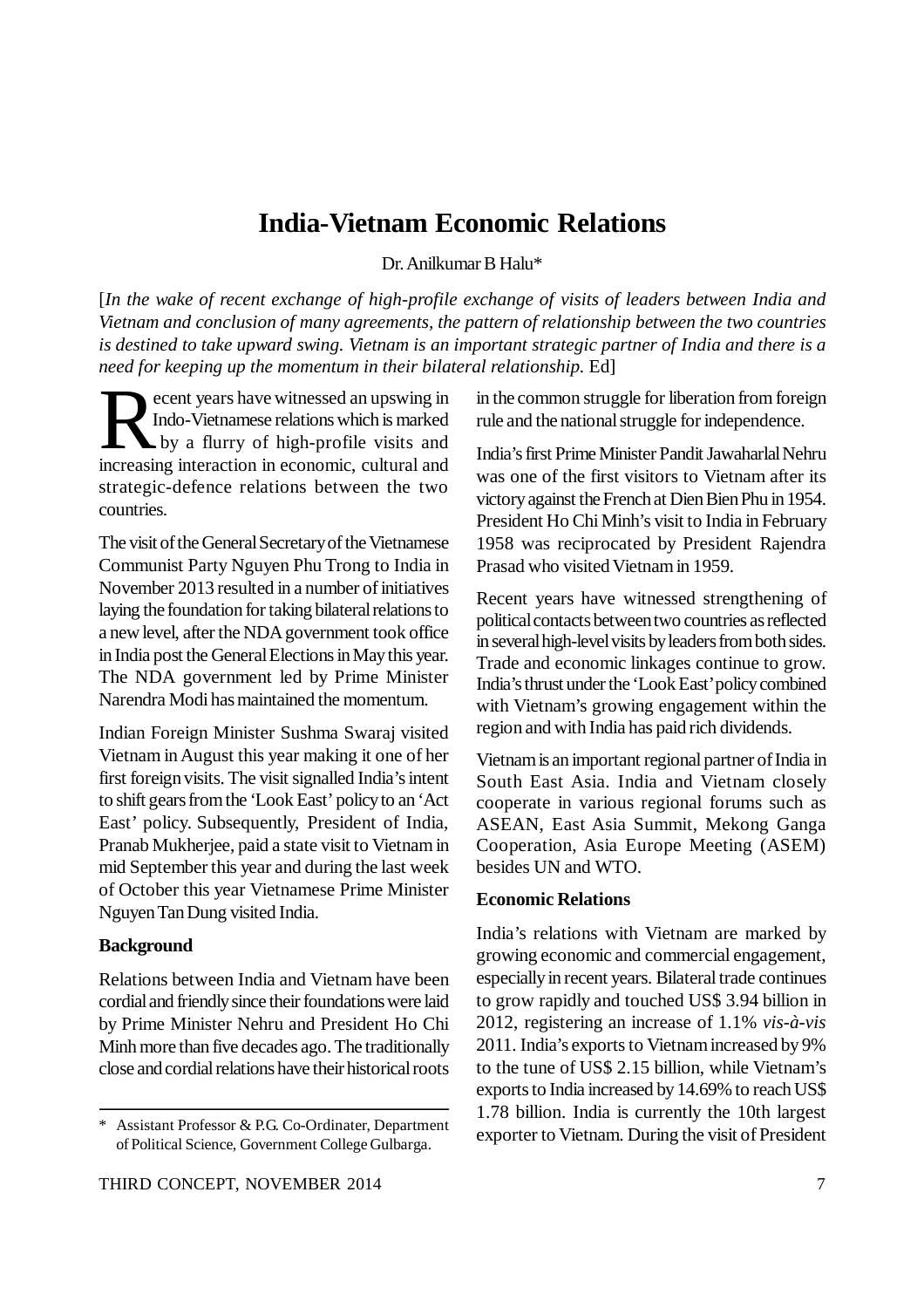Sang to India in October 2011, the two sides agreed to set the target of bilateral trade at US\$ 7 billion by 2015.

The trade relationship between India and Vietnam is largely supported by India's export to Vietnam and places India in a position to enjoy a favorable trade balance. Illustratively, in 2010-11, India's exports to Vietnam at USD 1,936.6 million were more than two times of imports (USD 790.6 million). However, recent times have also seen a surge in imports from Vietnam to India with imports registering a 135 percent growth in 2008-09 and a 27 percent growth in 2009-2014.

Bilateral trade between India and Vietnam has been growing steadily. In 2013-14, the total Indo-Vietnam bilateral trade was \$8 billion. Growth in trade volumes has witnessed a jump of 30 per cent from the previous year. India's tariff structure is equally liberal when compared to Vietnam for the manufacturing sector.

Within manufacturing, expansion of intra-industry trade in the textile sector could be a huge win-win for both countries. Vietnam could replace its imports of fabric and yarn from China, with imports from India while exporting its lower priced garments to the expanding Indian market. This would be a classic example of mutual benefits from intra-industry trade.

However, in the case of the agricultural sector, India still has high levels of protection relative to the levels of tariff imposed by Vietnam. India could consider lowering these tariffs to provide better market access to agro-exports from Vietnam which needs to diversify its export basket to India, to gain advantages of the expanding market.

Currently four product groups contribute to almost 80 per cent of Vietnam's exports to India. They are mineral products (45%), chemical products (12%), vegetable products (10%), machinery and mechanical appliances (10%).

The India-Vietnam Business Forum, established in April 2010, expected to provide a platform to

strengthen business exchanges from both sides, was also launched during his visit. Vietnam continues to be an attractive investment destination for Indian companies. As of December 2011, India had 62 investment projects with total registered capital of US\$ 234 million. If investments by Indian companies from third countries are included as well, India has 86 projects with total investment capital of US\$ 868 million.

Indian companies are investing in oil and gas exploration, mineral exploration and processing, sugar manufacturing, agro-chemicals, IT, and agricultural processing. Vietnam's investment in India is currently in one project of US\$ 0.15 million.

OVL, Essar Exploration and Production Ltd, Nagarjuna Ltd, Venkateswara Hatcheries, Philips Carbon and McLeod Russell are some of the major Indian investors. Tata Steel plans to invest more than USD 5 billion in a steel plant in Vietnam. In the field of IT training, NIIT, APTECH and Tata Infotech have so far opened more than 50 franchised centers spread all across Vietnam.

India has set up the Vietnam-India Entrepreneurship Development Centre in Hanoi and Vietnam-India Center for English Language Training in Danang as part of its support to the Initiative for ASEAN Integration providing technical assistance to the Government of Vietnam.

#### **Assistance and Capacity Building**

Since 1976, India has extended 14 Lines of Credit totaling Rs. 561 crores to Vietnam. This includes the LoC for US\$ 45 million extended for Nam Chien hydropower project which is being executed by BHEL. India has offered a fresh Line of Credit for USD 19.5 million to Vietnam for setting up hydropower projects. India has agreed to consider earmarking an amount of up to USD 100 million under the Buyer's Credit under the National Export Insurance Account (BC-NEIA) for use by Vietnam. India has offered to extend new LoCs to Vietnam for infrastructure projects. Project proposals are awaited from the Vietnamese side.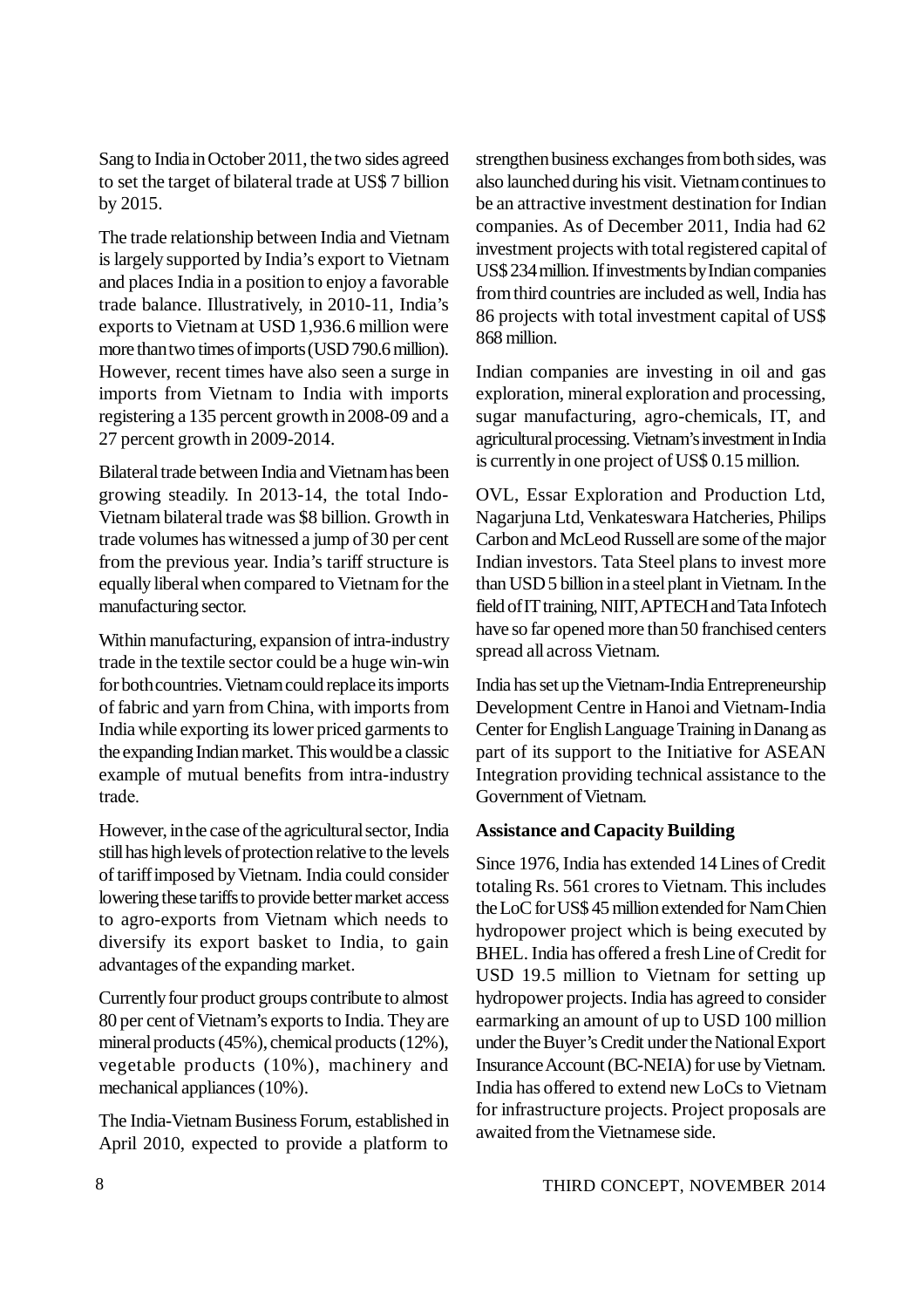Over the years, Vietnam has been a large recipient of training programmes under Indian Technical and Economic Cooperation (ITEC) programme. It has fully utilized 80 slots allotted to the country annually. Since 2012, the number of ITEC slots has been increased from 80 to 150. By the end of March 2013, it is expected to utilize the entire 150 slots of the academic year 2012-2013. Vietnam also utilizes the graduate, postgraduate and Ph.D. courses under General Cultural Scholarship Scheme (GCSS).

Several hundred Vietnamese students, many of whom are now senior officers, have graduated from universities under this programme. Vietnam has now been utilizing 14 scholarships under Education Exchange Programme (EEP) and since 2006, 10 slots for undergraduate courses funded by Mekong Ganga Corporation (MGC) programme. The number of GCSS has been increased from 10 to 16 with effect from 2012.

## **Conclusion**

While some of the concentrated efforts made by both governments in this direction have already manifested in an improving volume of foreign trade and foreign investment between both countries, the potential for bilateral exchange remains largely untapped. Despite a continuous increase in trade over the past few years with total bilateral trade crossing the USD 2 billion mark in 2008-09, when compared with their trade with other countries such as China and USA, bilateral trade is still largely low.

Despite enforcing trade frameworks, there has been less than potential expansion in economic integration between these economies. During the October 2014 visit of the Vietnamese Prime Minister to India, both the countries have agreed to boost bilateral ties to \$ 15 billion by 2020 from the \$ 8 billion at present. There lies vast potential of further augmentation of bilateral economic ties between the two countries.

## **References**

- 1. Pranav Kumar, *India-Vietnam Economic Relations: Opportunities & Challenges*, IPCS, Special Report, No. 58, New Delhi: IPCS, July 2008.
- 2. Rahul Mishra, *India-Vietnam: New Waves of Strategic Engagement*, New Delhi: ICWA, January 2014.
- 3. Rajesh Mehta, *India-Vietnam Trade: Current Relations and Prospects*, RIS-DP # 105, New Delhi: RIS, December 2005.
- 4. Yogendra Singh, *India-Vietnam Relations: The Road Ahead*, IPCS Special Report No. 40, April 2007.

## **PERSPECTIVES ON WOMEN Edited by Babuddin Khan**

**A compilation of Select Articles from 25 Years of THIRD CONCEPT**

**On Emancipation and Empowerment of Women across the world with special emphasis on**

**Indian Women**

**Price: Rs 695**

**Special Discount of 25% for Third Concept subscribers**

 $\rightarrow \rightarrow$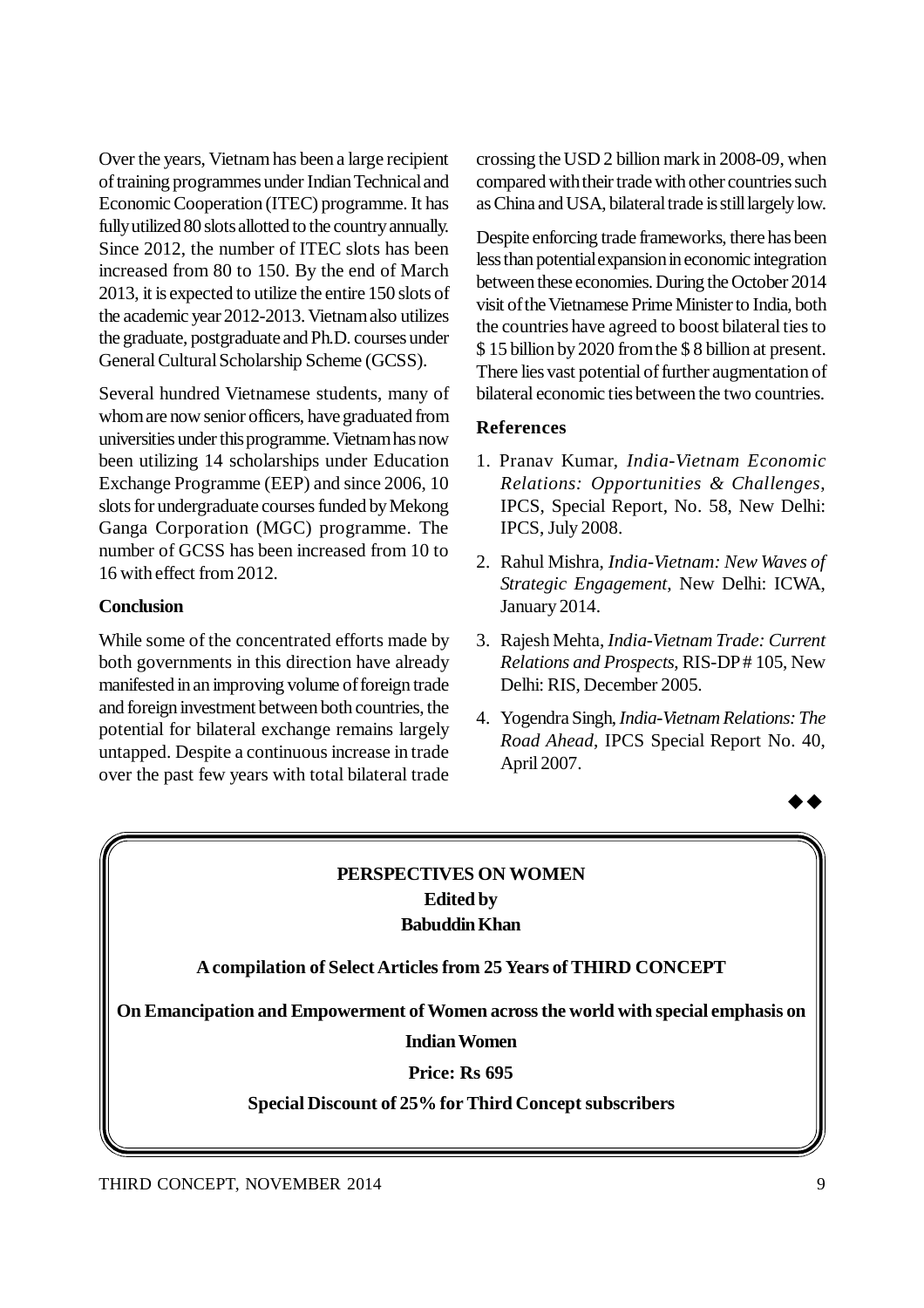## **Reenergizing India-China Relations**

Dr.Sheel Bhadra Kumar\*

*[Relationships in international politics especially with neighbours are highly complicated, sensitive and volatile. Nation states have to handle and settle their bilateral issues very delicately keeping in view of others' concerns, perceptions and aspirations. If bilateral issues and concerns are handled skillfully with neighbours, there can develop a cordial and stable relationship beneficial not only for them but also for others in the region. But if nations fail to develop a balanced and cordial relationship with their neighbours, pressure of strained and fractured relationship is felt not only by neighbours but by others situated in the region and distant places.]*

When we talk of India–China relationship,<br>we find elements of concerns, doubts,<br>cooperation and competition in that<br>relationship. The Indian electronic media and press Then we talk of India–China relationship, we find elements of concerns, doubts, cooperation and competition in that and some politicians often accuse the government of the day for being 'soft' in dealing with China while the Chinese scholars label India's border infrastructure programme as provocative.

Recently, three-day visit of Chinese president Xi Jinping to India began on a positive note with a traditional swing on the Sabarmati riverfront in Ahmadabad with Indian Prime Minister Narendra Modi. By sharing a rare bonhomie, the two countries signed two agreements and one memorandum of understanding.

Reaching New Delhi, their talks commenced with a leap forward in ties. China pledged to invest \$ 20 billion in India in coming five years. Thirteen pacts like boost in trade and economic development plan, modernization of railways, use of outer space, drug and cultural exchange, audio-visual production, sustainable trade,1250-acre industrial park in Pune, new pilgrimage route to Mansarovar, sister city pact etc were inked. China even made a pitch for a civil nuclear cooperation which India agreed to discuss.

In the midst of these ongoing developments in New Delhi, a hurly burly disturbance created by the Chinese army in Ladakh forced Indian side to raise the contentious issue. India raised concerns over the ongoing standoff at LAC in Ladakh's Chumar and Demchok sector between the Chinese and Indian army and repeated incidents along the border and refusal to vacate the area despite flag meetings to defuse the situation.

The Chinese foreign ministry spokesperson Hong Lei said the incident along the border had been effectively controlled and managed. President Xi hoped that the unresolved boundary resolution could be solved in near future. The Indian prime minister even raised trans-border river issue and dual-stapled visa issue but the visiting Chinese President kept mum on these issues.

Thus we find that there are issues where we are ready to cooperate but there are some vexed issues where we are not ready to cooperate and share which make our relationship highly complex and intractable. However, there is urgent need for these two Asian giants that they should develop a stable relationship bilaterally and with other neighbours as well for the peace, stability and prosperity of Asia.

India wants a stable relationship with China hoping that its ties with China will open up possibility that Beijing might use its leverage with Islamabad to shape Pakistan's behavior that might benefit India. India wants to fight terrorism effectively. China can play a vital role in countering cross-border terrorism. India needs investment and high-technology. China can invest and provide needful technology to India.

On the other hand, China wants to limit India's growing relationship with the U.S. and Japan as well

Associate Prof. of Pol. Sc.,Govt. P.G. College Mahasamund, Chhattisgarh.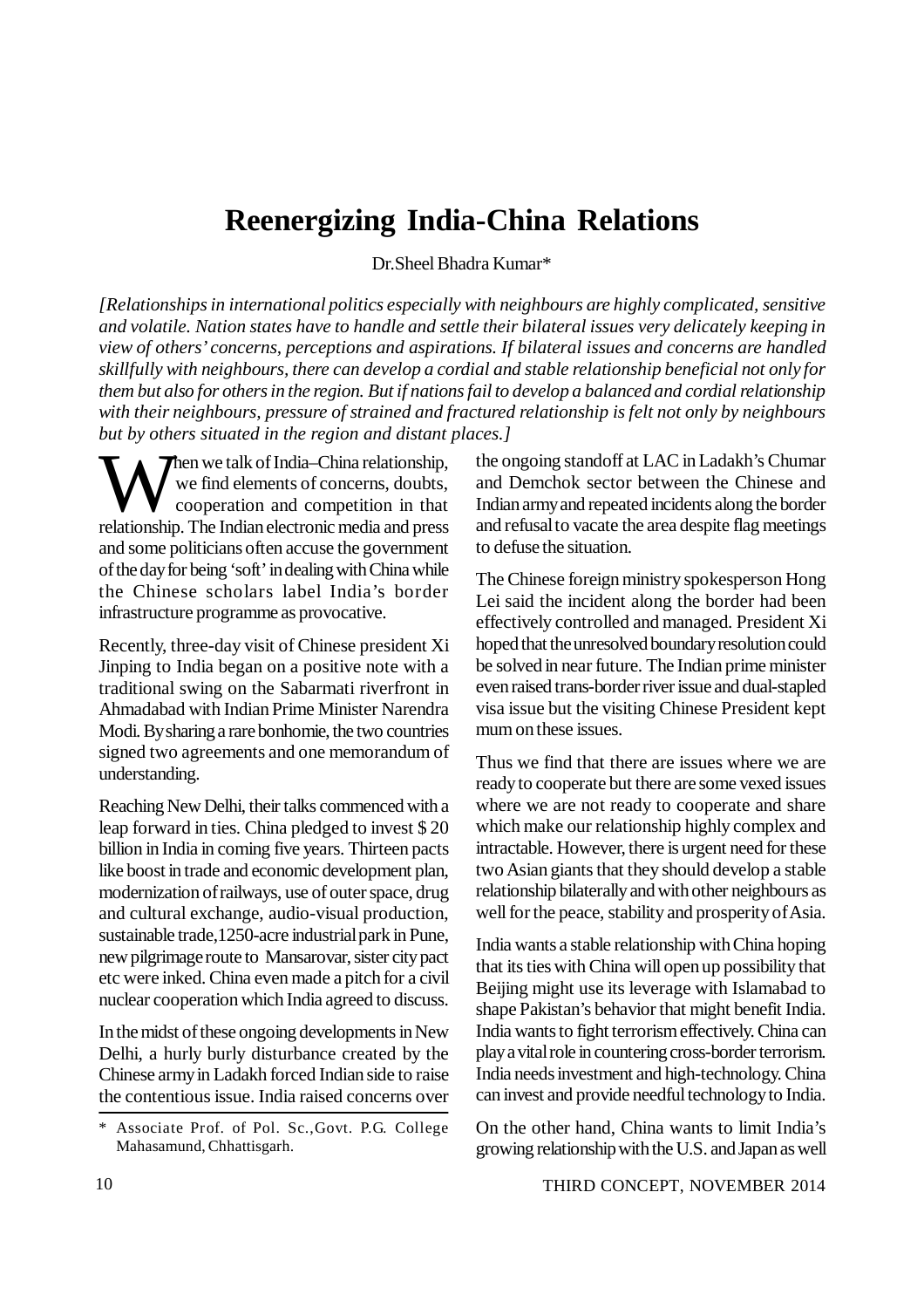as with other countries in what China considers its backyard sphere of influence. While China is preoccupied with eastern maritime disputes and the North Korean situation, stable relations on its southern and southwestern flank would also help China. Chinese ambitious plan of the Maritime Silk Road [MSR] and the Silk Road economic belt cannot be realized without India's approval and consent.

#### **China and India want to establish stable ties for following reasons:**

- 1. With the eclipse of unipolarism and rise of multipolarism, China and India realize the importance of bilateral cooperation.
- 2. After the U.S military withdrawal from Afghanistan, the need for stability in South Asia has increased many folds. Both these two Asian countries have great stake in Afghanistan's stability and South Asian power equilibrium.
- 3. They desire for a peaceful periphery in order to focus on domestic socio-economic, religious, ethnic and other issues.

Despite their desire to establish stable relationship, there are issues which do not permit them to go too close for the following reasons:

- 1. Long-standing boundary dispute reinforces mistrust about Chinese intentions. Though after the 1962 Chinese invasion, there has seldom been gunfire on border between China and India unlike Indo-Pakistan border; where violation of cease-fire takes place very often. Despite increased engagement between the two countries on border issue, it has potential to stall, if not reverse, progress towards more stable relationship.
- 2. Tibet remains a key source of tension between the two countries though the two countries have found a way to manage their differences on this issue. Though Indian prime minister did not raise Tibet issue, but this issue came to limelight due to protests by Tibetan people residing in India. Dalai Lama has often said that a peaceful and stable Tibet is in the interest of both China and India.
- 3. China's special relationship with Pakistan has been a major source of concerns in India. Its role in strengthening Pakistan's conventional; missile and nuclear capabilities and assistance to Pakistan in developing projects and infrastructure in disputed areas between India and Pakistan are of major concerns for India.
- 4. China's growing political, economic and military ties with India's neighbors are also a subject of concern. China is developing its ties with Afghanistan, Bangladesh, Nepal, Myanmar, Maldives and Sri Lanka which have military connotations. China's increased interest in opening of Indian Ocean which India considers as its backyard has also not gone unnoticed in India. China regards its activities as economic development and necessary to protect its ships and oil- interests. However, India is not convinced of the Chinese logic and is pursuing a policy of wait and watch.
- 5. Trans-border river issue has become a subject of tension between China and India. Chinese dam construction on the Brahmaputra River and diversion of its water to its north-west areas has become a matter of great tension. Due to Chinese unfriendly activities, flow of water in North-West regions of India has become deficient which is alarming. Information sharing agreements are being violated by China.
- 6. Lack of trust, unpredictable intensions and aggressive Chinese behavior are major hurdles between the two countries.
- 7. The legacy of history remains a problem. Every time there is a border incident, it reinforces the narrative that has prevailed in India since 1962 war. The problem aggravates due to lack of connectivity, communication and little knowledge of intensions of the other country. There is a lack of trust and transparency between the two countries.
- 8. Reluctance of China in endorsing India's demand for a permanent seat in the Security Council and its objections to give India membership in the Nuclear Suppliers Group makes India doubtful of Chinese intentions.

#### THIRD CONCEPT, NOVEMBER 2014 11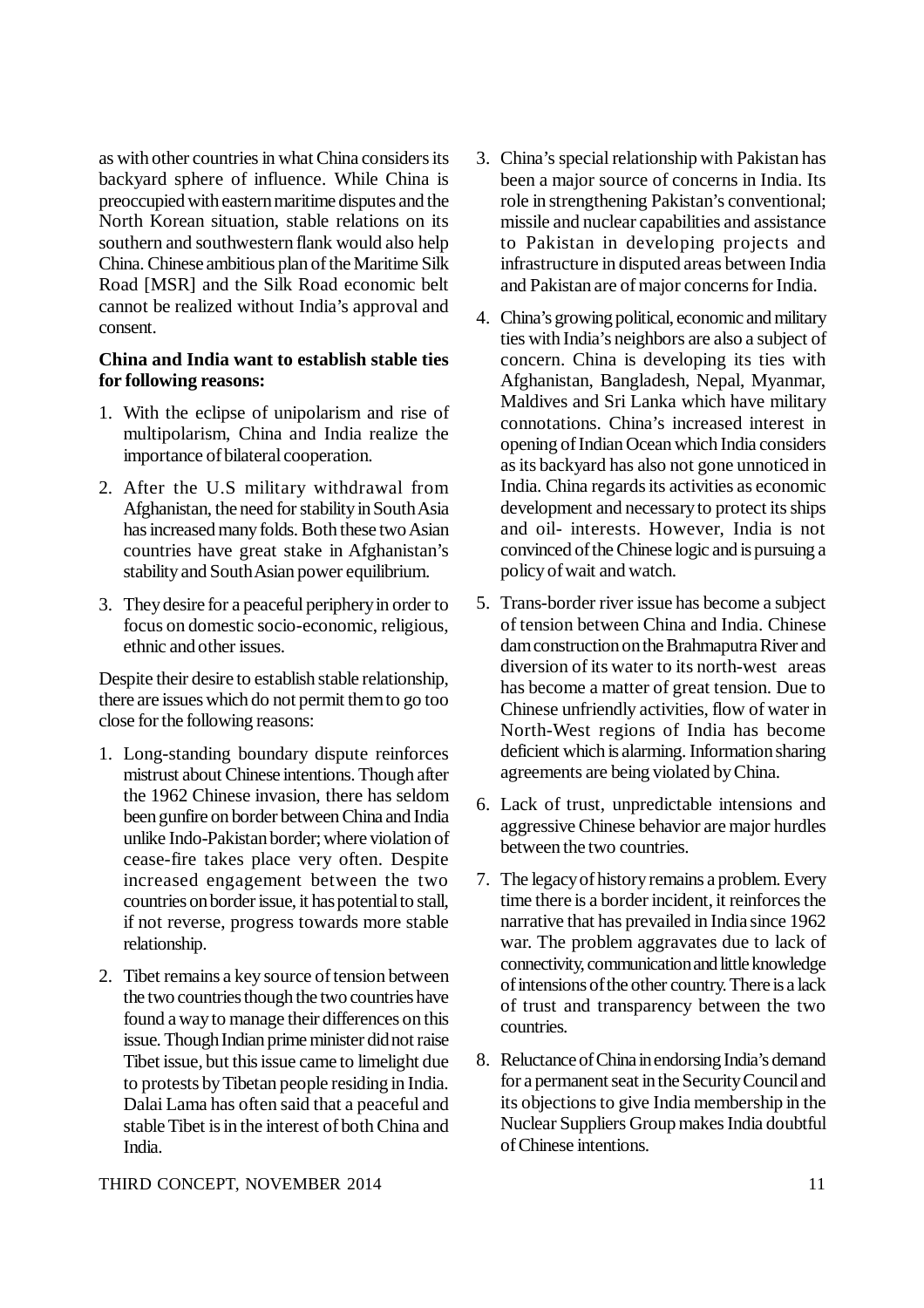- 9. Economic ties have also not escaped trouble. Trade imbalance between the two has increased. In 2010-11 trade deficit was 28 billion dollars which increased to 40.8 billion dollars in 2012- 13. Prior to the Chinese President's recent visit, Chinese officials had claimed that Mr. Xi would commit to invest at least \$ 100 billion in India. But the agreement inked in New Delhi could reach hardly \$ 20 billion worth of Chinese investment in India.
- 10.Cyber espionage and restrictions on labor are also contentious issues between the two countries.
- 11.Visa liberalization agreement which was negotiated in 2013 could not be signed during the Chinese president's recent India visit. India has refused to conclude the agreement until China abandons its policy on stapled visas for Arunachal Pradesh residents.

## **What should India do?**

China regards India as its competitor which can overpower or surpass it in its effort to balance it by creating axis with the U.S and Japan on one hand and create tensions for it by forging alliance with the South-East Asian countries with which China has not very good relationships. Therefore, its posture and behavior towards India remains to be aggressive, hostile, unfriendly and unpredictable.

India needs to adopt a multi-pronged strategy to tackle dragon's moves. India has to build trust and improve communications with China It needs to

increase political, economic and even military cooperation with China on bilateral, regional and multilateral levels. Instead of going down the rabbit– hole of LAC clarification, India and China should move boldly to settle the boundary dispute.

Simultaneously, India should have patience to be ready to compete with China because in international politics you have either to speak at equal level or from a position of strength to be heard. Therefore, India needs to increase its military preparedness and strength to ward off any adventure from Chinese' side.

It has to develop border infrastructure and border areas strategically. It needs to consolidate and expand development activities in the border regions. India will have to follow Look East Asia policy more vigorously. There is need for India to develop and strengthen its relations with East and South-east Asian countries.

Indian prime minister's Japan's visit and Indian president's Vietnam's visit are good moves taken in right direction. Indo-U.S relations give India leverage to work as an offshore balancer. Therefore, India should take sufficient measures to develop its relations with the U.S.

Relations between the two Asian giants depend on a number of internal, bilateral, regional and global factors. India has to manage its relations with China with prudence but with firmness. India has to play cool and remain vigilant to develop capabilities. China has adopted same tactics and strategy adroitly against its adversaries like Russia and the U.S.



- *To our Contributors.....................*
- **& Original articles are welcome.**
- **& Only Original copy of the manuscript, neatly typed in double-space should be sent. Please do not send carbon, cyclo-or photo-copies.**
- **& Please check up grammatical & typographical mistakes before sending. Editor will not be responsible for these lapses.**
- **& Editor reserves the right to reject/ modify / edit an article without assigning any reason.**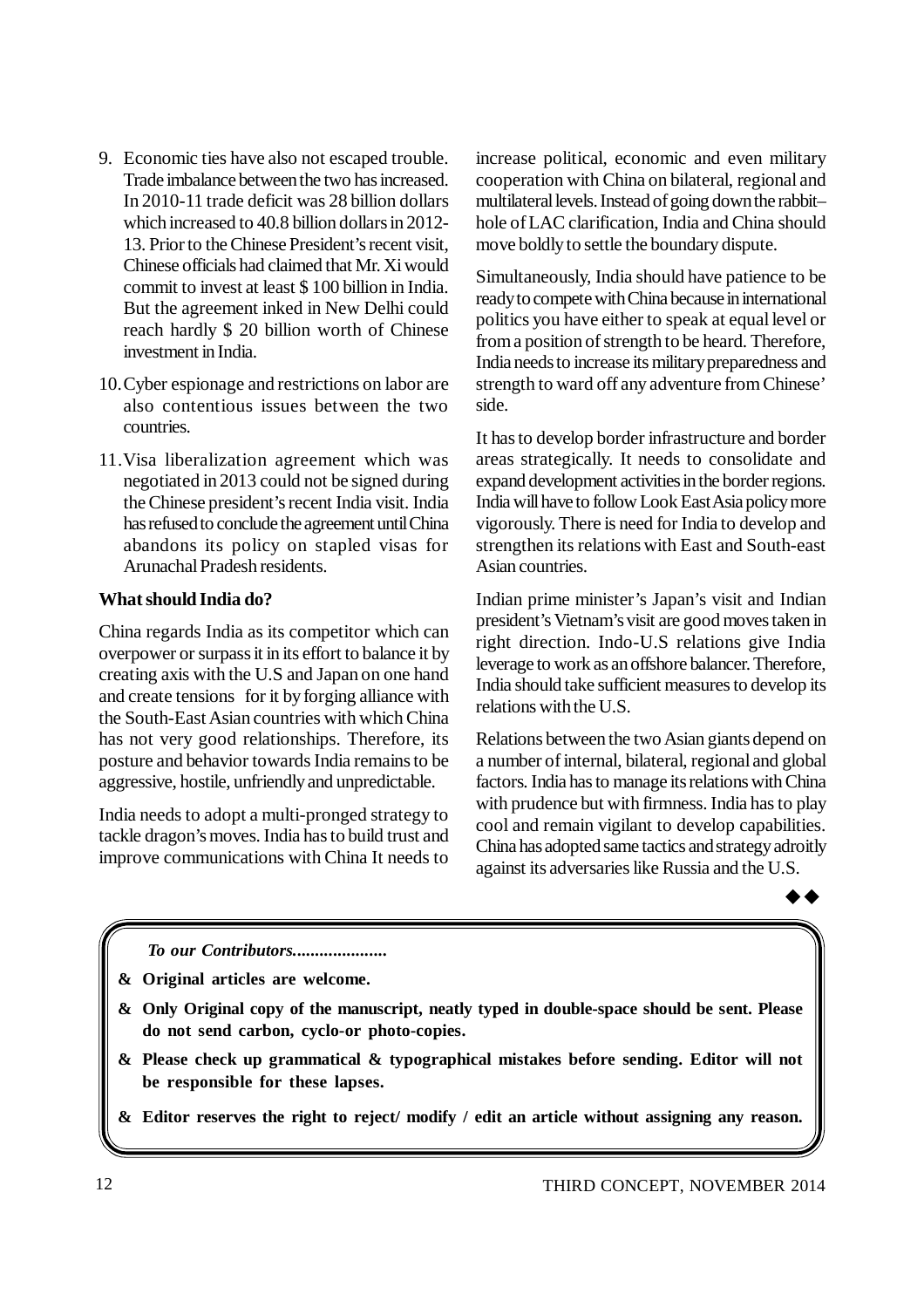## **India-Brazil Relations**

#### Prof. C. Sivakkolundu\*

[*India-Brazil cooperation is extensive and comprehensive covering every important segments of interaction. The bilateral relationship can be seen at the level of plurilateral in forums such as IBSA, BRICS, G-20 and in the larger multilateral arena such as the UN, WTO, WIPO, etc. Bilateral relations between India and Brazil have acquired the dimension of a strategic partnership in the last decade.]*

Ontent to India-Brazil relations came to be<br>added to the hitherto cordiality under<br>President Luiz Inacio Lula da Silva. His<br>successor President Dilma Rousseff's first ever visit ontent to India-Brazil relations came to be added to the hitherto cordiality under President Luiz Inacio Lula da Silva. His to India in March 2012 has provided greater commitment and content to this relationship. During the visit, she interacted with Prime Minister Manmohan Singh and held detailed discussions on bilateral, regional and multilateral issues including inter alia trade and commerce, science and technology, cultural exchange, UNSC reforms, terrorism, WTO and climate change.

The two leaders renewed their commitment to strengthen the India-Brazil Strategic Partnership. The Joint Statement issued during President Rousseff´s visit on 30 March 2012 summarized concisely the wide spectrum of areas of cooperation of strategic partnership. President Dilma Rousseff also met Prime Minister Manmohan Singh during the BRICS Summit in Durban in March 2013, Rio+20 Sustainable Development Summit in June 2012, BRICS Summit in China in April 2011, IBSA

Summit in South Africa and during the G-20 Summit in Cannes in November 2011.

#### **Historical Background**

Deep-rooted historical ties between India and Brazil can possibly be traced back to the Asian migration to South America, which contributed to the evolution of the indigenous people of Americas. Between the 16th and 18th centuries, Brazil and Goa, both outposts of the Portuguese imperialist outreach, had bilateral exchanges, which found reflection in the flora and fauna, food and dress as well as folk traditions of Brazil.

The interesting similarities between folk traditions of Boi Bumba in the north of Brazil and the Poikam Kudharai of South India, for instance, draw attention to the strong undercurrents of cultural and popular exchanges that have taken place in the centuries by-gone. The telecasting of tele-novella called 'Caminho das Indias' made a great impact in enhancing the consciousness of India in the Brazilian public mind.

| Brazil                    |                                              | <b>India</b>                                 |
|---------------------------|----------------------------------------------|----------------------------------------------|
| Population                | 190,732,694                                  | 1,210,193,422                                |
| Area                      | 8,514,877 km <sup>2</sup> (3,287,597 sq. mi) | 3,287,240 km <sup>2</sup> (1,269,210 sq. mi) |
| <b>Population Density</b> | $22/\text{km}^2 (57/\text{sq. mi})$          | 364/km <sup>2</sup> (943/sq. mi)             |
| Capital                   | <b>Brasilia</b>                              | New Delhi                                    |

| <b>Country comparison</b> |
|---------------------------|
|                           |

Asst Prof., Dept of Economics, Thiruvalluvar University, Vellore, Tamil Nadu.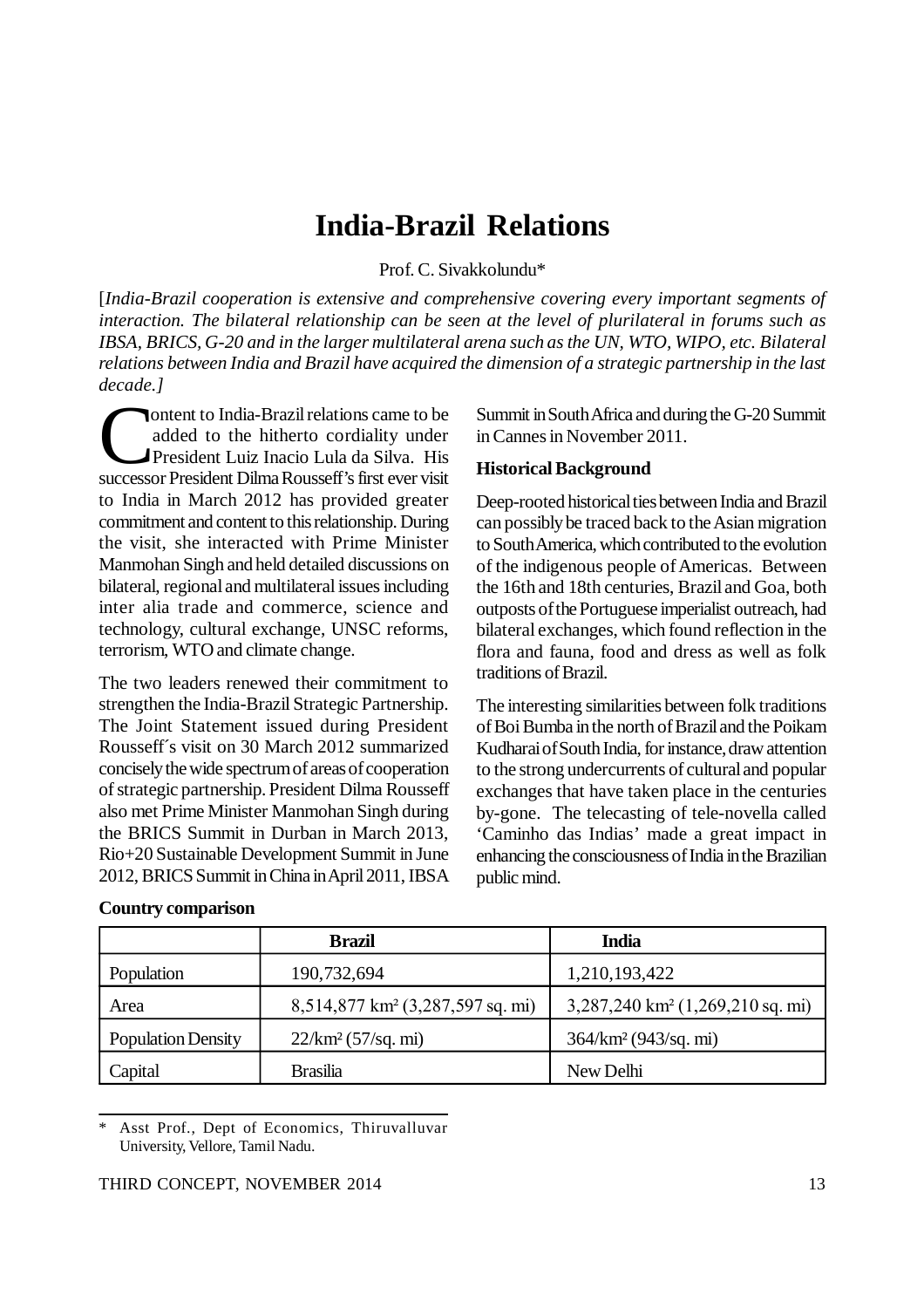| <b>Largest City</b>      | Sao Paulo - 11,037,593 (19,889,559)<br>Metro)                                                                                                           | Mumbai - 13,922,125 (21,347,412)<br>Metro)                                                                               |
|--------------------------|---------------------------------------------------------------------------------------------------------------------------------------------------------|--------------------------------------------------------------------------------------------------------------------------|
| Government               | Federal presidential constitutional<br>republic                                                                                                         | Federal parliamentary<br>constitutional republic                                                                         |
| Official languages       | Portuguese                                                                                                                                              | Hindi, English and 20 other<br>officially recognised languages                                                           |
| Main religions           | 74% Roman Catholicism, 15.4%<br>Protestant, 7.4% non-Religious,<br>1.3% Kardecist spiritism, 1.7%<br>Other religions, 0.3% Afro-<br>Brazilian religions | 80.5% Hinduism, 13.4% Islam,<br>2.3% Christianity, 1.9% Sikhism,<br>0.8% Buddhism, 0.4% Jainism,<br>1.2% other religions |
| GDP (nominal)            | US\$2.425 trillion $(\$12,200$ per capita)                                                                                                              | US\$1.946 trillion $(\$1,542$ per capita)                                                                                |
| GDP (PPP)                | US\$2.309 trillion $(\$11,845$ per capita)                                                                                                              | US\$4.710 trillion (\$3,851 per capita)                                                                                  |
| Military<br>expenditures | \$31.576 billion (FY 2012)                                                                                                                              | \$46.219 billion (FY 2012)                                                                                               |

## **India's diplomatic mission on Brazil**

India opened its diplomatic mission in Rio de Janeiro on May 3, 1948, which later moved to Brasilia on August 1, 1971. The Indian Consulate General in Sao Paulo, the industrial and commercial hub of Brazil, was opened in 1996. The Brazilian Embassy has been functional in India since 1949 and has Consulate General in Mumbai.

## **India- Brazil Contribution in farming**

India's contribution to farming in Brazil is remarkable, though relatively a lesser known facet of our bilateral relationship. The bulk of Brazilian cattle livestock is of Indian origin. The 'Ongole' strain from Andhra Pradesh led to the production of the zebu variety known in Brazil as 'Nelore'. Brazil still imports fresh embryos from India to rejuvenate its cattle breed.

## **Important Bilateral Visits**

Regular high level bilateral visits have provided a sustained impetus to the growing relationship. From the Indian side Vice President S. Radhakrishnan (1954), Prime Minister Indira Gandhi (1968), Prime Minister Narasimha Rao (1992 - for Earth Summit), President K.R. Narayan (1998), Prime Minister Dr. Manmohan Singh (2006, April 2010 and June

2012) and President Pratibha Patil (2008) have visited Brazil while President Fernando Henrique Cardoso (1996), President Lula (2004, 2007 & 2008) and President Dilma Rousseff (March 2012) reciprocated from the Brazilian side.

## **India- Brazil Bilateral Trade and Investments**

Brazil is the most important trading partner of India in the entire LAC (Latin America and Caribbean) region. India and Brazil bilateral trade has increased substantially in the last two decades. However, the most impressive change is taking place now as the trade is becoming more diversified both geographically as well as qualitatively. In 2011 about two third of our bilateral trade of US\$ 9.2 billion was oil products, whereas in 2012 this proportion has become less than half in our bilateral trade of US\$ 10.6 billion. This trend is likely to continue as the product range of our bilateral trade gets diversified and moves up the value chain. Some of the impediments in achieving the potential of our bilateral trade relationship, such as geographical distance between India and Brazil and the language barrier have been addressed by globalisation of world trade and technological innovations in the field of communication technology and transportation.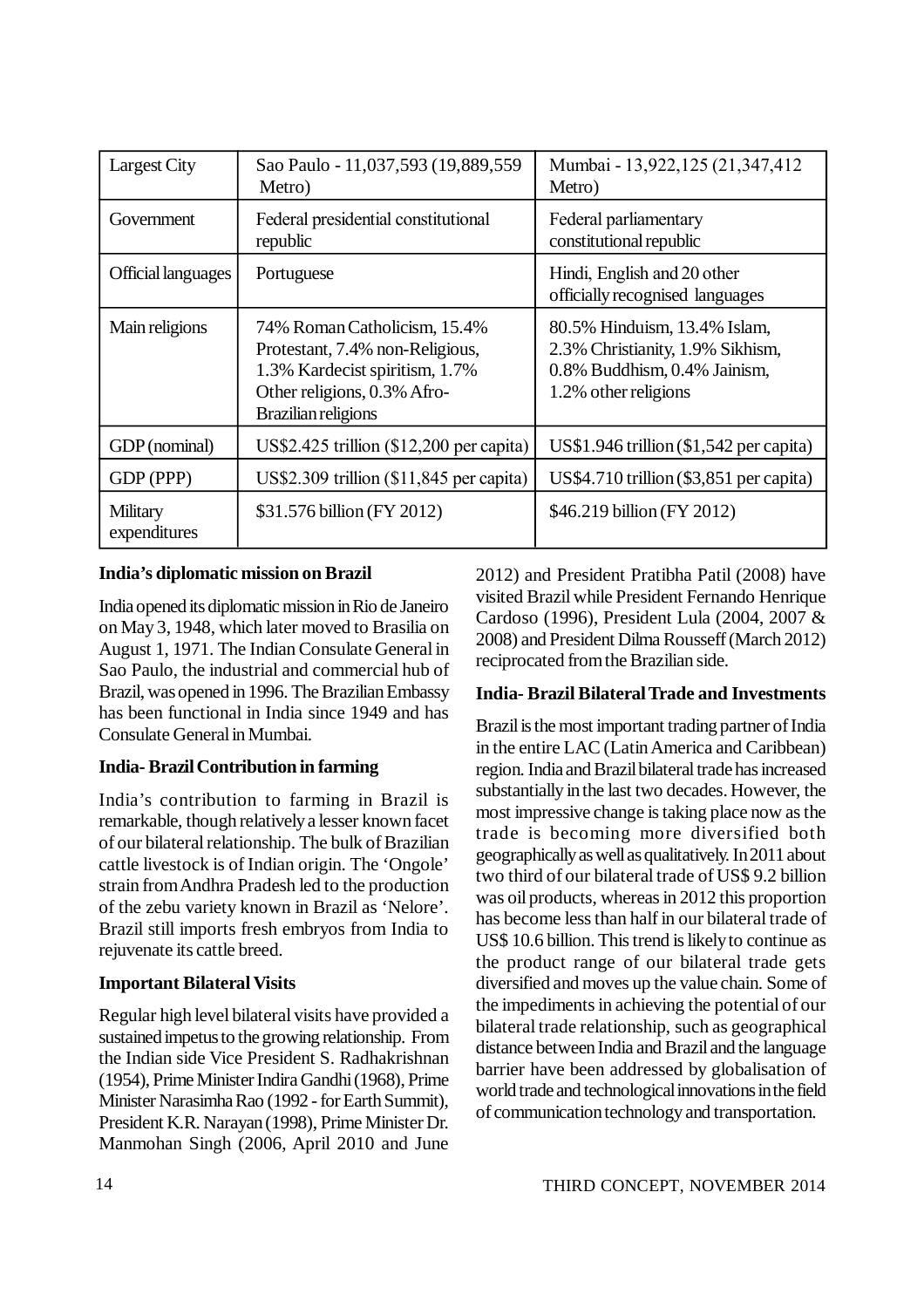| <b>Years</b>       | India's Exports | <b>India's Imports</b> | <b>Balance of</b><br><b>Trade for India</b> | Total trade | Growth $\%$ |
|--------------------|-----------------|------------------------|---------------------------------------------|-------------|-------------|
| 2008               | 3,564           | 1,102                  | 2,461                                       | 4,666       | 49.23       |
| 2009               | 2,191           | 3,415                  | $-1,224$                                    | 5,605       | 20.12       |
| 2010               | 4,242           | 3,492                  | 2,461                                       | 7,734       | 37.97       |
| 2011               | 6,081           | 3,201                  | 2,880                                       | 9,282       | 20          |
| 2012               | 5,043           | 5,577                  | $-544$                                      | 3,496       | 14.41       |
| $2013$ (Jan-April) | 2,447           | 949                    | 1,498                                       | 3,496       |             |

**India-Brazil bilateral trade 2008-2013(US\$ million)**

#### **Brazilian exports to India**

In 2012 Brazil exported about US\$ 5.6 billion to India, 62% of which was crude oil and related products. Sugar, iron ore and soya oil were the other three commodities which form about 23% of the export basket of Brazil to India. One can say that only 15% of Brazilian exports to India were non-commodity and higher value-added products. It needs to be understood, however, that in absolute terms, this amounts to US\$ 850 million which has doubled since 2007.

Brazil's strength in oil sector is further underscored by the discovery of pre-salt oil, Brazil's iron ore company value is one of the world leaders and Brazilian agricultural research agency EMBRAPA has developed state of art agricultural research centres all across the country in last 40 years. It is natural to assume that these areas will show strength in Brazilian exports globally and India too.

Brazilian engineering goods exports to India in 2012 stood at US\$ 335 million. More than half of this amount was by EMBRAER (Brazilian commercial aircrafts manufacturing company). Brazilian agricultural and automotive machinery and accessories are also exported to India in increasingly larger quantities.

#### **Indian exports to Brazil**

Indian exports to Brazil have increased from US\$ 2.2 billion in 2007 to US\$ 5 billion in 2012. Proportion of diesel oil and other value added petroleum products has decreased from 51% to 44% in these five years. There have been important increases both in

proportions as well as in quantities in areas like organic chemicals, pharmaceuticals, engineering goods, auto ancillaries and electric machinery & equipments. Apart from these, India is one of the leaders from Asia in the exports of cotton yarn and fabrics, carpets and apparels and textiles.

#### **Exports of engineering goods**

India's engineering goods exports have increased from US\$ 187 million in 2007 to US\$ 685 million in 2012. This increase has happened across the product categories within the sector as well as geographically among the different states of Brazil. While in 2007, most of these exports went to Southern Brazilian industrially advanced states of Sao Paulo, Rio Grande de Sul and Parana, in 2012 there is significant proportions of these high value added products destined to North Eastern State of Pernambuco and Ceara, mining hub state of Minas Gerais and even to the Western state of Amazonas. This clearly indicates the balanced economic development that is taking place in Brazil on the one hand and increasing business to business contacts between India and Brazil.

#### **Investments between India and Brazil**

There have been two-way investments between India and Brazil. While the Brazilian companies have invested in automobiles, IT, mining, energy, bio-fuels, footwear sectors in India, the Indian companies have invested in such sectors as IT, Pharmaceutical, Energy, agri-business, mining, engineering/auto sectors.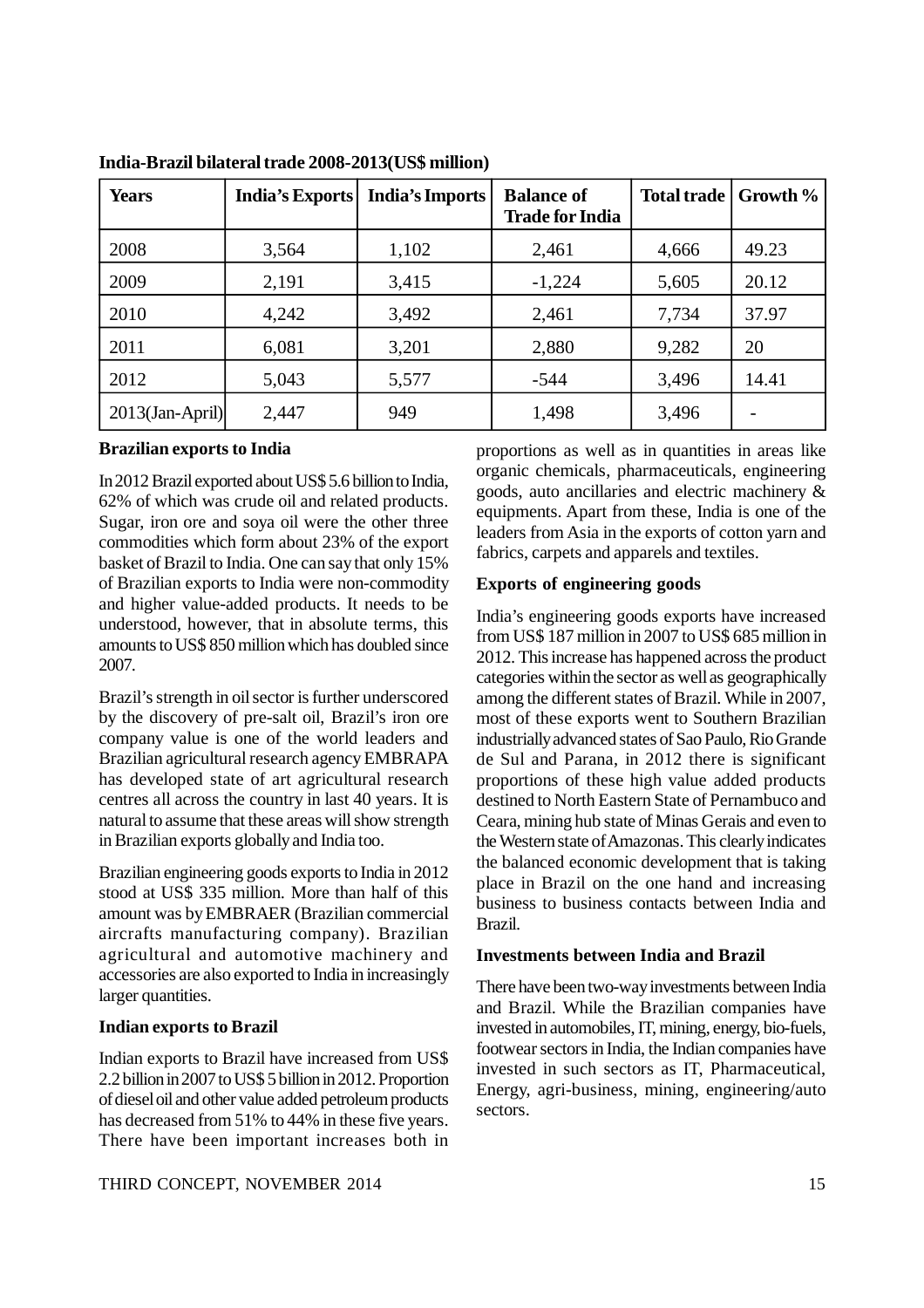Indian companies such as TCS, Wipro, Infosys, Cadilla, Mahindra, L&T, Renuka Sugars, United Phosphorus, Polaris are present in Brazil. The Brazilian companies present in India include Marco Polo (automobiles), Vale (biggest mining company), Stefanini (IT), Gerdau (Steel). A separate note on investments and joint ventures is attached.

 India and Brazil have formed a bilateral Trade Monitoring Mechanism (TMM) for periodic consultations. The last meeting of TMM at the level of Commerce Secretaries of two sides took place in March 2012 in New Delhi. Next meeting would take place in Brazil. Action is also in hand to convene the first meeting of re- launched India-Brazil CEO Forum, modalities for which are being worked out.

#### **India-Mercosur**

PTA which was signed in 2004 entered into force on 1st June 2009 under which 450 items from each side will have duty reductions of 10% to 100%. New tariff lines have also been proposed under the agreement. Efforts are underway to broaden and deepen the India-Mercosur PTA and to link it, under IBSA to SACU as well. India-Brazil Chambers of Commerce, based in Sao Paulo and Belo Horizonte work in close cooperation with the Embassy/ Consulate.

#### **Cultural Exchanges**

There is enormous Brazilian interest in India's culture, religion, performing arts and philosophy. The first forms of Indian Culture to reach Brazil were all somehow related to spirituality, philosophy and religion. Folkloric identities and celebrations from India could relate very much to the jolly and colorful nature of the festivities such as the typical dances and parades of north and northeast of Brazil.

The first classical art to come to Brazil was Bharatanatyam dance, with Odissi, Kathak and Kuchipudi to follow later. Not only for their distinct character but also due to the exoticism of costumes, ankle bells and, head dresses, impacting make-up and angular postures are immensely appealing to Brazilian eyes.

In classical music, Brazil has already a share of those who have learnt Sitar, Tabla and other instruments and they not only play some of the original ragas and rhythms but go beyond to create fusion music in conjunction with Brazilian artistes. There are numerous organizations teaching Yoga, all over Brazil. Ramakrishna Mission, ISKCON, Satya Sai Baba, Maharishi Mahesh Yogi, Bhakti Vedanta Foundation and other spiritual gurus and organizations have chapters in Brazil.

Mahatma Gandhi is highly regarded in Brazil and NGOs are trying to circulate the philosophy of nonviolence among students, youth and even police. Statues of Mahatma Gandhi have been installed in Rio de Janeiro, Sao Paulo and Londrina.

In recent year the cultural exchanges have taken place at increased frequency supported by two governments. The Brazilian cultural troupe had given splendid performances in India in 2008 and a large group of Indian artists gave several popular performances in Brazilian cities in May-June 2011. Flute Maestro Pt. Hari Prasad Chaurasia gave three performances in July 2012 in Brasilia, Belo Horizonte and Sao Paulo. Brazil-India Club (BrIC) created in 2012 has regular programmes at the Indian Cultural Centre in Sao Paulo around Indian and Brazilian festivals.

India cinema is also popular among Brazilian people. Indian Film-weeks organized by Embassy and Consulate have always received good responses. India organized Indian film weeks in second half of 2013 celebrating 'Hundred years of Indian Cinema´ in many Brazilian cities. There have been some Indian movies released commercially in Brazil, like Road Side Romeo, an animation movie and Fanaa from Yash Raj Productions. Giselli Monteiro of Brazil got a break in Indian movie 'Love Aaj Kal´ encouraging more and more Brazilian girls to try their talent in Bollywood.

#### **ITEC Programme**

A few Brazilians have gone to India under ITEC programme for training in communications, management, defence etc.

#### **Indian Community in Brazil**

The Indian community of PIOs/NRIs in Brazil is small, numbering about 2000 persons. A majority of them lives in Sao Paulo, Rio de Janeiro and Manuas. The community mainly comprises of professionals and businessmen and some scientists/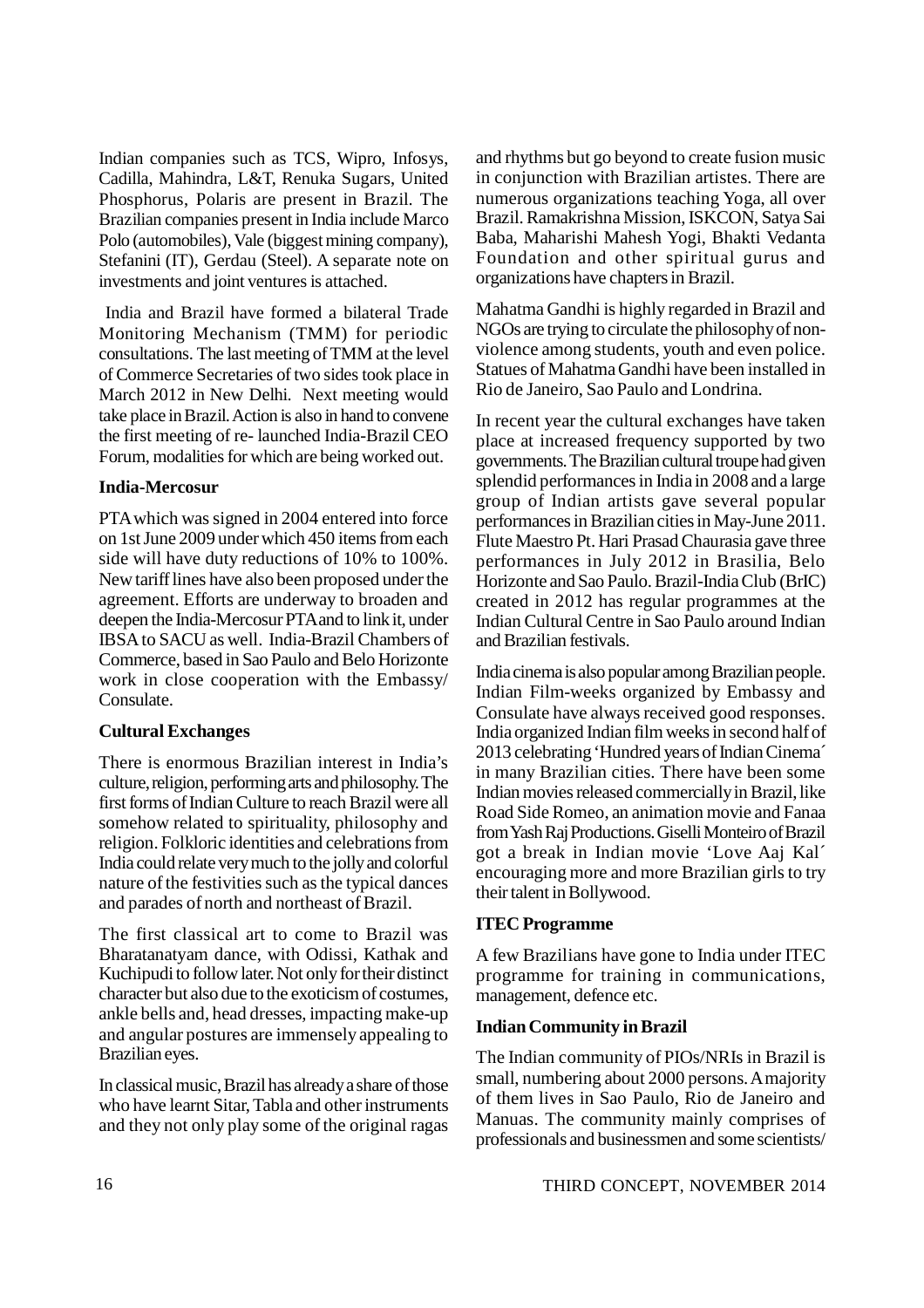researchers in agriculture, physics, etc. There is Indian Association in Sao Paulo.

#### **Economic relations**

- <sup>3</sup> In recent years, relations between Brazil and India have grown considerably and cooperation between the two countries has been extended to such diverse areas as science and technology, pharmaceuticals and space. The two-way trade in 2007 nearly tripled to US\$ 3.12 billion from US\$ 1.2 billion in 2004.
- **³** Global software giant, Wipro Technologies, also set up a business process outsourcing centre in Curitiba to provide shared services to AmBev, the largest brewery in Latin America. AmBev's zonal vice president, Renato Nahas Batista, said "We are honoured to be a part of Wipro's expansion plans in Brazil and Latin America." AmBev's portfolio includes leading brands like Brahma, Becks, Stella and Antarctica.

## **UNSC reform**

Both countries want the participation of developing countries in the UNSC permanent membership since the underlying philosophy for both of them are: UNSC should be more democratic, legitimate and representative - the G4 is a novel grouping for this realisation.

#### **Brazil-India and the IBSA initiative**

- **³** The first ever IBSA Summit was held in Brasília in September 2006, followed by the Second IBSA Summit held in Pretoria in October 2007, with the third one held in New Delhi in October 2008. The fourth IBSA meet was again hosted in Brasília, just before the second BRIC summit. Four IBSA Trilateral Commission meetings were already held till 2007 since the first one was held in 2004 and had covered many areas such as science, technology, education, agriculture, energy, culture, health, social issues, public administration and revenue administration. The target of US\$10 billion in trade was already achieved by 2007.
- **³** Both countries view this as a tool of transformation diplomacy to bring economic growth, sustainable development, poverty

reduction and regional prosperity in the vast regions of Latin America, Africa and Asia. The IBSA Fund for Alleviation of Poverty and Hunger has already provided funds for capacity building in East Timor and for the fight against HIV/ AIDS in Burundi and has won the South-South Partnership Award at the 2006 UN Day event held in New York City on 19 December 2006.

### **Visas/Air links/travel**

Under a bilateral agreement, diplomatic and official passport holders are exempted from visa for a stay of maximum of 90 days. There are no direct flights between India and Brazil. Convenient connections are however available via Europe (London, Frankfurt, Paris, Amsterdam), the US (New York and Chicago) and via Dubai.

#### **Conclusion**

India's links with Brazil go back five centuries. Most of the cattle in Brazil are of Indian origin. While Brazil tried to explain to India that its position was to be understood in the context of a long tradition of friendship between Brazil and Portugal, this trend is likely to continue as the product range of our bilateral trade gets diversified and moves up the value chain. Some of the impediments in achieving the potential of our bilateral trade relationship comprise such as geographical distance between India and Brazil

#### **References**

- 1. Stuenkel, Oliver. "The Case for Stronger Brazil-India Relations", *The Indian Foreign Affairs Journal*, July–September 2010.
- 2. Indian Embassy in Brazil: Bilateral Trade Statistics.
- 3. Von Freiesleben, Jonas."Member States Discuss Security Council Reform Again: A Never-Ending Process?" *Centre for UN Reform*, April 16, 2008, retrieved October 31, 2010.
- 4. Consulate of India: Brazil & India bilateral relationsBottom of Form.
- 5. National Congress of Brazil. Brazilian Federal Budget (2009) - Ministry of Defense (Ministério da Defesa).
- 6. Consulate of India: Brazil & India bilateral relations.  $\blacklozenge \blacklozenge$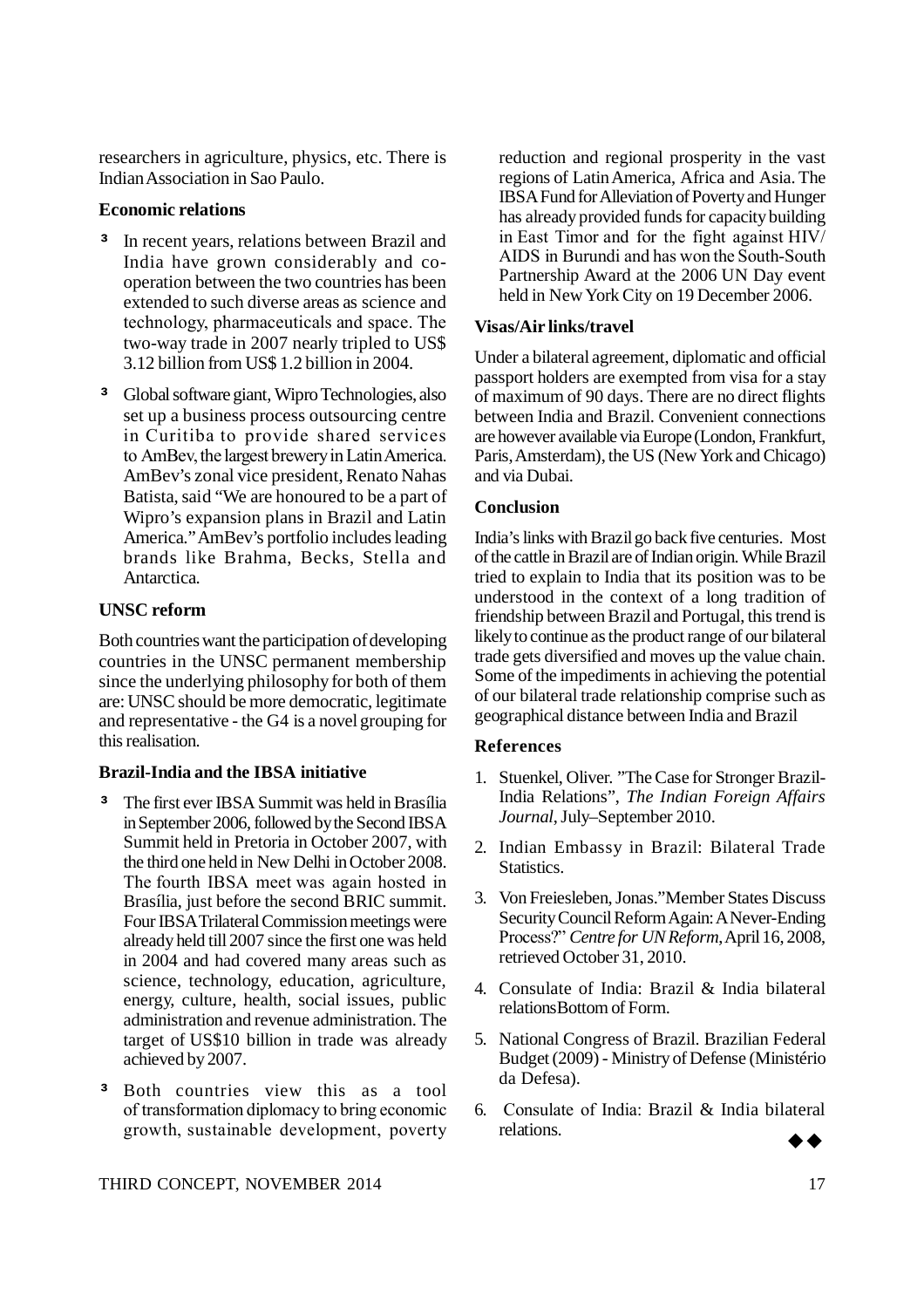## **Panchayati Raj in India**

Neeru\*

[*Panchayati Raj in India has been the pulse beat of our democracy, the roots of the Republic since the ancient times. In the words of Sir Charles Metcalfe, "The Village Communities are little republics having nearly everything they want within themselves, and almost independent of any foreign relations. They seem to last where nothing else lasts. Dynasty after dynasty tumbles down revolution succeeds to revolution; but the village community remains the same."1]*

The term 'Rural Local-Self Government' is<br>the synonymous of Panchayati Raj. Local<br>government or local self-government, as<br>known in India, has come into existence through a he term 'Rural Local-Self Government' is the synonymous of Panchayati Raj. Local government or local self-government, as long process of evolution. In the Western countries this evolution has taken place only in recent centuries.

In some of these countries its origin was due to deliberate decentralisation of politico-administrative powers to representative local authorities or institutions set up within the governmental system. In other Western countries it has originated as the result of the decision of local communities to join together to form large representative local authorities or institutions within the governmental system to mange local affairs and community or civic services.

In India and several other Asian Countries the origin and evolution of local self-government have been comparatively a recent phenomenon within their respective governmental system.<sup>2</sup>

Local government is an integral part of the three tier-system of government in our country-the other two tiers being the Union (central) government and the state governments. Local government is at the bottom of a pyramid of governmental institutions with the national government at the top and the immediate government i.e., the state government occupying the middle range.

Local government operates both in urban and rural areas and is therefore designed as Urban Local Government (ULG) and Rural Local Government (RLG) respectively. The former manifests itself in ULG institutions such as municipal corporations, municipal committees etc. and the later in rural local institutions comprising zila parishads panchayat samities, gram panchayat and gram sabhas.<sup>3</sup>

Local government has been defined in numerous ways. It has been defined in the *Encyclopedia Britannica* as "an authority to determine and execute measures within a restricted area inside and smaller than the whole state. The variant local self government is important for its emphasis on the freedom to decide and act.<sup>4</sup>

In the words of William A. Robson, "Local government may be said to involve the conception of territorial, non-sovereign community possessing the legal right and the necessary organisation to regulate its own affairs.<sup>5</sup>

Panchayati Raj is more than a concept. Its objectives extend far beyond the import of democratic decentralisation.<sup>6</sup> Democratic decentralisation is a concept which associates people with local administration through popularly elected bodies. It recognises the right of the people to take initiative and to execute policy decisions in an autonomous way. It is, therefore, both an end and a mean. It is political ideal and local selfgovernment is the applied form of this political ideal.<sup>7</sup>

Panchayati Raj Institutions (PRIs) in India refer to a statutory multi-tier administrative structure entrusted with the developmental duties and responsibilities by the State legislatures. This form of local self-government has its origin in Lord Ripon's famous Resolution of 1882 in which he recommended: "The smallest administrative unit, the

Lecturer in Pol. Sc., Government College, Ropar, Punjab.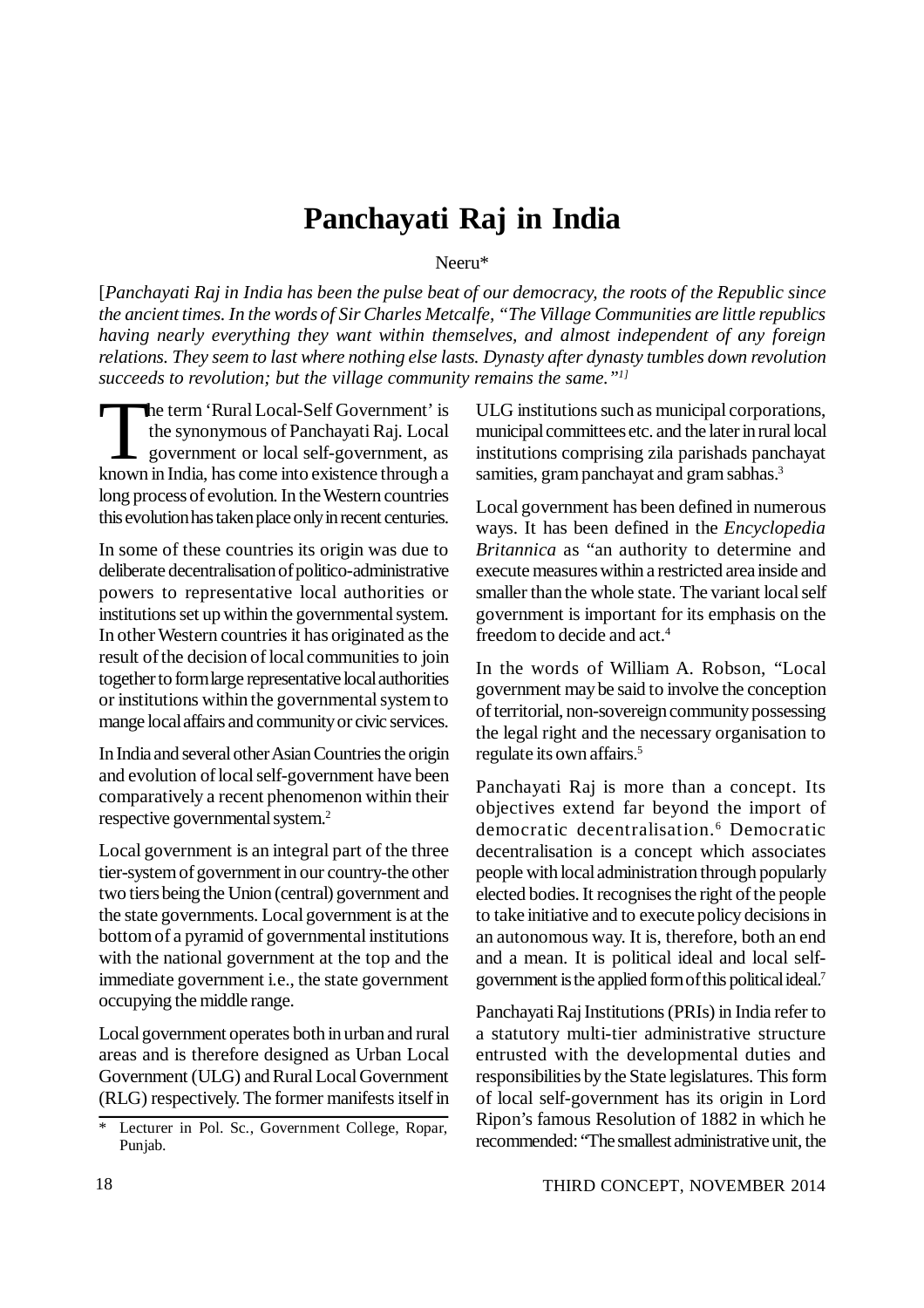sub-division or taluka or tehsil – shall ordinarily be placed under a local board, which would further be controlled by the District boards.<sup>8</sup>

Article 40 of the Constitution of India directs states to make Panchayats and endow them with such powers and authority as may be necessary to enable them to function as responsible units of selfgovernment.<sup>9</sup>

The Panchayats were established by most of the state governments in India after independence. In 1957, the Team for the study of Community Projects and National Extension services was appointed by Committee on Plan Projects in order to study and report on the Community Projects and National Extension services.<sup>10</sup>

A major step in this direction was taken on the basis of Balwantrai Mehta Committee's report in 1957 which recommended three-tier Panchayati Raj system in India-the village Panchayat, Panchayat Samiti at the block level and Zila Parishad at the District level. The same three levels have been retained even now but with a new vigour.<sup>11</sup>

In 1977, the Janata Party government come to power after the defeat of Congress (I). The Central Government set up the Ashok Mehta Committee on Panchayati Raj Institutions (1978). The committee recommended a two-tier system with Mandal Panchayats at the base and Zila Parishad at the top. Seats for SCs and STs were to be reserved on the basis of their population. The committee wanted PR institutions to participate in development activities, in the areas of agriculture, cottage industries, welfare activities etc.

Subsequently, the G.V.K Rao Committee was set up to review the existing administrative arrangements for rural development and poverty alleviation programmes (1985). This Committee had recommended for strengthening of Zila Parishad so as to enable it to become the principal body for administration of development programmes.

In June 1987 the Government appointed an eightmember committee under the Chairmanship of L.M. Singhvi to review the functioning of PRIs in order to suggest measures for their revitalisation. The

THIRD CONCEPT, NOVEMBER 2014 19

foremost recommendation of the Singhvi committee was that the local government should be constitutionally recognised, protected and preserved by the inclusion of a new chapter in the Constitution.

Another committee came into existence under the chairmanship of P.K. Thungon to consider the 'type of political and administrative structure in the district planning.' Amongst the various recommendations made by this committee, one important recommendation was about a detailed list of subjects for Panchayati Raj to be incorporated in the constitution and the setting up of the state finance commission to lay down the criteria and guidelines for devolution of financial resources on the Panchayati Raj bodies.<sup>12</sup>

Parliament appeared on the scene when Rajiv Gandhi government approached the Parliament with the 64th constitutional amendment bill in 1989. The bill evoked countrywide protests and was subsequently withdrawn. The V.P. Singh government also tabled a bill on this issue. The bill was largely modified after carefully considering the points of contention raised by the opposition parties during the regime of Rajiv Gandhi.

Subsequently, the Union Government introduced in Parliament on 16 September 1991 a Bill to amend the Constitution. Ultimately, parliament approved the 73rd Amendment to the Constitution along with the Nagarpalika 74th Amendment Bill. So this Amendment Act is the culmination of various proposals made by the earlier committees on Panchayati Raj bodies, and thus giving Panchayati Raj institutions a viable shape. The Constitution (seventy-third) Amendment Act, 1992 came into force from April 24, 1993.<sup>13</sup>

#### **Problems of Panchayati Raj**

Almost a decade has passed since the adoption of the seventy-third Amendment to the Constitution and passing of the conformity legislation by the states. A number of factors are responsible for the poor performance of PRIs.

1. Gram Sabhas have not proved as effective as they were intended to be. In several villages Gram Sabha continues to be paralysed and as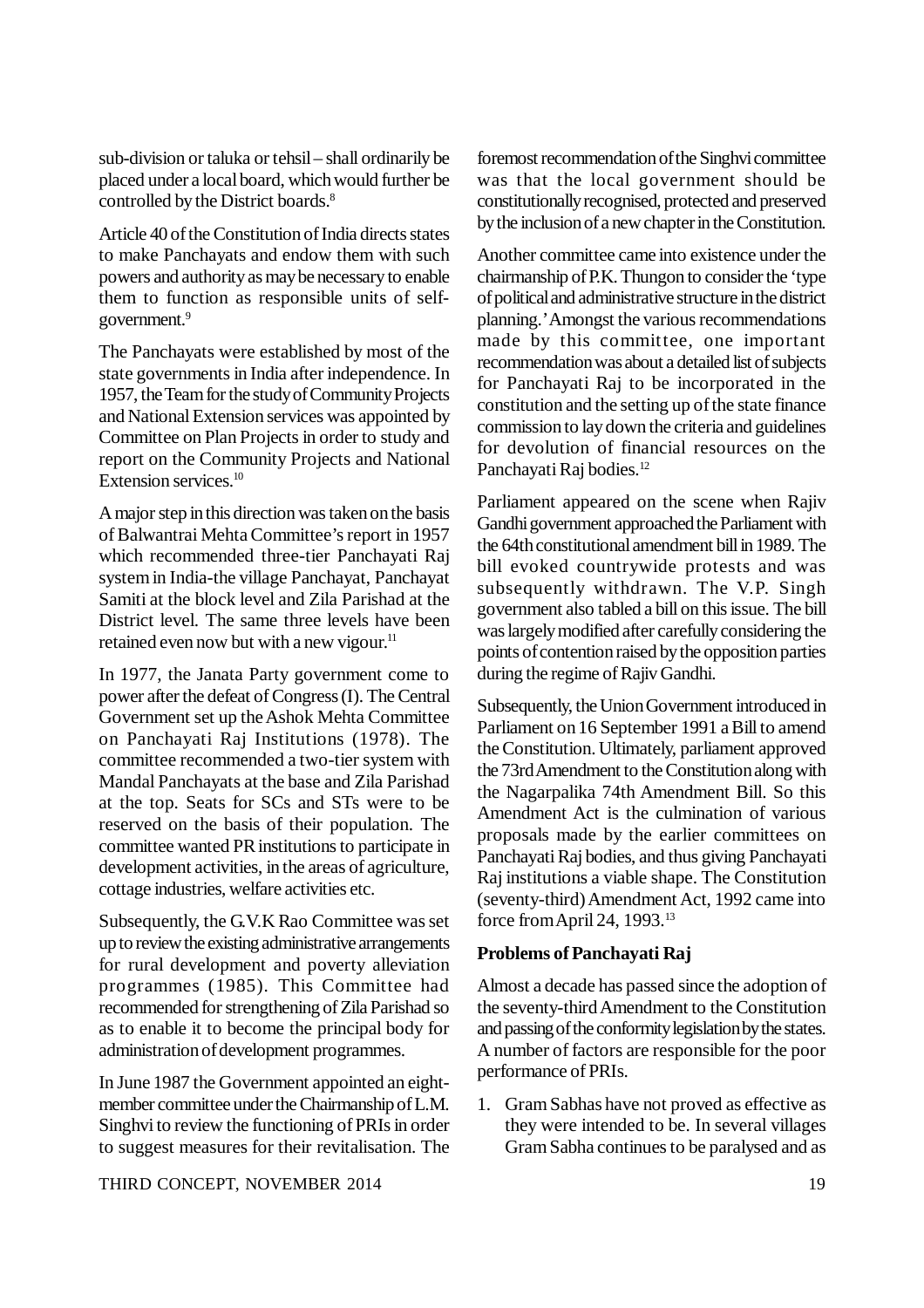such accountability of the panchayats and participation of the people in their own governance have suffered as a consequence.

- 2. Another problem is created by the social environment in rural India. Rural society is not only conservative but also caste-ridden. In many states there is lack of infrastructure and information and widespread illiteracy. There is inadequate awareness among the people about their rights and opportunities.
- 3. The state and panchayat raj representatives were largely responsible for the eclipse of PRIs. The state level leaders began to see their rivals in these institutions and out of fear, they started withdrawing important functions from these bodies making them only dumping grounds for discarded state cadre administrative officers.<sup>14</sup>
- 4. It has been observed that the MPs and MLAs have not been friendly to these institutions. Apart from being indifferent to local governments they have also been hostile to these bodies. They do not like to see another centre of power emerging as a challenge, nor do they like to see one's existing powers being diluted.<sup>15</sup>
- 5. The problems of PRIs have further been compounded by the penetration of state authority by the use of stringent control like dissolution and suppression of PR institutions. Even sarpanchs were suspended or removed by government on flimsy grounds.
- 6. Although panchayat has control of development fund, it is not a full-fledged planning or budgeting body. Planning is still an exercise coming from the state. Though plan is prepared by the district planning unit, state planning authority will return it with a number of modifications.
- 7. A more basic objection to the structure of the local bodies is that all panchayats will have to conform to a uniform three-tier structure. This could mean disruption of traditional local government structure of certain triable region.
- 8. Corruption is another virus which has adversely affected the health of PR institutions. Those who are elected to these institutions at different levels

do not reveal a high standard of conduct. Even the bureaucracy attached to them is not free from corruption.<sup>16</sup>

- 9. Another problem is the dominance of panchayats by the powerful and the rich. It has been observed that the posts of the village Pradhans/ Sarpanch have often been cornered by the wealthy and influential defeating the very purpose of representative institutions.
- 10. The problem of coordination has another dimension. The coordination between the PRIs and the district administration offices or government field offices tends to weak or fractional. This dilutes the local support system for active functioning of panchayats.

## **Suggestions**

### *To make the PRIs more successful and effective, some suggestions are as follows:*

- 1. Encouragement to the organisation of the rural poor so that they can assert to demand their rights.
- 2. Panchayati Raj bodies should be provided unified administrative set up, created exclusively for rural development. This cadre should be protected from unwanted political pressures with suitable transfer and promotion policy rules. Training of PR members about their roles is also essential for its success.
- 3. A constitutional amendment for ensuring elections to cooperatives is a must, because a vibrant cooperative system is important for successful panchayati raj.
- 4. National Finance Commission may strengthen the consolidated fund of the state keeping in view the devolution of state finances to panchayats.
- 5. The elected representatives of the pacnhayats should exercise superintendence and control over government officials, i.e., serving the panchayats instead of playing a subordinate role. Thus, there is an urgent need to educate local leadership about their legitimate role in the nation-building and the governance of the country.

20 THIRD CONCEPT, NOVEMBER 2014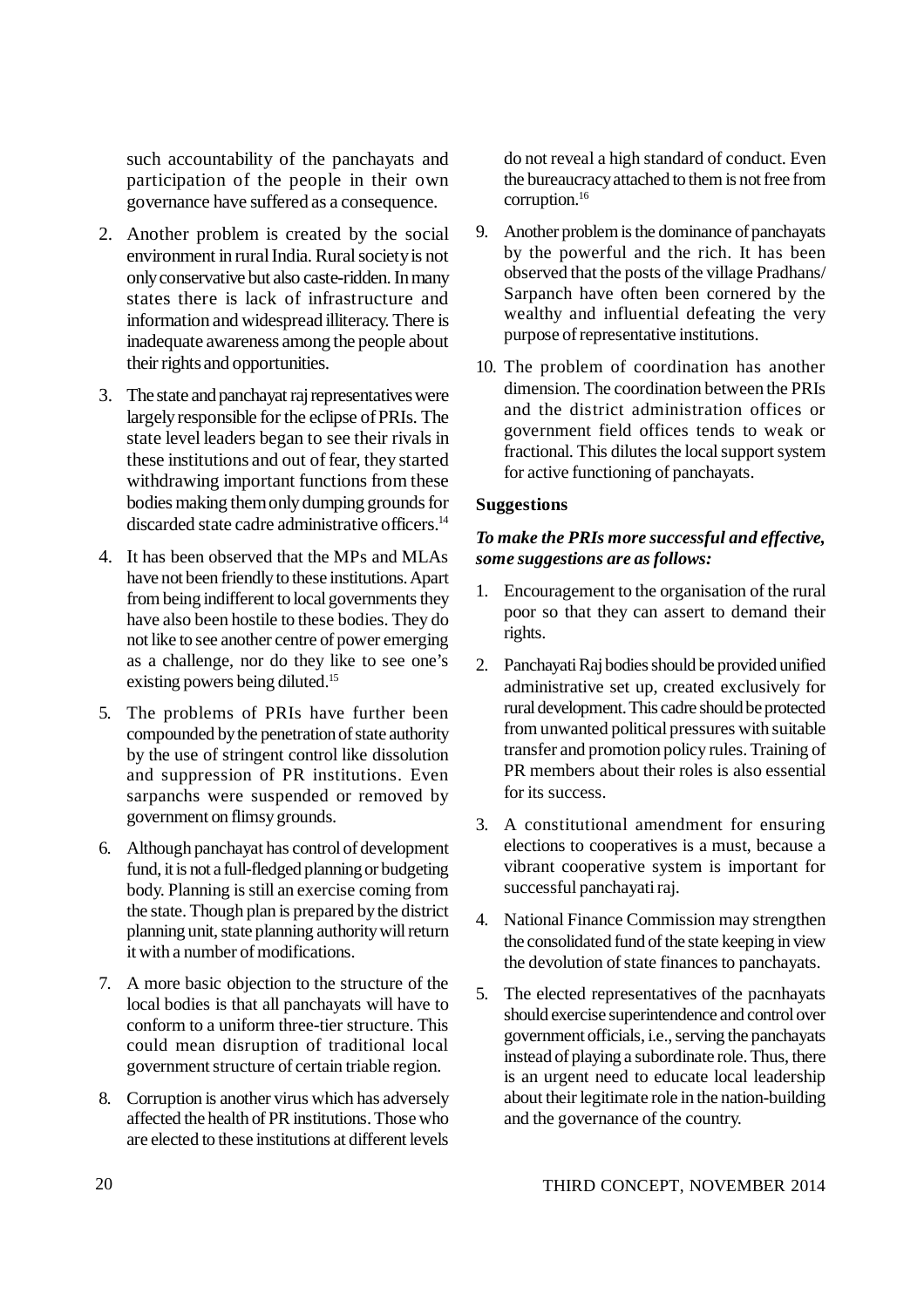- 6. There is need to promote social capital through networking of various associations and institutions for creating pressure on elected representatives and departmental officials for proper functioning of these bodies.<sup>17</sup>
- 7. An inter-zila panchayat parishad should be conducted in every state with the Chief Minister as its Chairman to thrash out legislative and financial matters of the panchayats.
- 8. The voluntary organisations especially women's organisations should be encouraged by Union Government to take up the cause of panchayats. The Union Government may provide incentive grants to such organisations.<sup>18</sup>
- 9. There should be commitment of the PR as a political value and the consequent political will to establish it.
- 10. Panchayati Raj Institutions should be treated as the single agency for development of the rural local levels.
- 11. It should not be forgotten that the effort to revitalise PR, in fact, is an attempt to reconstruct Indian polity by way of bringing so far deprived sections into the mainstream.

In the end, it can be said that most of the success of PRIs will depend upon the political will of the concerned state governments. So far the seventythird Constitution Amendment Act, 1992 has only provided the general guidelines for the effective and efficient PRIs in India. It granted the PRIs a constitutional status, some sort of uniformity by making three-tier system a permanent feature. The 73rd Constitutional Amendment Act is certainly an attempt in that direction and will revitalise PR for decentralisation and rural development.

#### **References**

- 1. Ambardar Som, *Public Administration in India*, Dominant Publishers, New Delhi, 2006, p.243.
- 2. Khanna B.S., *Panchayati Raj in India (Rural Local Self-Government*), Deep and Deep Publications, New Delhi, 1994, p. (xi).
- 3. Sachdeva Pradeep, *Urban Local Government and Administration in India*, Kitab Mahal Agencies, Allahabad, 3rd edition, 2000, p.1.

THIRD CONCEPT, NOVEMBER 2014 21

- *4. Encyclopedia Britannica*, London, Vol.14, pp. 261-262.
- *5. Encyclopedia of the Social Sciences*, Vol. IX-X, p.584.
- 6. Chooramani, G.S., "Objectives and Problems of Panchayati Raj", in D.P. Singh (ed.), *Problems of Public Administration,* Asia Publishing House, Lucknow, 1967, p.103.
- 7. Arora R.K., *Perspectives of Public Administration*, Rajat Publications, New Delhi, 2006, p.48.
- 8. Maheshwari, S.R., *Local Government in India*, Lakshmi Narain Agarwal, Agra, 10th Edition, 2004, p.18.
- 9. Article 40.
- 10. Narain, Iqbal, "The Administrative Challenge to Panchayati Raj", in K.R. Bombwall and L.P. Choudhry (eds.), *Aspects of Democratic Government and Politics in India*, Atma Ram and Sons, Delhi, 1968, p.411.
- 11. Mishra, S.N. and Mishra, Sweta, *Theory and Practice of Pubic Administration*, Jnanada Prakashan (P&D), New Delhi, 2001, pp. 422- 423.
- 12*. Op. cit.* 8, p.164.
- 13. Biju, M.R., *Dynamics of New Panchayati Raj System (Reflections and Retrospections)*, Kanishka Publishers, Distributors, New Delhi, 1998, p.46.
- 14. Sharma, M.P. and Sadana, B.L., *Public Administration in Theory and Practice*, Kitab Mahal Agency, Allahabad, 39th Edition, 2003, pp.788-792.
- 15*. Op. cit.* 11, p.427.
- 16*. The Time of India*, New Delhi, 8 April 2001.
- 17*. The Tribune*, Chandigarh, 28 May 2006, p.12.
- 18. Brar, Nirmal Singh, *Local Government in India*, Unistar Books Pvt. Ltd., Chandigarh, 2006, pp.124-126.

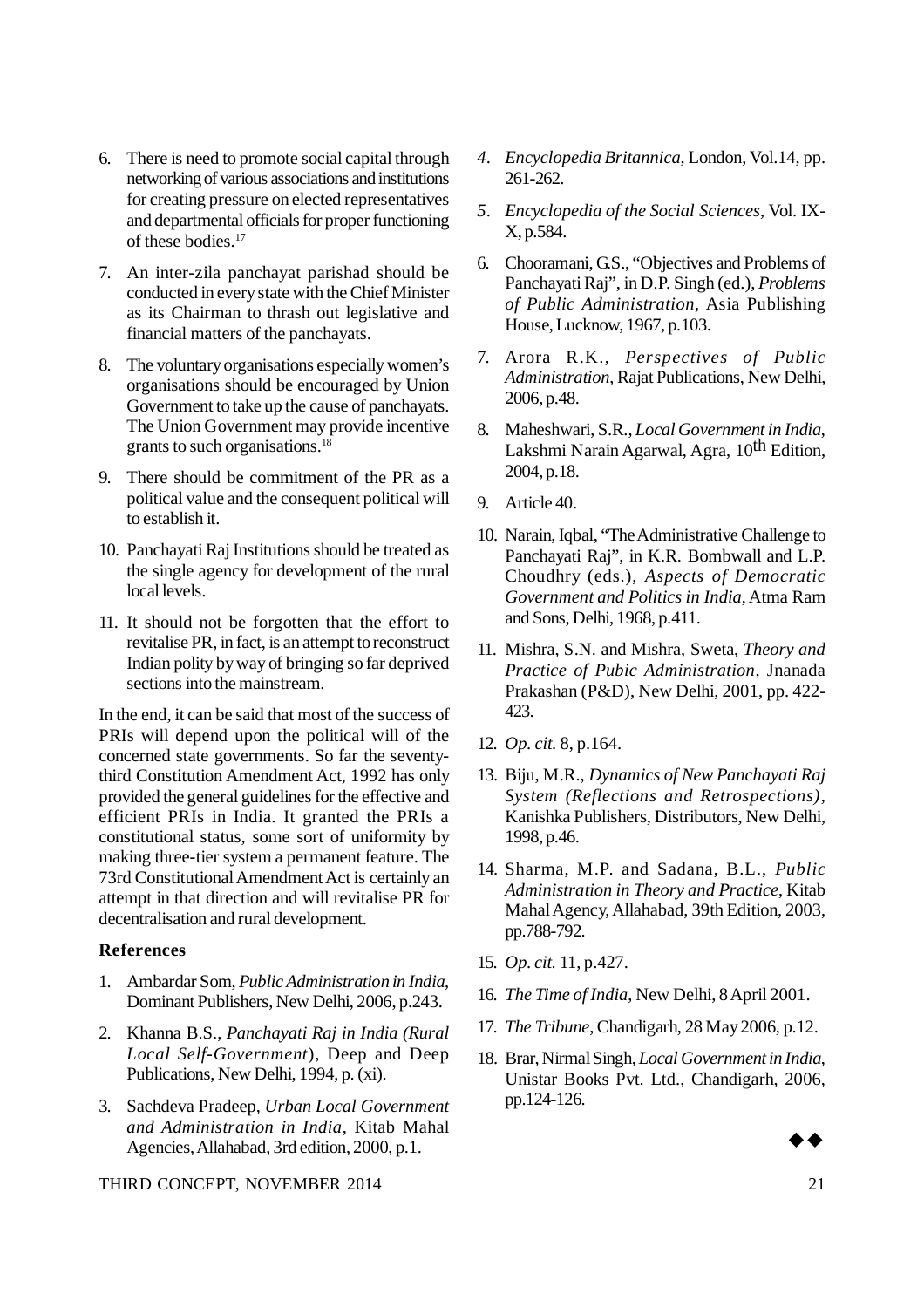# **Legislators' Perception of Election System in India**

Dr. Sunita Rani\*

[*India is the biggest democracy of the world. Elections are democracy's ceremonial event, its feast and its great function. It is through popular elections that the authority of the government is clothed with legitimacy. Free and fair elections are the mainspring of a healthy democratic life and a barometer of its strength and vitality.]*

good electoral system is the bedrock of a<br>genuine representative government.<sup>1</sup> The<br>gauged by the fact that in militancy-ridden Punjab good electoral system is the bedrock of a genuine representative government.<sup>1</sup> The power of the democratic process can be during the Eighties, a free and peaceful poll was essential to repair the political system in the state which had been badly mauled, as well as to ensure the participation of all political parties in the elections. Only such a poll could legitimize the state political system and affirm that power could be gained in the state through constitutional means.

Therefore, the government was determined to ensure a peaceful poll, whereas the extremists were all out to scuttle it.<sup>2</sup> Democracy can survive only when people exercise their franchise without fear and coercion. Open competition and campaigning, equality of voters, freedom of choice and truthful counting of ballots are the main characteristics of free and fair elections.

In a democracy, it is the right, as well as the duty, of all citizens to cast their votes to choose the representatives who they feel will fulfill their aspirations and interests. Thus, elections are the best means to provide opportunities to the people for political participation.

Electoral politics leads to increasing political consciousness in which all citizens have the right to vote and participate equally in the political process. This is 'the central democratic procedure for selecting and controlling leaders' and provides the citizens with the golden opportunity to evaluate the performance and conduct of the ruling elite.<sup>3</sup>

The word 'election' has been derived from a Latin word 'election' which means 'to choose'. In fact, democracy is known by the elections it holds and the participation that it allows there in. If democracy entails a government chosen by the people, it is only through elections that the people choose their representatives who eventually constitute the government.<sup>4</sup> According to *Encyclopedia of Social Science*s, "Elections are essential to the functioning of large scale democracies in which some form of representation is necessary to allow all the individual citizens to participate in these societies decision making process."<sup>5</sup>

For the purpose of the present study, legislators were asked to give their opinion on the role of the election system. It can be concluded here that the majority of the legislators from all the parties felt there was something wrong with the system and this feeling causes distrust of the election machinery.

Interestingly, almost all the respondents said that the election system in India was right but they did not give any specific reason for their opinion. Most of them considered democracy to be indispensable for a country like India because no other system was better than this and democracy in their opinion is a simple and transparent system. All of those who said that the democratic system was flawed felt that it is a highly expensive system and there were good chances of misusing of governmental machinery in this system.

Some of the legislators expressed some views which gave an impression that the government machinery is misused in elections. A specific allegation was leveled by the opposition that due to the weakness

Asst. Prof in Pol. Sc., SGTB Khalsa College, Anandpur Sahib, Punjab.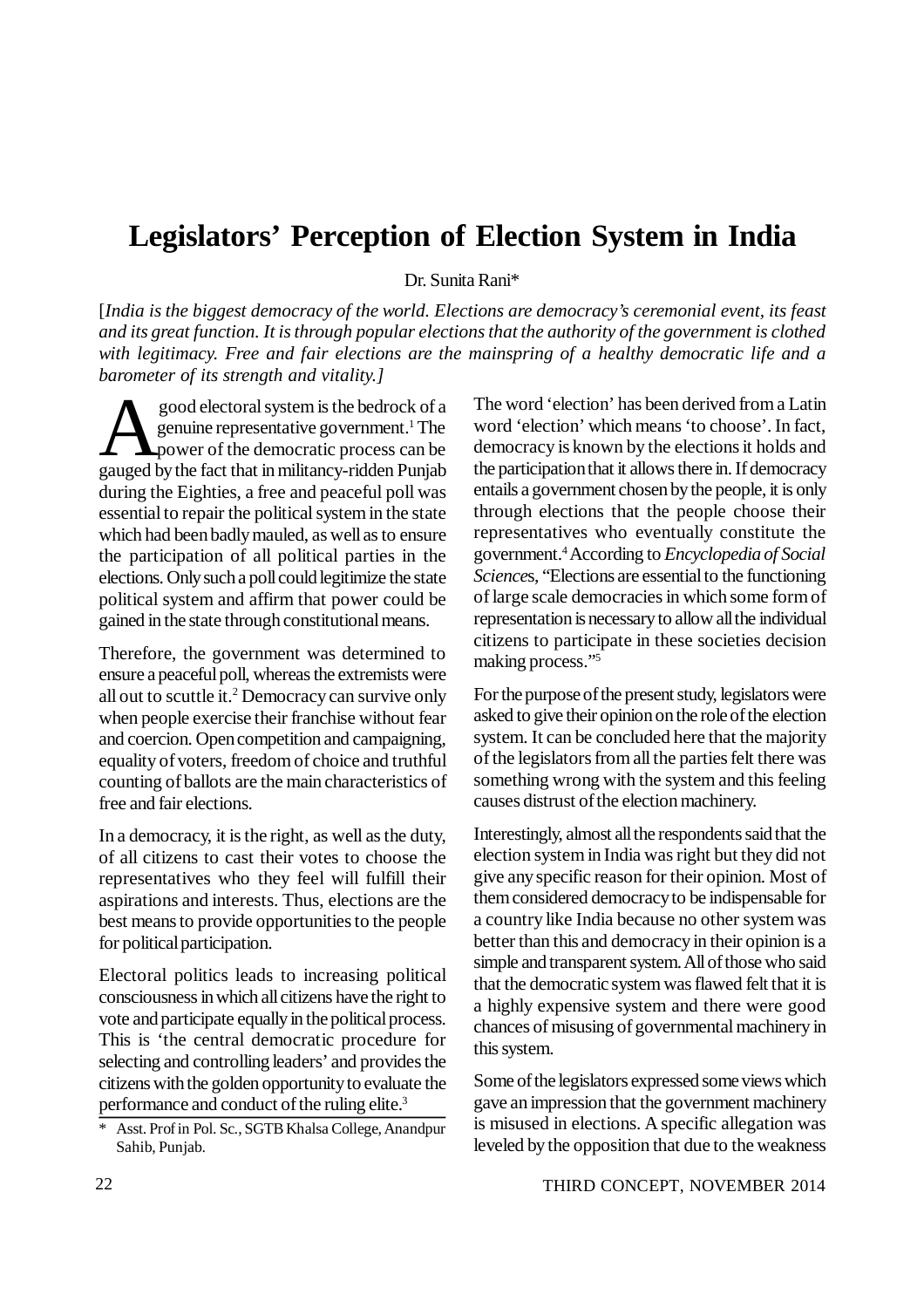in this system unfair means were often used in elections. Another, reasons for their critical view of democracy was there was no proportionate relation between the votes polled by a party and seats in the legislature.

Moreover, many people generally did not cast their votes etc. It is generally complained that the misuse of official machinery takes different forms, such as issue of advertisements out of the discretionary funds at the disposal of the ministers, use of government vehicles for canvassing etc. This leads to the misuse of public funds for furthering the prospects of candidates of a particular party.<sup>6</sup>

The question posed to the legislators was whether they were satisfied with one member/ multi member election commission in country. Three options were **Table 1**

given to them viz. single member, multi-member and both types. It is pertinent to point out that 25.0 (34) percent legislators considered election commission to be one member and 33.0 (45) percent approached it as multi member election commission and 41.9 (57) percent legislators favored both type of election system.

It is clear from the above table that in all the four legislative assemblies 20.5 percent, 26.4 percent, 29.4 percent and 23.5 percent legislators favored single member election commission and 32.3 percent, 38.2 percent, 35.2 percent, and 26.4 percent respondents favored multi member election commission. While 47 percent, 35.2 percent, 35.2 percent and 50 percent respondents agreed with both types of election commission.

| Response      | $1997(34)$ * | 2002(34) | 2007(34) | 2012(34) | Total $(136)$ |
|---------------|--------------|----------|----------|----------|---------------|
| Single Member | 20.5(7)      | 26.4(9)  | 29.4(10) | 23.5(8)  | 25(34)        |
| Multi-Member  | 32.3(11)     | 38.2(13) | 35.2(12) | 26.4(9)  | 33.0(45)      |
| <b>Both</b>   | 47.00(16)    | 35.2(12) | 35.2(12) | 50.0(17) | 41.9(57)      |

| <b>Perception of Legislators about the Election Commission</b> |  |
|----------------------------------------------------------------|--|
|----------------------------------------------------------------|--|

Source: Personal Interview.

\* Figures in brackets indicates the real number of responses given by legislators.

#### **Role of Election Commission**

Legislators were asked to give their opinion on the role of Election Commission. There are four conditions for the successful working of an election system in a democratic country like India. These are: firstly, an independent, honest, competent and non-partisan election machinery to conduct elections; secondly; an independent judiciary to interpret election laws; third a developed system of political parties and a well organized network for implementing their policies and a team of candidates before the electors as alternatives between which to choose; fourth, a general acceptance of a certain rules of the game throughout the political community of the country.<sup>4</sup>

In a democratic state, political parties have played a pivotal role before elections, during elections and after elections in the formation of the government over the last sixty years of independence. However, leaders of political parties in independent India have not always emerged through a process of democratic elections and promotion from the lowers levels to the higher and the top. Thus leadership in most of the political parties in India may be democratic in appearance but highly oligarchic in reality.

A new tendency has been witnessed in politics in the form of non-serious candidates who are largely floated by serious candidates either to catch sizable portion of votes of rival candidates or to split the votes on caste lines or to have additional physical force at polling station and counting centers.<sup>5</sup>The question posed to the legislators was whether they were satisfied with the working (role) of election commission. Three options were given to them viz. strongly agreed, agreed, and not agreed. It is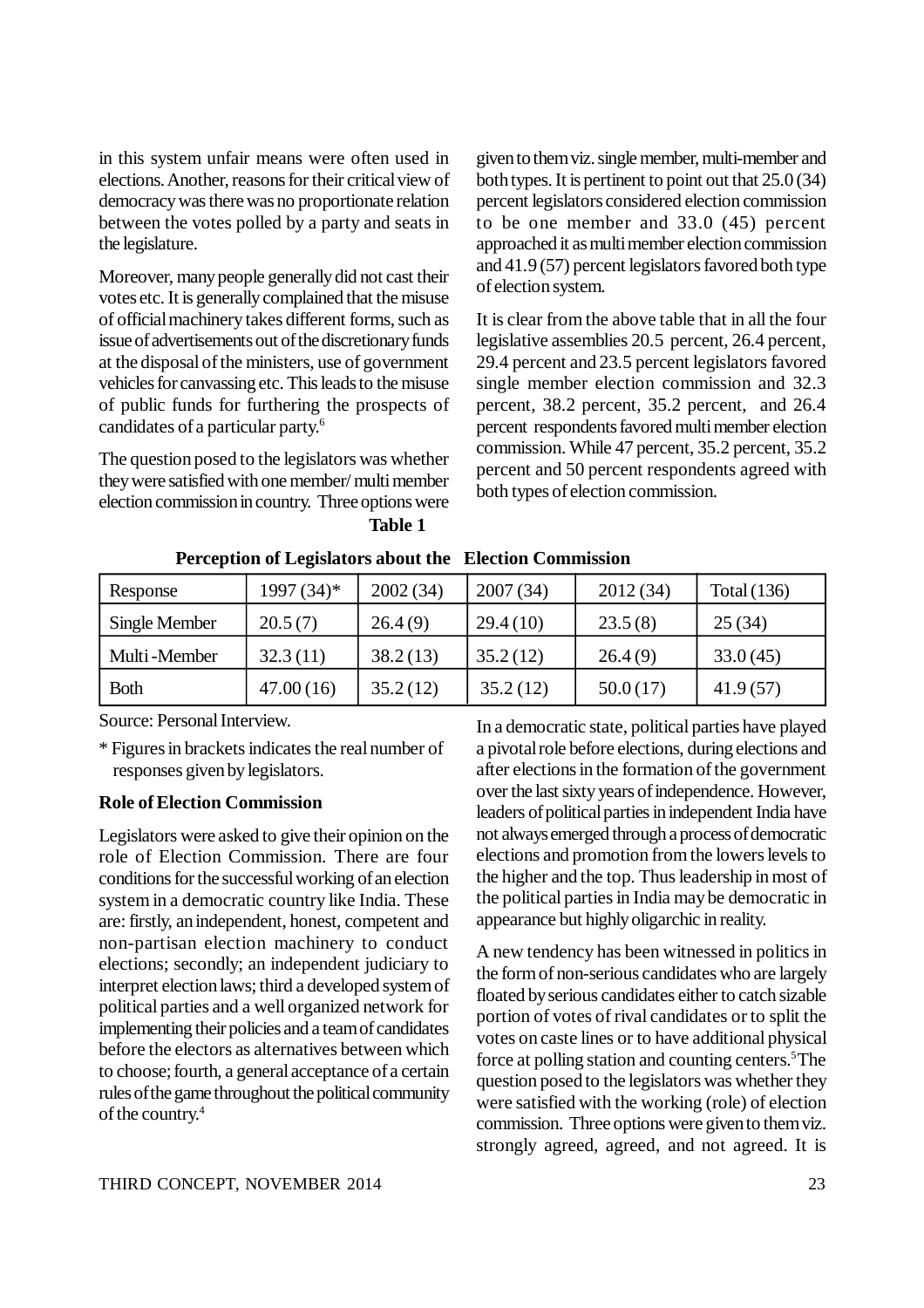pertinent to point out that 37.5 (51) percent legislators were strongly agreed and 30.1(41) percent agreed and 16.1 percent were not agreed with election commission.

#### **Table 2**

| Response      | $1997(34)$ * | 2002(34) | 2007(34) | 2012(34) | $\vert$ Total (136) |
|---------------|--------------|----------|----------|----------|---------------------|
| Single Member | 20.5(7)      | 26.4(9)  | 29.4(10) | 23.5(8)  | 25(34)              |
| Multi-Member  | 32.3(11)     | 38.2(13) | 35.2(12) | 26.4(9)  | 33.0(45)            |
| <b>Both</b>   | 47.00(16)    | 35.2(12) | 35.2(12) | 50.0(17) | 41.9(57)            |

**Perception of Legislators about the Role of Election Commission**

Source: Personal Interview.

\*Figures in brackets indicate the real number of responses given by legislators.

The above table clearly demonstrates that out of total 37.5 percent in all and 38.2 percent, 38.2 percent, 44.1 percent and 29.4 percent legislators were in the four respective assemblies strongly agreed with the role of election commission. 30.1 percent in all and 38.2 percent, 23.5 percent, 26.4 percent and 32.3 percent legislators in the four respective assemblies was agreed with the performance of election commission. Lastly, 16.1

percent in all and 11.7 percent, 20.5 percent, 14.7 percent and 17.6 percent MLAs in the four respective assemblies were those who did not show agreement with the working of the election commission.

Only 16.1 percent in all and 11.7 percent, 17.6 percent, 14.7 percent and 20.5 percent in the four respective assemblies was those who did not give any answer to the question. It is clear from the data that legislators have a consciousness of the relevance of the election commission. This is testimony to the fact that legislators have a positive outlook towards electoral reforms.

#### **Table 3**

| Responses      | $1997(34)*$ | 2002(34) | 2007(34) | 2012(34) | Total (136) |
|----------------|-------------|----------|----------|----------|-------------|
| N <sub>0</sub> |             |          |          |          |             |
| Yes            | 85.3(29)    | 79.4(27) | 76.4(26) | 79.4(27) | 80.1 (109)  |
| Doubtfully     | 14.7(5)     | 20.5(7)  | 23.5(8)  | 20.5(7)  | 19.8(27)    |

## **Perception of Legislators to Contest Next Elections**

Source : Personal Interview.

\* Figures in bracket shows the actual number of Legislators.

It is clear from the table that 80.1 percent legislators responded by saying that they were willing to contest the next elections and 19.8 percent said that they were doubtful. They said that the question of contesting will depend on whether the party gives them the ticket. No Single member said a categorical 'no' to the question of contesting the next elections. In all the four assemblies respectively 85.3 percent, 79.4 percent, 76.4 percent and 79.4 percent respondents showed willingness to contest next elections while 14.7 percent, 20.5 percent, 23.5 percent and 20.5 percent respondents said that they were doubtful. It is universal desire to remain in power and in public domain amongst the legislators. Thus almost all expressed a desire to get reelected. It is universal desire to remain in power and in public domain among the legislators. Thus almost all the legislators expressed the desire to get reelected.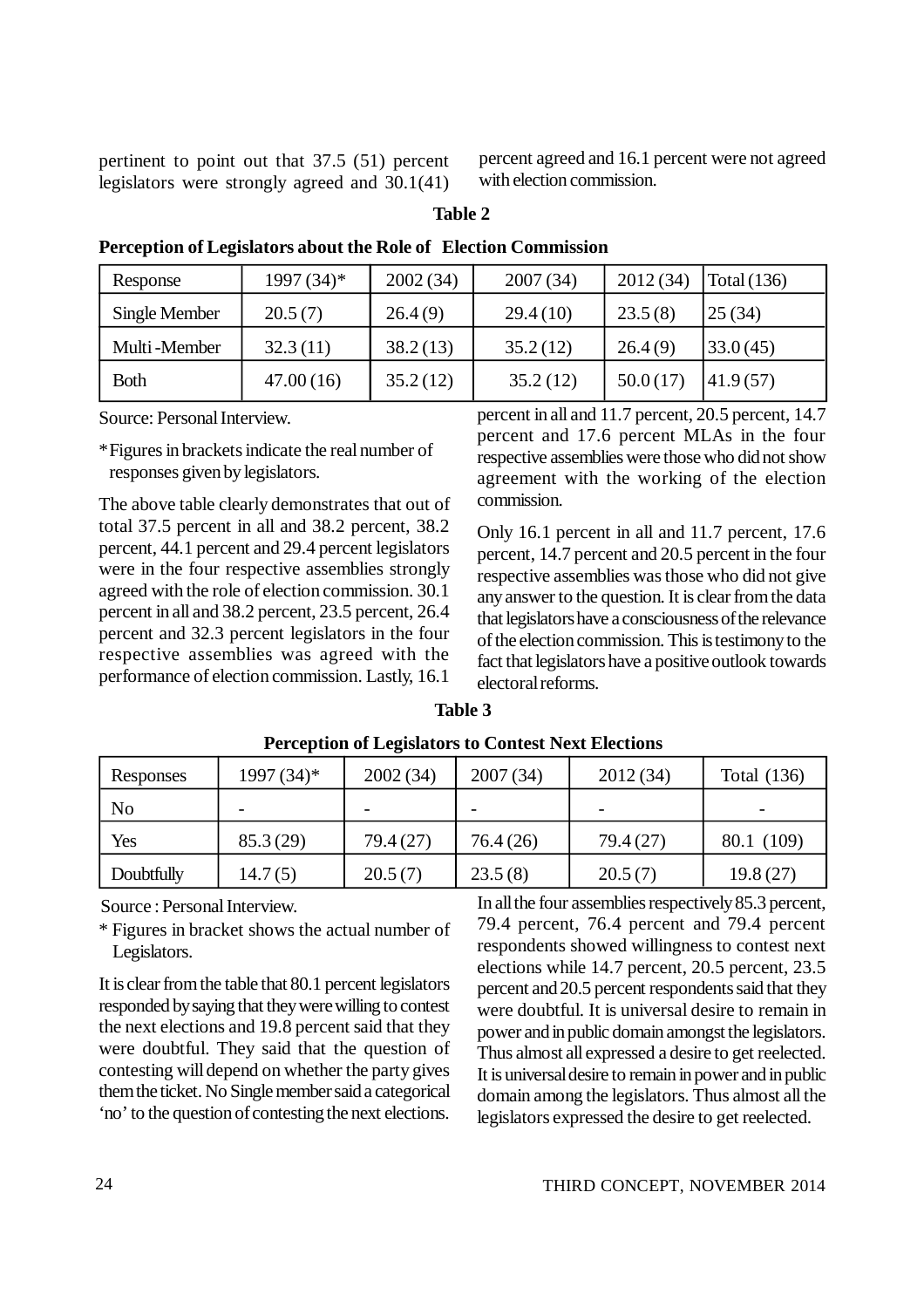## **Legislators Perception About the Age Limit for Contesting Elections**

It has been a widespread belief that aged people would always dominate in acquiring leadership role in a traditional society like ours. However, they were other studies like that of Iqbal Narian 1964, M.V. Mathur 1966, K. Rangarao 1968, which found that young people were also emerging as leaders in changing the leadership pattern. Age has been an important factor in the Indian tradition of leadership.

It has symbolized experience, maturity and equanimity of mind.<sup>6</sup> When we asked the respondents if there should be any upper age limit for contesting leadership positions for political institutions and if yes what should be that limit they gave the responses as are tabulated below.

| abie |  |
|------|--|
|------|--|

| Response | $1997(34)*$ | 2002(34) | 2007(34) | 2012(34)  | Total $(136)$ |
|----------|-------------|----------|----------|-----------|---------------|
| No Limit | 52.9(18)    | 61.7(21) | 26.4(9)  | 20.5(7)   | 40.4(55)      |
| Yes      | 47.0(16)    | 38.2(13) | 73.5(25) | 79.4 (27) | 59.5(81)      |

**Age Limit for Contesting Elections**

If Yes the Limit (81 Respondents)

| Up to $60$ | 43.7(7) | 38.4(5) | 36.0(9)  | 48.1(13) | 41.9(34) |
|------------|---------|---------|----------|----------|----------|
| Up to $70$ | 56.2(9) | 61.5(8) | 64.0(16) | 51.8(14) | 58.0(47) |

Source : Personal Interview.

\* Figures in brackets show the actual number of legislators*.*

It is clear from the table that 40.4 percent legislators did not agree with having any upper age limit for contesting elections whereas 59.5 percent respondents favored having one. In the second part out of all 58.0 percent (47) MLAs said that the upper age limit should be 70 years while 41.9

percent (34) respondents said that it should be 60 years.

From the above analysis it is also clear that 59.5 percent (81) legislators favored having an upper age limit for contesting elections to the state legislative assembly. Indian polity has largely been a domain a septuagenarians and octogenarians. The situation seems to be changing. A large percentage is of the opinion that effective retirement is good for our political system.

| Response   | 1997 (34) | 2002(34) | 2007(34) | 2012(34) | Total $(136)$ |
|------------|-----------|----------|----------|----------|---------------|
| $Yes*$     | 38.2(13)  | 55.8(19) | 32.3(11) | 29.4(10) | 38.9(53)      |
| $No**$     | 50(17)    | 29.4(10) | 47.0(16) | 55.8(19) | 45.5(62)      |
| Doubtfully | 11.7(4)   | 14.7(5)  | 20.5(7)  | 14.7(5)  | 15.4(21)      |

## **Do You Favor the Participation of Children of Legislators in Politics?**

Source : Personal Interview.

Note : Figures in bracket indicates the real number of legislators

\* 'Yes' includes the reasons of their saying like this.

\*\* 'No' include the reasons of their saying like this.

Further, the legislators were asked whether they favored the participation of children of legislators in politics. Out of the total 15.4 percent respondents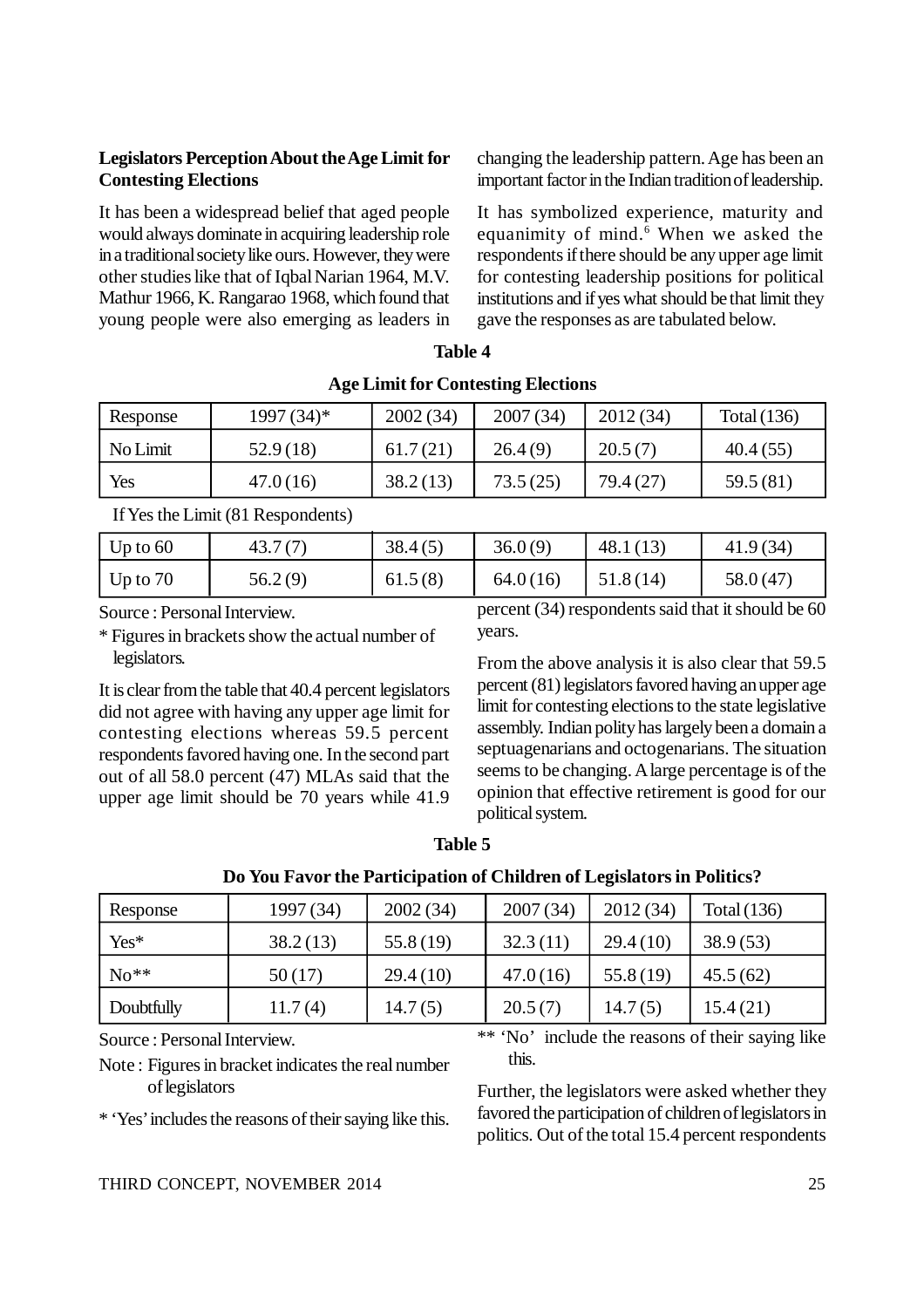did not give any answer to this factor. 38.9 percent in all and 38.2 percent, 55.8 percent, 32.3 percent and 29.4 percent respondents in the four respective assemblies said that they were willing to have their children participate in politics because they wanted them to serve the people.

On the other hand 45.5 percent in all and 50 percent, 24.9 percent, 47.0 percent, 55.8 percent legislators in the four respective assemblies were not willing to have their children be a part of politics. There is not an absolute agreement about the entry of children. This is understandable. As this is more a personal issue and involves individual preferences.

In brief, an attempt was made here to explore the role perception of legislative leadership. Their local orientation and also a tendency to attach great importance to functional roles was the main finding of the research. The concern for their locality and constituency and emphasis on functional roles not only makes them popular with the voters but also ensures their reelection. It is clear from the data that legislators have a consciousness of the relevance of the election commission. This is testimony to the fact that legislators have a positive outlook towards electoral reforms.

As for the perception of legislators to contest elections it is universal desire to remain in power and in public domain amongst the legislators. Thus almost all expressed a desire to get reelected. There is not an absolute agreement about the entry of children. This is understandable as this is more a personal issue and involves individual preferences.

## **References**

- 1. Sunder Raman, *Indian Government and Politics,* Allied Publishing Company, Allahabad, 1989, p. 284.
- 2. David L. Sills, *International Encyclopedia of Social Science,* Macmillan & Free Press, London, Vol. 5., 1968, p. 3.
- 3. L.M. Singh, *Elections and Electoral Reforms in India,* Sterling Publishing House, New Delhi, 1971, p. 165.
- 4. R.B. Sundriya and Shard Dighe (eds.)*, Electoral Reforms*, Shree Publishing House, 1997, p. 74.
- *5. Ibid,* p. 128.
- 6. Arjun Rao and Y. Darshankar, *Leadership in Panchayati Raj : A Study of Beed District*, Panchsheel Parkashan, Jaipur, 1976, pp. 81- 82.

 $\rightarrow \rightarrow$ 

**THIRD CONCEPT** *welcomes your valuable comments on articles published in each issue. Suggestion to further improve quality and get up of your favourite magazine, which has a record of uninterrupted publication since 1987 are also solicited...............*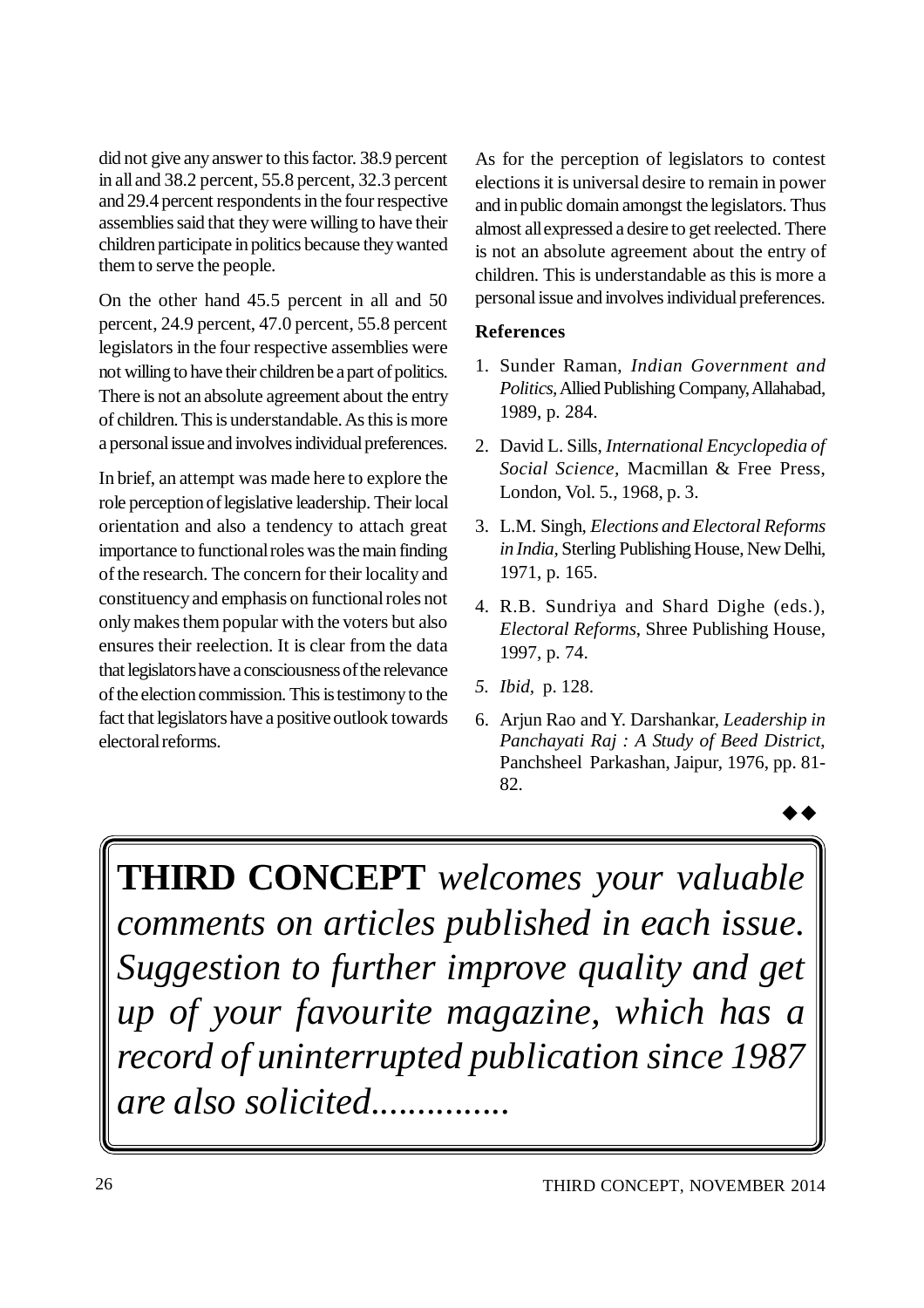## **Consumer Brand Preference among Women**

Dr.K.Selvaraj\* and S.Malarvizhi \*\*

[*Automobile industry occupies a vital position in the industrial scenario of a nation irrespective of the level of economic development of the nation concerned. The automobile is a unique technological achievement and improvement over other modes of surface transportation. Its development in the better part of the 19th century and its manufacturing later on a mass scale have been a powerful stimulation to the industrial growth in the economically developed nations of the West.]*

In the India automobile industry many varieties<br>and brands of two wheelers are entering the<br>market. So there is sudden shift or change in the<br>tastes and preferences of two wheelers by the n the India automobile industry many varieties and brands of two wheelers are entering the market. So there is sudden shift or change in the customers. Owing to this it becomes necessary to make a detailed analysis of the various aspects that impel the women-users to choose a brand.

#### **Scope of the Study**

The study was conducted in Salem Town and it was confined only to the women users of two wheelers. The modern woman is both an economic and social change agent due to female education, technological progress and employments etc. Owing to this their roles and status in society bring about many healthy and positive changes in them hence managing domestic duties and playing occupational roles prompted them to go in for speedy mobility. This study aims to analyze the brand preferences of two-wheelers by the fair sex. It will also help in finding out motivational factors, advantages, need and convenience of using two-wheelers.

#### **Statement of the Problem**

The present study entitled " A Study on Brand Preference Among Women About Two- Wheelers (TVS) in Salem Town" is intended to enquire into the factors that influence their choice of brand on the basis of quality, price, style, advertisement and peer influence. The complications undergone by the present researcher to identify women's reaction are

many. The researcher's interest to know the degree to which women's preferences vary with age, education, occupation or other characteristics prompted the selection of this study.

#### **Objectives of the Study**

The main objectives of this research study were as follows

- **³** To examine the brand preferences among the women for two-wheelers.
- **³** To ascertain the reasons for women's choice of two-wheeler in the study area.
- **³** To know the factors motivating women to buy the two-wheeler in Salem Town.
- **³** To identify the level of satisfaction among women about two-wheelers in Salem Town.
- **³** To offer necessary information and suggestions to the users in regards to the various brands available in the market.

#### **Hypothesis of the Study**

- **³** There is no significant relationship between Age and Reason for choosing.
- **³** There is no significant relationship between Age and Source of awareness.
- **³** There is no significant relationship between Type of Two – Wheeler used and Amount spent to purchase.
- **³** There is no significant relationship between Reason for choosing and Warranty period.

Associate Prof. in Commerce, Mahendra Arts & Science College, Namakkal.

<sup>\*\*</sup> Research Scholar in Commerce, Mahendra Arts & Science College, Namakkal.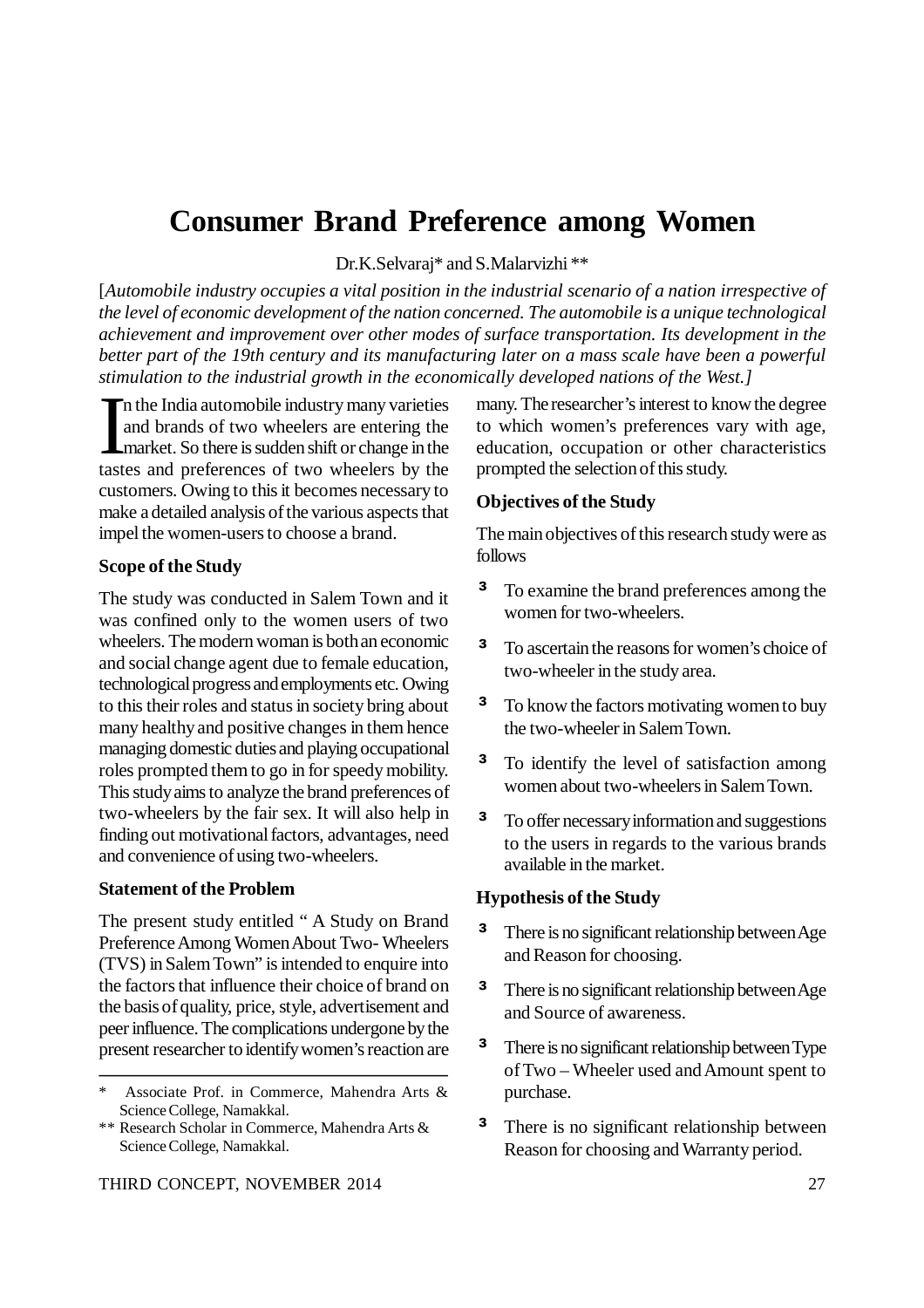## **Methodology**

## *Collection of data*

The nature of data collected was primary. The interview schedule method was adopted for primary data collection. It was conducted in a simple and easy manner. The interviews showed the personal characteristics of women users and their brand preferences of the two-wheelers in the study area.

## *Sampling Size*

The sample units selected for the study were confined only to the women of Salem Town. The total size of the sample was one hundred selected from the three categories as mentioned above and convenient sampling was adopted here by collecting information. The data were collected from sample members belonging to all parts of the study area. Pilot study was conducted as a prelude to the research study. This was done to find out the feasibility of conducting the research study.

## *Sampling Tools*

## **The following are the tools used for the study**

- 1. Percentage Analysis
- 2. Chi Square Test
- 3. ANOVA Test
- 4. F Test

## **Area of the Study**

Area of study was limited to Salem City of Salem District.

## **Period of the Study**

The research work was carried on from February 2014 to April 2014 in Salem Town only.

## **Limitations of the Study**

The following are the limitations of the study.

- <sup>3</sup> The population selected for the study was confined only to the women users of twowheelers in Salem Town.
- <sup>3</sup> The researcher has studied the brand preferences of only four prominent vehicles manufactured

by the TVS (like Wego, Jupiter, Scooty streak, Scooty pep+).

- <sup>3</sup> The survey was limited to a sample size of 50 respondents in Salem Town.
- <sup>3</sup> The result will not be the same in the next period and uncertain predictions are expected.

## **Analysis and Interpretation of Data**

The analysis has been conducted by using statistical tools like Percentage method, Chi-square test, F– test and finally ANOVA method.

| S.No.          | <b>Age Group</b><br>[in years] | No. of the<br><b>Respondents</b> | $\frac{0}{0}$ |
|----------------|--------------------------------|----------------------------------|---------------|
|                | Below 20                       | 22                               | 22            |
| $\overline{2}$ | $20 - 30$                      | 48                               | 48            |
| 3              | $30 - 40$                      | 14                               | 14            |
|                | Above 40                       | 16                               | 16            |
|                | Total                          | 100                              | 100           |

**Table 4.1- AGE GROUP**

## Source: Primary data

## **Interpretation**

The above table reveals that 48 percent of the respondents are in the age group of  $20 - 30$  years followed by 22 percent of the respondents are below 20 years next 16 percent of the respondents are above 40 years finally 14 percent of the respondents belong to the age group of 30-40 years.

## **Conclusion**

It is concluded that 48 percent of the respondents which are in the age group of 20-30 years prefer women's two-wheelers (TVS) in the study area.

## **Findings Suggestions and Conclusion**

## *Findings of the Study- Percentage Analysis*

**3** It is concluded that 48 % of the respondents are the age group of 20-30 years preferring women two-wheelers (TVS) in Salem town.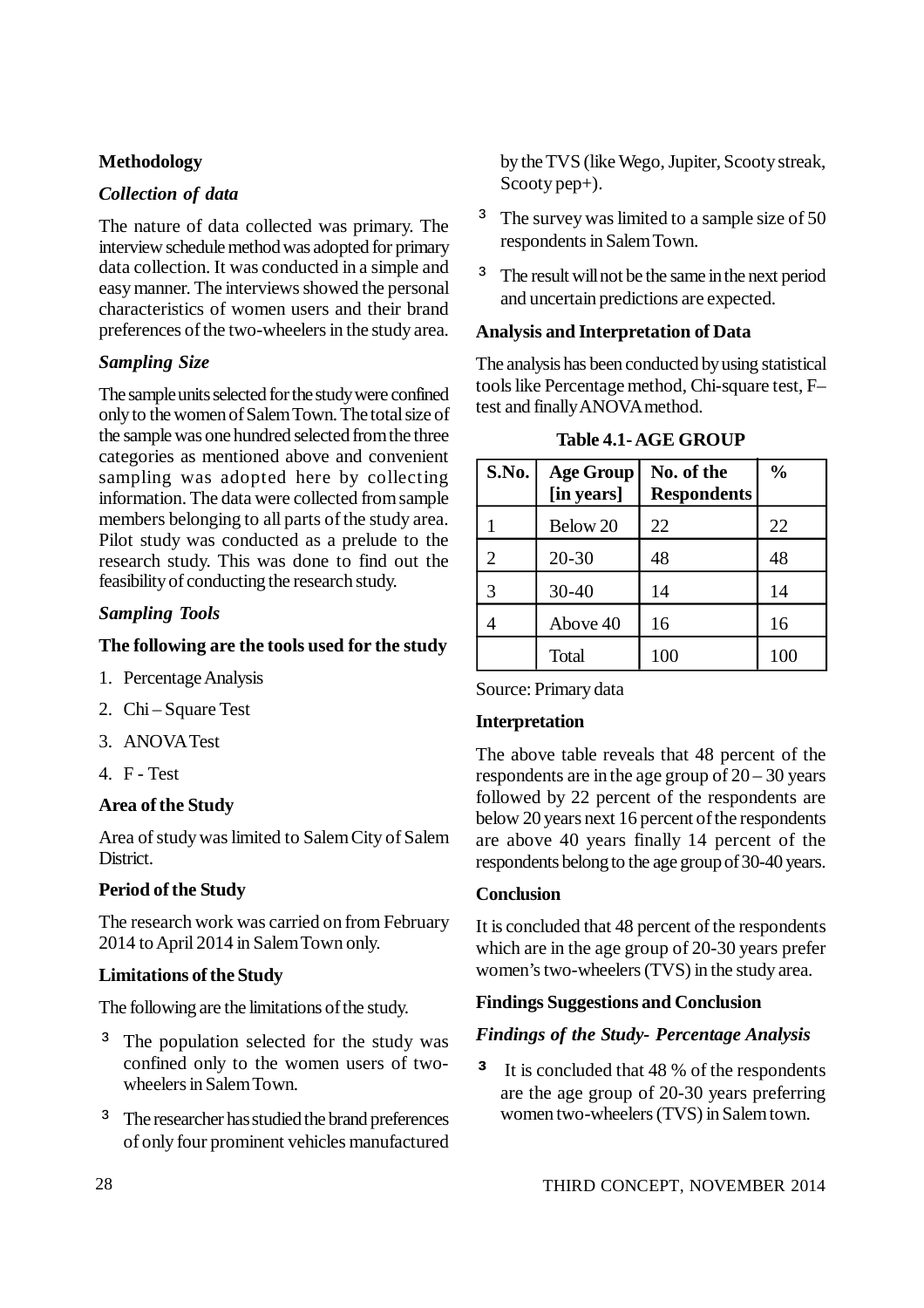- **3** It is accomplished that 60% of the respondents are single and most of them prefer Women's two-wheelers (TVS) in Salem town.
- **3** It is accomplished that 36% of the respondents are in the Private Jobs and they prefer Women's two-wheelers (TVS) in Salem town.
- **³** It is observed that 44 % of the respondents are Post-Graduates and they prefer women's twowheelers (TVS) in Salem town.
- **³** It is revealed that 54% of the respondents' Annual Income is in the range of Rs.1, 00,000 – 2, 00,000 and they prefer women's twowheelers (TVS) in Salem town.
- **3** It is concluded that 50 % of the respondents are having family members 2 to 4 and they prefer women's two-wheelers (TVS) in Salem town.
- **3** It is discernible that 56 % of the respondents are having the driving experience of less than 5 and they prefer women's two-wheelers (TVS) in Salem town.
- **3** It is established that 34 % of the respondents having Two-Wheeler TVS Scooty Pep+ also prefer women's two-wheelers (TVS) in Salem town.
- **³** It is observed that 44% of the respondents' reason for choice is of 'Easy to handle and maintain' and they also prefer women's twowheelers (TVS) in Salem town.
- **3** It is noticed that 48 % of the respondents are motivated by the image of brand and through advertisement and they prefer women's twowheelers (TVS) in Salem town.
- **³** It is revealed that 52 % of the respondents are aware of other members of family's choice and they also prefer women's two-wheelers (TVS) in Salem town.
- **3** It becomes discernible that 60 % of the respondents are among those who can afford to spend in the range of Rs.  $30,000 - 40,000$

and they also prefer women's two-wheelers (TVS) in Salem town.

- **³** It is observed that 32% of the respondents are having the resources to make cash payment and they prefer women's two-wheelers (TVS) in Salem town.
- **³** It is concluded that 48% of the respondents are having the convenience of riding women's twowheelers (TVS) by wearing churidar in Salem town.
- **³** It is noticed that 46% of the respondents desiring the advantage of 'Easy and Comfortable' ride prefer women's two-wheelers (TVS) in Salem town.
- **³** It is concluded that 36% of the respondents having the brand preference of 'Style of Look' prefer women's two-wheelers (TVS) in Salem town.
- **3** It is revealed that 42% of the respondents wanting 'Warranty Period of 2 – 3 years, and they prefer women's two-wheelers (TVS) in Salem town.
- **3** It is evident that 28% of the respondents are having the 'Level of Satisfaction of Any other and Gearless' and they also prefer women's two-wheelers (TVS) in Salem town.
- **³** It is concluded that 32% of the respondents are having 'Opinion or No Opinion of Any other' prefer women's two-wheelers (TVS) in Salem town.

#### **Chi – Square Test**

- **³** There is no significant relationship between Age and Reason for choosing.
- **³** There is no significant relationship between Age and Source of Awareness.
- **³** There is significant relationship between Type of Two–Wheelers and Amount Spent to Purchase.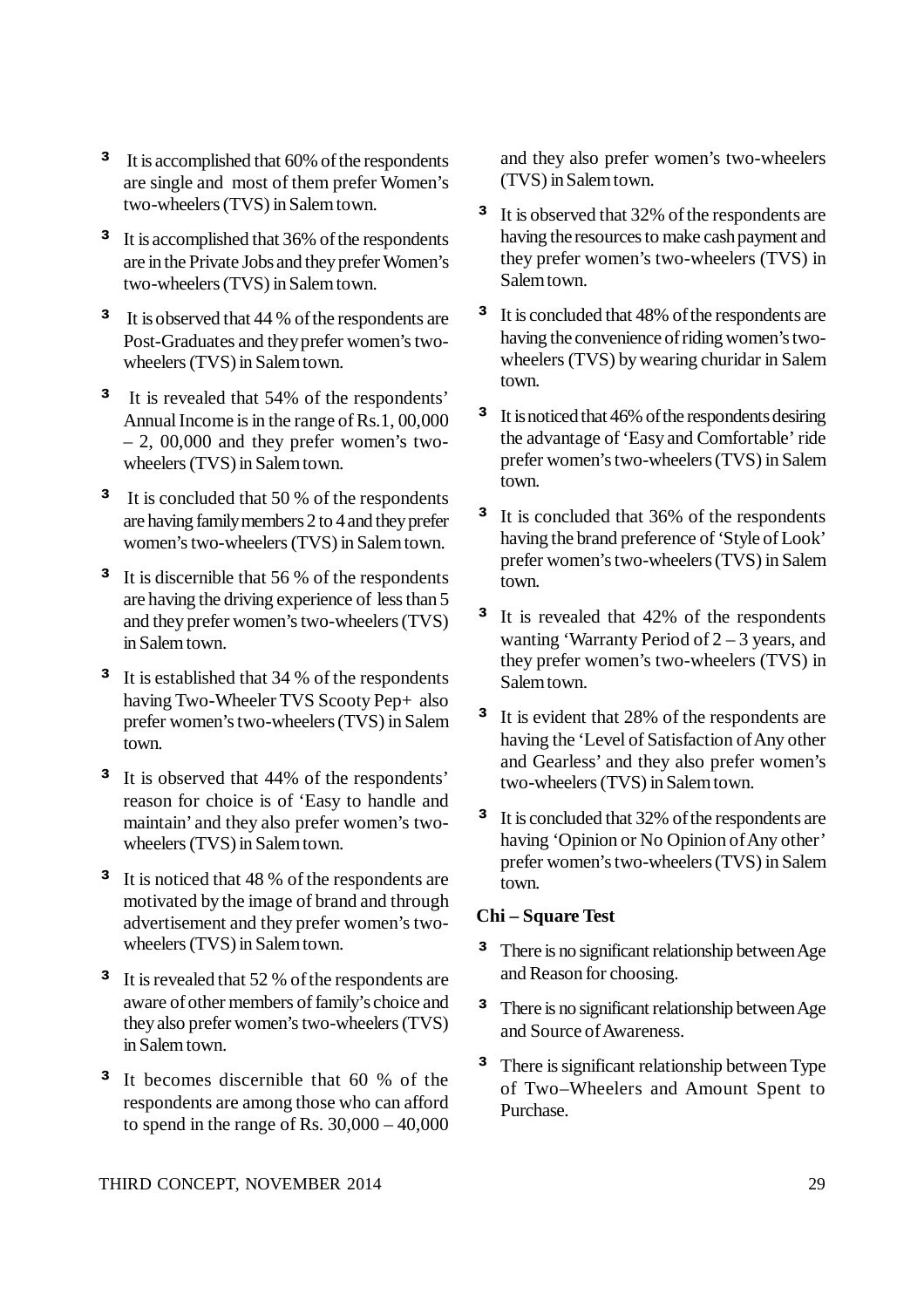- **3** There is no significant relationship between reason for choosing and warranty period.
- **³** There is significant relationship between Source of payment and Brand preference.
- **³** There is significant relationship between Annual income and advantages of women two – wheelers.
- <sup>3</sup> There is significant relationship between Motivation to buy and Source of payment.
- **³** There is significant relationship between Annual income and Amount spent to purchase.
- **3** There is significant relationship between Motivation to buy and Brand preference.
- **³** There is significant relationship between type of two–wheelers and advantages of women two– wheelers.

## **F – TEST**

**³** There is a significant difference between Level of satisfaction and Annual income.

## **Anova (Two Way)**

## **Level of Satisfaction**

- a. At Level of significance at 5% value column.
- **³** Since the calculated value is less than the table value. So, we have to accept the null hypothesis.
- b. At Level of significance at 5% value Row.
- <sup>3</sup> Since the calculated value is greater than the table value. So, we have to accept the Alternative hypothesis.

## **Suggestions**

Presently, women prefer a particular brand of vehicle on the basis of quality, price, style etc. And there have been no efforts so far undertaken by the manufacturer to model vehicles especially to suit the convenience of women riders. One of the main reasons for buying the particular brand is creation of particular brand image through advertisement and advertisement for two – wheelers in regional language and local language will greatly enhance the brand preferences.

From the lubricant to the make along with aggressive marketing is the strategy of public relations and hence efforts by the manufacturers to build up their public relations better will secure a professional choice of brand by women users. Apart from advertising widely about a particular brand, efforts by the manufacturers to produce good quality vehicles will increase the demand for the particular brand by women users as it is a bit difficult for women during break-down on the road or take the vehicle to mechanics for repairs often.

## **Conclusion**

Two-Wheelers have become a necessary accessory not only for men but also for women in their day- to–day life. They find it convenient and comfortable to ride two-wheelers. As a result the women users are conscious of special features of the vehicles. Therefore, any brand which has good features along with style entails the potential of attracting women users. At present TVS Scooty is well established "Trade Name". Advertisement and slogans of the company are no doubt attractive.

The users' preference for the vehicle because of convenience in ridding, low maintenance, fast and full efficiency, goes to TVS Women users. Preference for the brand on account of special features like easy start, quick go, easy to handle etc., should not in any way affect the further research and development of the vehicle and the company should continue its quality improvement mission.

## **Select Bibliography**

- **³** Motor India, *Journal of Automobile Industry and Trade*, May --2008, vol. 52, and p. 79.
- **³** K. Narasimhan, (2003) "Quality from Customer Needs to Customer Satisfaction", *The TQM Magazine*, Vol. 15 Issue: 6, pp.430 – 431.
- **³** Ainvderson (1973), "Do Different Consumers Operate under the Same Preference model", *Journal of the Academy of Marketing Science*, Vol. 4(1); winter; pp.429-439.
- **³** Anuj Kumar Kanojia (2011), *Analyzing the state of competition in Indian two wheeler industry*. A report submitted to Competition Commission of India, New Delhi.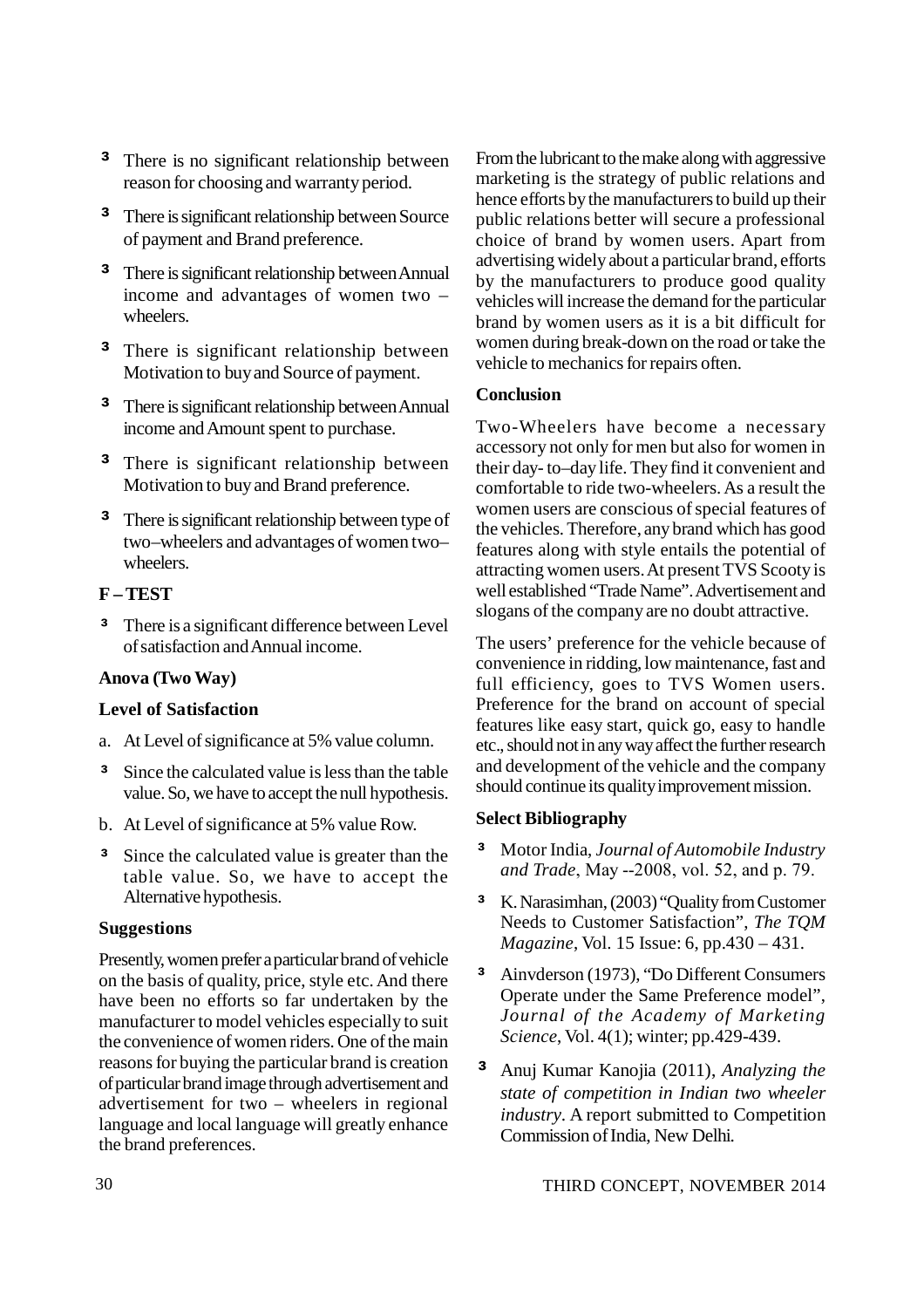- **³** Hemant C R , A project report on customer satisfaction of two wheelers industry with special reference to Yamaha motors. 2011
- **³** Terrence V. O'Brien, "Tracking Consumer Decision-making", *Journal of Marketing*, January. Vol.35 (1); pp.34-40.2000.
- **³** Muralidhar," How and when do brand perceptions and first from? A cognitive development investigation", *Journal of consumer research*, vol.12 .pp. 382-393. 2004.

 $\rightarrow \rightarrow$ 

## **Focus on the** *Misings* **of Assam**

#### Dr. Nabo Kumar Pegu\*

*The present habitation of the Misings of Assam is mostly seen on the bank of the river Brahmaputra, its tributaries and their estuaries. Some of the ancient Mising villages can also be seen on the bank of the river Jia Bharali, the second largest tributary of the river Brahmaputra.*

*These are all highly flood prone areas of Assam and are mostly inhabited by the Misings, Deories and several other smaller plains tribes of Assam. This is an indication of the capacity and adjustment of the Misings as to how they could maintain their settlements in the naturally endowed environment as well as natural disasters.*

Some scholars, belonging to the first half of<br>the 19th century, while taking note about the<br>habitations of the '*Miris*' stated that the<br>'*Miris*' occupied the strip of alluvial land along the the 19th century, while taking note about the habitations of the '*Miris'* stated that the '*Miris'* occupied the strip of alluvial land along the north bank of the *Brahmaputra* from the large island *Majuli* up to the river *Dibang*, the northern branch of the *Brahmaputra* and bounded on north by hilly country of the *Abors* (M'Cosh 1975).

In fact, there is no written documents of the *Mising*s of their own with regard to the origin and migration expect some rich oral chronicles in the form of legends, myths, folk-tales and songs which have been transmitted down from generation to generation. A legend in which generations are allowed to play freely, may; however, conceal a kernel of historical truth (Dutta Chowdhury 1994:30).

Elderly generations took them as actual happening at certain point of time in the unknown system rested on the gravity of stories. Usually, every tribe has a legend of its origin and migration and these are believed by the succeeding generations as true.

Similarly, the legends of the *Mising*s have also preserved their age-old tradition, and thus can be built on truth.

These legends are part of their tradition, which bring to recapture some unforgettable events by knitting a tale around them and then reflecting on them. So, in absence of written documents these oral chronicles could be used as source material to trace out their origin and early migration.

Scholars believed that authentic information regarding the causes and pattern of migration of the *Mising*s are not available. Yet on the basis of the folk-tales and folklores it can be realized that the *Mising*s migrated from place to place because of political, natural and cultural reasons (Doley 1998: 105).

Very often it has been observed that scholars take resort to a tradition of taking the migration of a particular tribe from the stage of people's migration from place of origin. The *Mising* tribe appears to have close connection with the *Tani* group of tribes of Arunachal Pradesh like the *Adis*, the *Nyishis*, the *Hill Miris*, the *Apatanis*, the *Tagins* and others. The *Tani* group of people believe they are the

<sup>\*</sup> Silapathar College, Silapathar (Assam).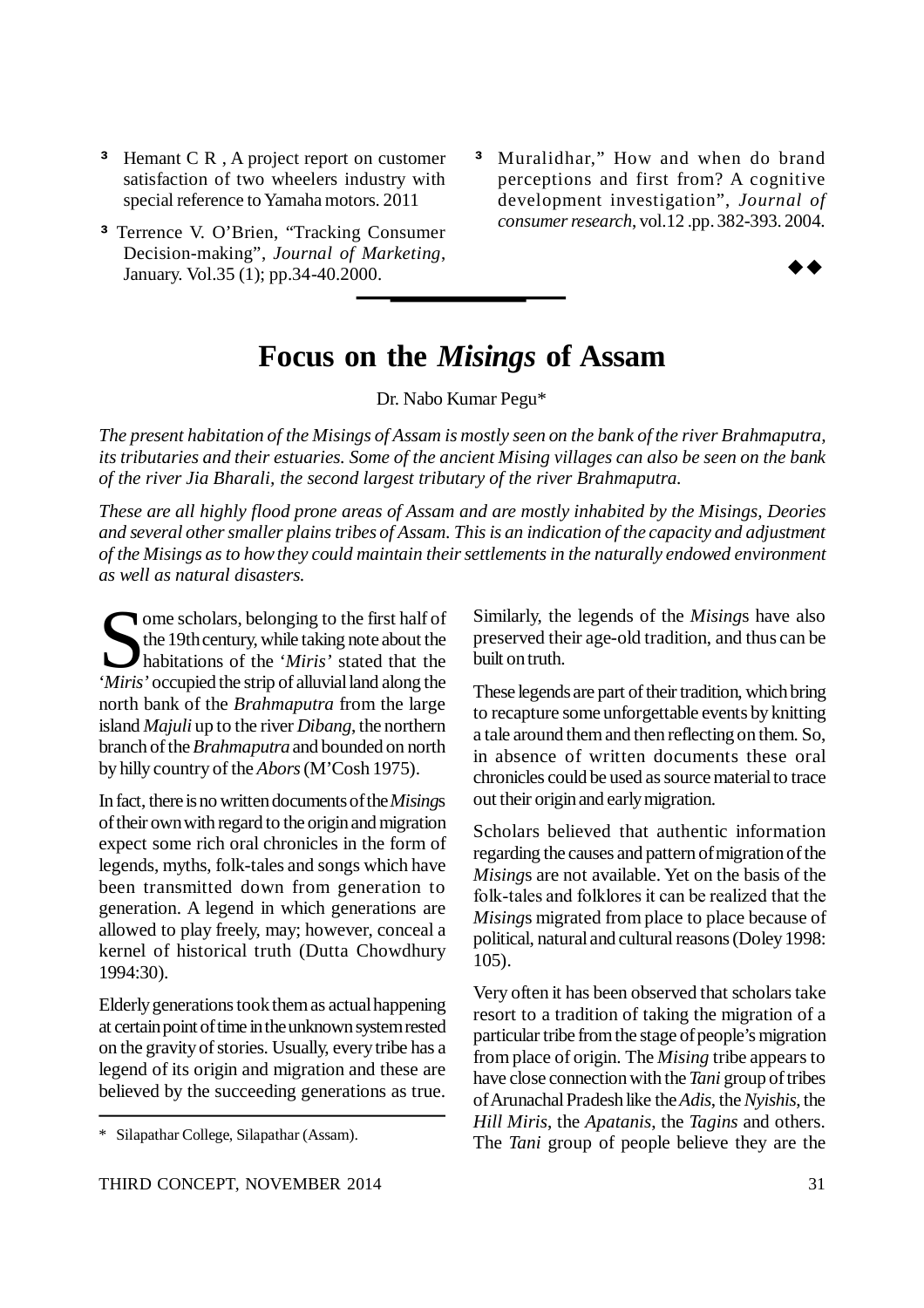descendents of the common father or *Abo Tani* (father *Tani*). The *Mising*s also believed themselves as the descendents of *Abo Tani* and accordingly, they have their mythologies similar to the *Adis* which flourish till today.

The religious faith of the *Mising*s is based on such mythology. Culturally and linguistically speaking, there is a close connection between the *Mising*s with the *Minyongs* and the *Padam Adis* of Arunachal Pradesh from whom they seem to have separated themselves under the pressure of history (Nath 2009).

#### **Habitation**

At present the boundary of the *Mising* inhabited area is also the state boundary of the Assam with Arunachal Pradesh running along the foothills of *Subansiri* and *Siyang* districts. The *Mising* villages have spread and interspersed over the vast areas *of Lakhimpur, Sibsagar, Dibrugarh, Dhemaji, Golaghat, Jorhat, Sonitpur* and *Tinsukia* district and even inside Arunachal. It is rather difficult to draw a comprehensive borderline of the *Mising* habitation (Pegu 1981: 9-10).

In the upper part of Assam, their inhabited villages are numerous which cover not only the eight districts of Assam, but adjoining areas of Assam - Arunachal border and riverine areas.

Current literature and history of the *Mising*s reveal that their habitation spread over numerous villages along the course of the river *Brahmaputra*, the *Simen,* the *Burisuit,* the *Tongani,* the *Jiadhol,* the *Subansiri,* the *Gunasuti,* the *Boginadi,* the *Ronganadi,* the *Dikrong,* the *Pichola,* the *Buroi* and the *Jiabharali* river including the great river island *Majuli*.

In the southern part of the *Brahmaputra* their habitation is mainly seen along the riverbank of *Dibru*, lower part of Dihing, the Disang and Dikhow of Sibsagar districts and Dhansiri River at Golaghat district. In recent times, the *Mising*s have started their homesteads along the railway lines of *Jonai*, *Gohpur* and *Jamjing* areas *(*Pegu 1981: 14*).*

#### **Social Organization**

The *Mising* society is organized around a number of social groups, divisions within the groups, kingship structure, village organization, religious system, rules of inheritance, housing systems etc. It is said that the *Mising*s after their migrations to the plains of Assam valley, had to adopt themselves to the new environment and changed social circumstances and thus, there grew up a new social order.

Over the last few years this new social order has become a subject of mass controversy with regard to its acceptance or rejection. This is particularly more evident from the fact that there have been occasional reports and discussion on conversion to Christianity as well as the impact of Hinduism.

## **Clan Organization**

We can find various *khels* among the *Mising*s such as - *Oyengia, Moyengia, Dambukial, Chayengia, Tamar gonya, Pagro, Bihiya, Lason gonya, Chamua, Samuguria* etc. Again, according to some other interpretations, the *Mising* society is divided into two broad divisions - *Barogam* and *Dohgam,* but these two divisions are not strictly followed by the *Mising*s at the level of social interaction and social relationship.

Traditionally, they used to organize their villages around the clans i.e., each clan had their own village. This means that, for example, the families of *Chayengia Khel* are not found in the village inhabited by *Pagro* clan and vice-versa. Such strict tradition is also gradually losing its ground now-adays. (Mipun 1998: 123; 2003: 11-13).

N. Pegu states that the clan of the *Mising*s can be categorized according to their sub-groups. For example – *Doley - Pegu* clans are normally included within *Ayengia* and *Chayengia* groups and, *Dang-Norah* may be included within *Samuguria* group. For instance, a man of *Doley* clan may prefer to marry a woman of *Pegu* clan as because both belong to *Pagro* sub-group. The prevailing practice is that clan exogamy and tribal exogamy is practiced by the *Mising*s.

Recent addition of information reveals somewhat different types of social divisions among the *Misings*.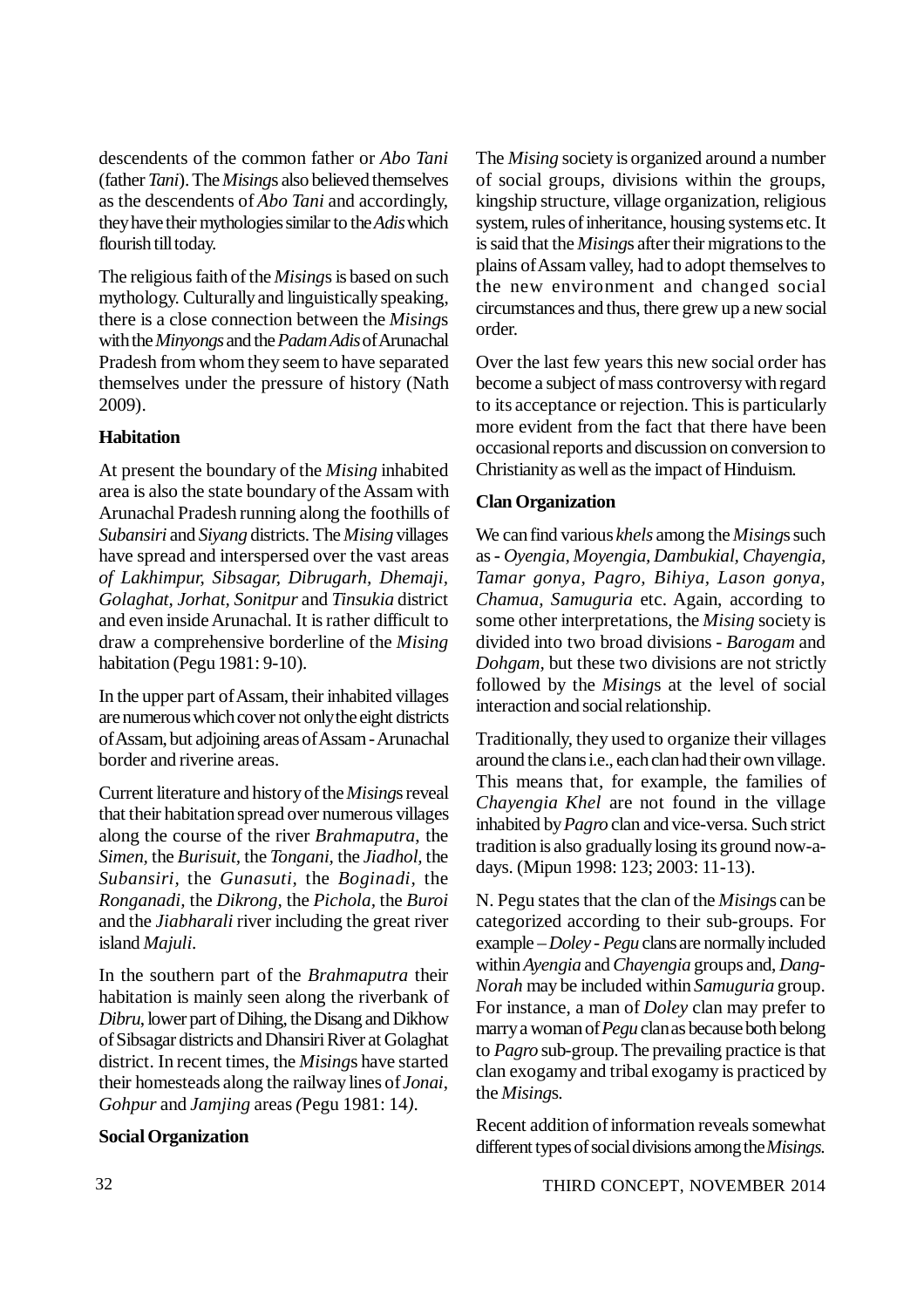It is said that the *Misings* organize themselves broadly at two levels of social hierarchies i.e., *Pegu* and *Doley* and all the other smaller *Mising* groups try to align themselves with either of these two groups. There is no marriage between the same clan i.e., a *Mising* considering with Pegu surname does not marry a *Mising* women with *Pegu* surname. Similarly, a *Doley* will marry a *Pegu* and vice-versa.

The *Mising* scholars assert the fact that this has become possible after a noticeable change among them due to various dissimilar stages of migration, adjustment to new situation and assimilation with the non- tribal culture of the plains areas and changing occupational and educational scenario and frequent contact with urban culture.

#### **Family Structure**

A *Mising* family consists of parents, their children and grand children. Father is the head of the family unit or the eldest son in absence of his father heads the family. If the son is a minor, the mother takes the responsibility of the family as head until the son becomes adult. The father following the usual norms of patriarchy acts as guide of his children.

Usually, the sons after their marriage use to live with their parents. They live in the house of the parents till they beget several children. Then, they move to a new house constructed with the help of the parents and family members. For this reason, the *Misings* consider the family system as joint one and congenial to the growth of fellow feeling, mutual help and corporate life (Kuli 1998: 50).

The *Misings* follow a patriarchal system of family structure. So, long the father alive, he must be obeyed by every member of the family whether youth or aged. The father takes all sorts of decisions in the family affairs, and so, his authority is regarded as supreme in the household. The father looks after and maintains all expenditures with regard to family budget, children's education, health care etc. He is regarded as the sole authority of family property such as land and other movable and immovable properties.

One noticeable feature of *Mising* family is the acceptance of division of labour. Both the males

THIRD CONCEPT, NOVEMBER 2014 33

and the females accept the division of labour without any question. Women do not hesitate to take the task of carrying woods from the jungles, using boats for fishing and catching fishes from rivers, in collecting fire woods by using instruments which are generally used by the menfolk.

This suggests that the *Mising* women are traditionally hard workers and carry out most of the hazardous tasks in the family. From early childhood the boy knows his assigned tasks like domestication of animals, ploughing etc. Similarly, a girl derives her instructions not only from her mother and elder sisters, but from female relatives and thus builds up her behaviour and conduct on the pattern of her mother and sisters. From very younger age, thus the *Mising* girls use to develop the habit of weaving and become expert in those activities.

The chief duties of the wife and as the female head of the family are the preparation of meals for the family, to look after the domesticate animals, serving the guest with *apong* (a kind of rice beer), raise and look after children. The women and girls irrespective of age go to the paddy field and thus both males and the females contribute labour to the production process and income of the family. Even in such busy times, the women manage her looms and weave clothes for herself as well as for the other members of the family.

#### **The Rules of Inheritance**

Like the other communities, most of the tribal societies of Assam are patrilineal or patriarchal i.e., a line of descent always being traced from male progenitors. Obviously, the father becomes the head of the family. The possession of property, movable or immovable goes to the son and the son inherits the paternal property after the death of the father. The eldest brother then has to make division of the property among all his brothers.

If the sons are minor at the time of death of their father, the eldest son has to act as the custodian of properties that might belong to his minor younger brothers. The minor brothers get their share of property inherited from their father as soon as they come of age. Customarily, the daughter cannot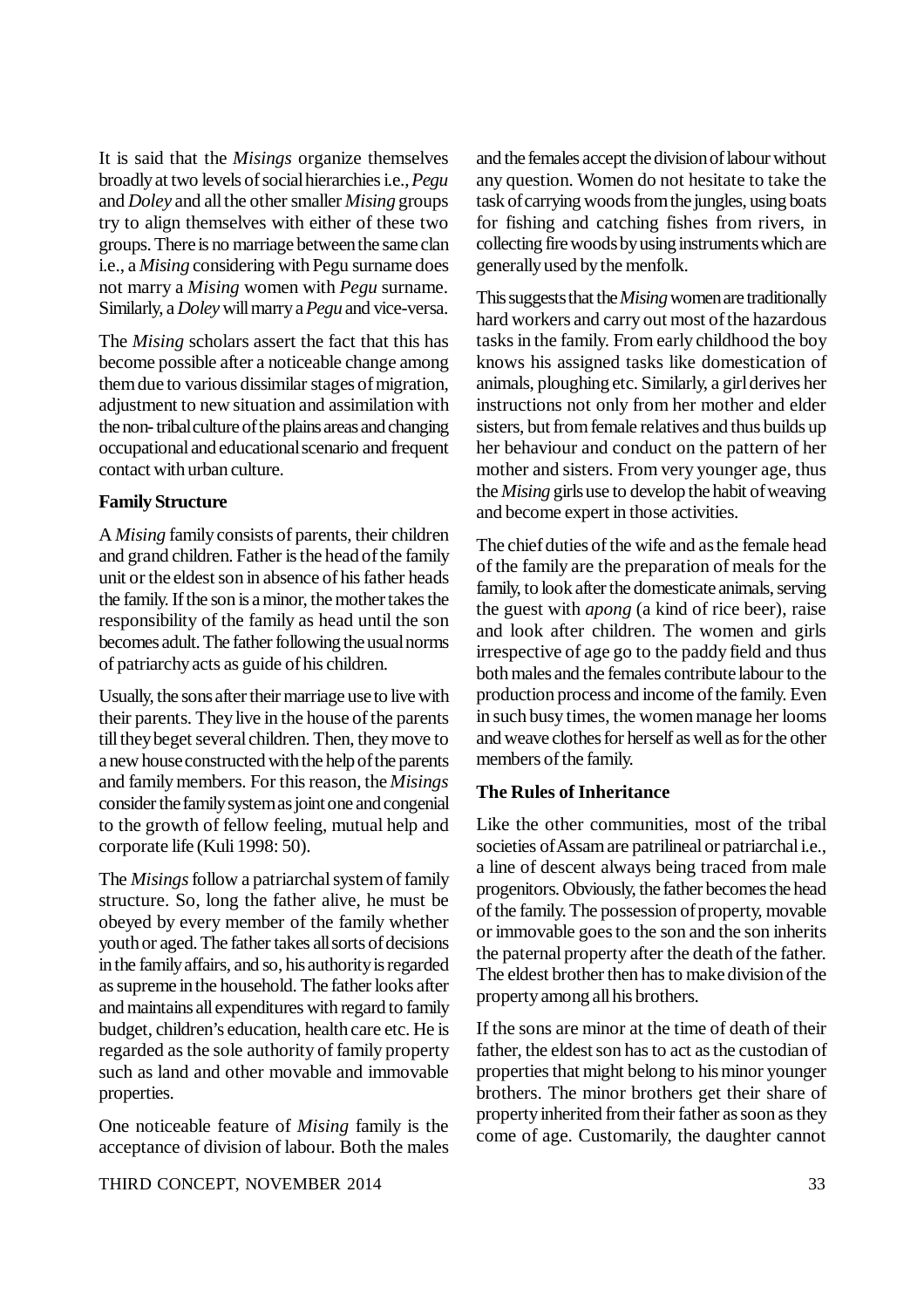inherit their paternal properties, they may get some amount of their material properties, but they usually do not demand.

Although, the *Murong* house is a term used by some tribes to denote youth clubs of unmarried boys and girls (youth dormitory), yet it has much more important socio-cultural significance for the *Mising* people. In the *Mising* society *Murong* is a symbol of village unity, integrity and assimilation. But gradually, the *Murong* system has lost its past character with few exceptions.

In the past, the *Murong* not only played the role of socio-cultural unity and village integrity, its activities were oriented to protect the villages from any enemies or external threat. These sorts of activities are gradually abandoned. Only on some important festive occasions such as - celebration of *Po:rag,* holding *Dolung Kebang* etc., the existence and importance of *Murong Okum* is considered necessary. Thus, *Murong* is a public place for the youth and village people to chalk out programmes and decisions on many socio-cultural occasions.

#### **Do: Lung Ke:Bang (Village council)**

Among the *Mising*s it is the supreme social body of a village. It is constituted by the elderly people of the village who assemble in the *Murong* under the village headman on specific occasions. The village body also takes all important social decisions of the village concerned and settles disputes of social importance. It delivers judgment and punishes the offenders. An important feature is that there is no system of hereditary chief in *Mising* villages. The headman of village is supreme in his own village only.

Membership to *Do:lung Ke'bang* is open to all people of the village. If the village people are not satisfied with the work of a particular member of the *Ke'bang,* he may be removed. There is specific assignment of function for each office bearer of the *Ke 'bang.* No woman will join the *Ke 'bang.* She can make her voice heard or if invited when her opinion is felt by the *Ke 'bang.*

In some villages, the '*Namghar'* (assembly of Hindu's place of worship) is also the center of solving disputes of the village. The *Ke 'bang* takes all sorts of disputes of the village people and gives judgement or punishments after hearing the complaints, which range from imposition of fine in money or even excommunication *(Yodnam). Yodnam* is considered as the severest form of punishment and can be inflicted upon any villager for a serious crime.

In the words of *N. Pamegam* - 'there is no court of law, no jails, the only penalty is public disapproval. A man who rebels against the custom will be isolated and considered outcaste, this is a sort of social boycott'. The immoral acts and major offences are dealt with severity. In such case, fine is imposed and purification rites are imperative.

## **Mi: Mbir Yame (Youth Organisation)**

Among the *Mising* society, this is an organization of the youths. The unmarried boys and girls are the members of this social organization. From functional point of view, this is the most important and powerful organisation in rendering social services to the village people.

Whenever a family wants any sort of manpower to construct a house, to transplant and harvest paddy or to conduct a feast in festive occasion like marriage, death ceremony etc. the headman of a family formally invites the *Mi: Mbir Yame.* This youth dormitory stands as organization cum—caretaker in whole circumference of the activities of the village particularly during *'Po: rag* festival', *'Ali-Aye ligang' Bihu* etc. There are some office bearers in *Mi:mbir Yame* who organize a meeting for such an invitation when formally made by co -villager.

Cooperation and fellow feelings are some of the salient features of the *Mising*s society. *Mi: Mbir Yame* service rendered to the village people is an example of such social cooperation and integration. Another very important aspect of this organisation is the sense of responsibility of their members towards *'Do: lung Kebang'* (supreme social body constituted by the village elders). Moreover, an important fact is that the first loyalty of the *Mising* youth is always towards the *(Mi: Mbir Yame).*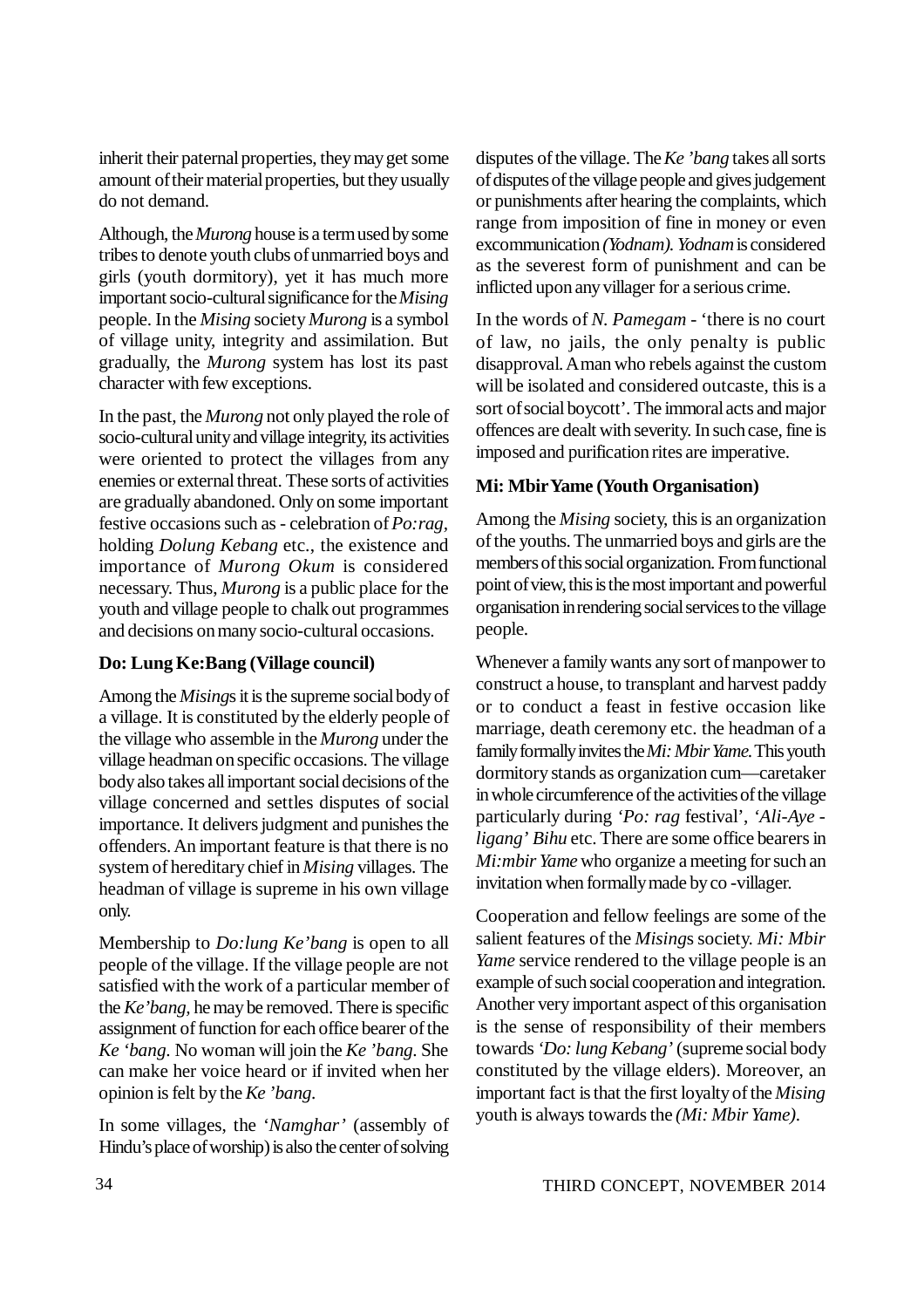Many *Mising* villages have the system of *Namghar* now-a-days. This is basically a *Mising* tradition from *Murong* and some important religious festivals are celebrated there. Only the elders can take part in those rites. Some social crimes and disputes are settled in the premise of *Namghar*. In many villages the *Namghar* has replaced many of the social functions of *Murong*.

*Abir Gi: nam* is a means of rendering physical labour on invitation of the villager who can't otherwise get things done by his effort. A woman reaper can extend invitation to her colleagues in reaping her harvest. It is a means which brings mutual understanding of individual problems as well as paves way for fellow feeling. This system helps the people for developing social integration at the village level. The *Sagri* or *Sangur* of the *Bodo Kacharis* is comparable with 'Abir Gi:nam'.

#### **Marriage System**

The following are the recognized systems (types) of marriage prevalent among the *Mising*s.

#### **Da: ro Midang (formal marriage)**

This form of marriage is settled by the parents or guardians according to the accepted rules of society among the *Mising*s.

## **Dugla Lanam (Elopement)**

This is a form of marriage by elopement at the consent of the bride.

## **Kumna Sola Lanam (Semi-formal marriage)**

This is also a type of settled marriage, but the performance is not gorgeously done. It is performed only after receiving consent from both the parents and guardians of the bride and bridegroom.

## **Laws of Marriage**

Marriage by negotiation is the prevailing practice although marriage by capture is also present. But such a marriage is to be recognized sooner or later. Child marriage is totally unknown to the *Mising*s. From the viewpoint of marriage they follow monogamy. But there is no bar to polygamy. Hence, it is not treated as a break of marriage rules, provided one can afford to maintain such a big family. According to their convenience the otter wives can live in the same house or in a separate house or in the separate house. The following criteria are observed in marriage.

## **Unfavourable conditions**

Marriage of any kind is strictly prohibited within the clans or families because they are thought to have originated from the same *Gumin So:ying* (forefathers). In the same way a boy of a particular clan tearing a title which indicates his lineage cannot marry a girl of the same clan. Similarly, the offspring of a mother with that of her own or closely related sisters are regarded as brothers sisters. Hence, marriage is contradicted. Marriage between tribe and caste is usually not advocated though not totally absent. But this marriage is subjected to purification ceremony and approval from the society.

## **Favourable conditions**

Usually, a bride must attain atleast 18 years of age and bridegroom must be at least 20 years in age. Marriageable girl from a *Mitur* family (other than no from favourable condition) can be offered to a marriageable boy. Widow re--marriage is advocated. She can marry with an unmarried youth, a married man or a widower.

Among the *Mising* society Polygamy is prevalent but polyandry is totally absent and it is opposed by the society. Father is regarded as the guardian of marriage. Once a girl is married, she belongs to her husband's family and the children born of their marriage, in all cases, bear the surname of their father.

Broadly speaking the *Mising*s have two forms of marriage. One form of marriage is called *Midang* (formal) and the other is called *Duglalanam* (informal form of marriage). To their beliefs both the forms are equally binding. The first form of marriage is an arranged and it is usually expensive.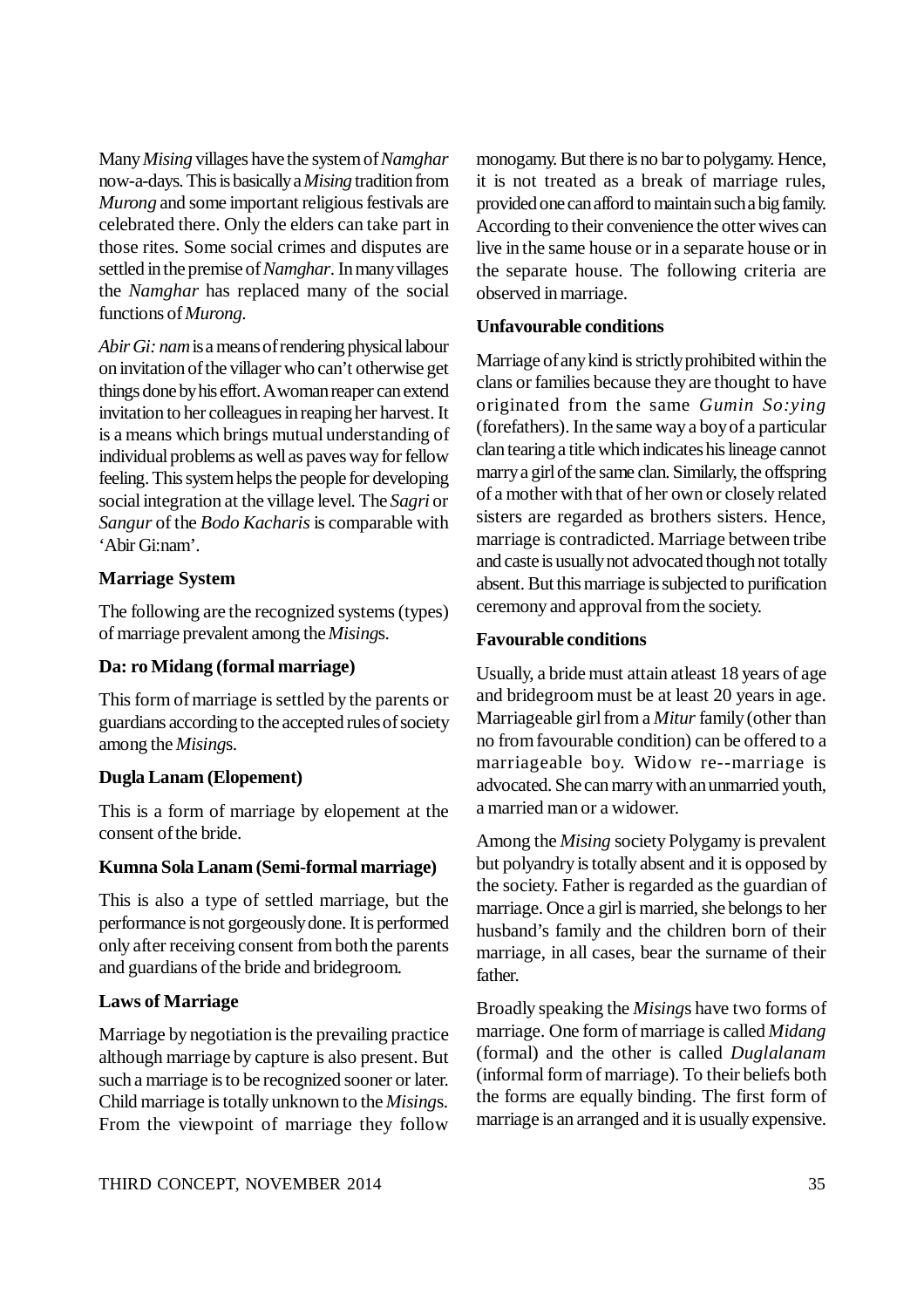#### **Divorce**

It has been observed that divorce occurs seldom in *Mising* society. It occurs under some special circumstances. The initiation process may be unilateral from either side. Ultimately it requires approval from the *Do: lung Ke 'bang.* As mentioned earlier, the matter of divorce should be brought to the notice of *Do: lung Ke 'bang.* No written documents are needed for the divorce.

#### **Conclusion**

This paper has dealt with a description of the *Mising* community of Assam who are the important constituent partners in launching *Donyi-Polo* religious movement over the last few decades. The *Misings* are one of the major scheduled tribes of Assam having their present settlements spreading over several districts of upper Assam. As already mentioned earlier, the *Mising* population inhabit in almost all districts of upper Assam viz. Dhemaji, Lakhimpur, Dibrugarh, Tinsukia, Sibsagar, Jorhat, Golaghat and Sonitpur. The 2001 census estimated their population as 5.87 lakhs.

Originally, the *Misings* were the hill dwellers and lived along with the Adis in Arunachal Pradesh. Historical records state that they moved to the plains of Assam in about 13th century A.D. They were the only hill people who chose to come down to the plains and settled in the *Brahmaputra* valley of upper Assam.

From all available accounts, it transpires that the *Misings* came down from the northern hills taking the western bank of the *Dibang* river the northern branch of *Brahmaputra* and settled at the foothills from the *Dibang* on the east to *Sisi* on the west. Hence, they gradually spread over the northern bank of the *Brahmaputra* up to the river *Jia Bharali* on the west and *Majuli* Island.

#### **Reference**

1. Chatterjee, S.K. 1974, *Kirata-Jana-Kriti,* **Calcutta** 

- *2. Delton, E.T. 1978, Tribal History of Eastern India,* New Delhi.
- 3. Doley, D. 1998, "Pattern and Causes of Land Alienation of the *Mising* Tribe", in *the Misings: Their History and Cultures,* (ed.) J.J. Kuli.
- 4. Dutta Choudhury, S. 1994 *Gazetteer of India,* Arunachal Pradesh, East Siang and West Siang Districts, Itanagar.
- *5. Elwin, Verrier, 1958* Myths of North East Frontier of India, Shillong, *1958.*
- 6. Grierson, G.A. 1927 *Linguistic Survey of India,* Vol. I, Calcutta.
- 7. Kuli, J.J., 1998: *The Misings Their History and Culture,* Ayir Publication, Guwahati.
- 8. M'Cosh, J. 1975 *Topography of Assam,* (reprint New Delhi.
- 9. Mipun, Jatin 1998 Modernization of Economy and Occupation in a *Mising* Village in Assam, in
- *10. The Misings*: *Their History and Culture* op.cit., p. 123.
- 11. Mipun, Jatin 2003 *Mising* Janajatir Chamu Parichay (in Assamese), in *KI.RUG,* Souvenir,
- 12. Dhemaji Town Committee TMPK, 15-16, Oct.
- 13. Nath, Jogendra 2009 *Cultural Aspects of the Misings of Assam* (Mimeograph), Research Project
- 14. Sponsored by M.A.K. Azad, Kolkata.
- 15. Pegu, N.C. 1981 *The Misings of the Brahmaputra Valley* (revised edn.), Dhemaji.
- 16. Pegu, N.C. 2005 The *Mising*s of the Brahmaputra Valley, ibid.
- *17. Roy, Sachin 1970 Aspects of Padum Minyoung Culture*, *Shillong.*
- *18. Waddel, L.A. 1900 the Tribes of the Brahmaputra Valley Delhi.*



36 THIRD CONCEPT, NOVEMBER 2014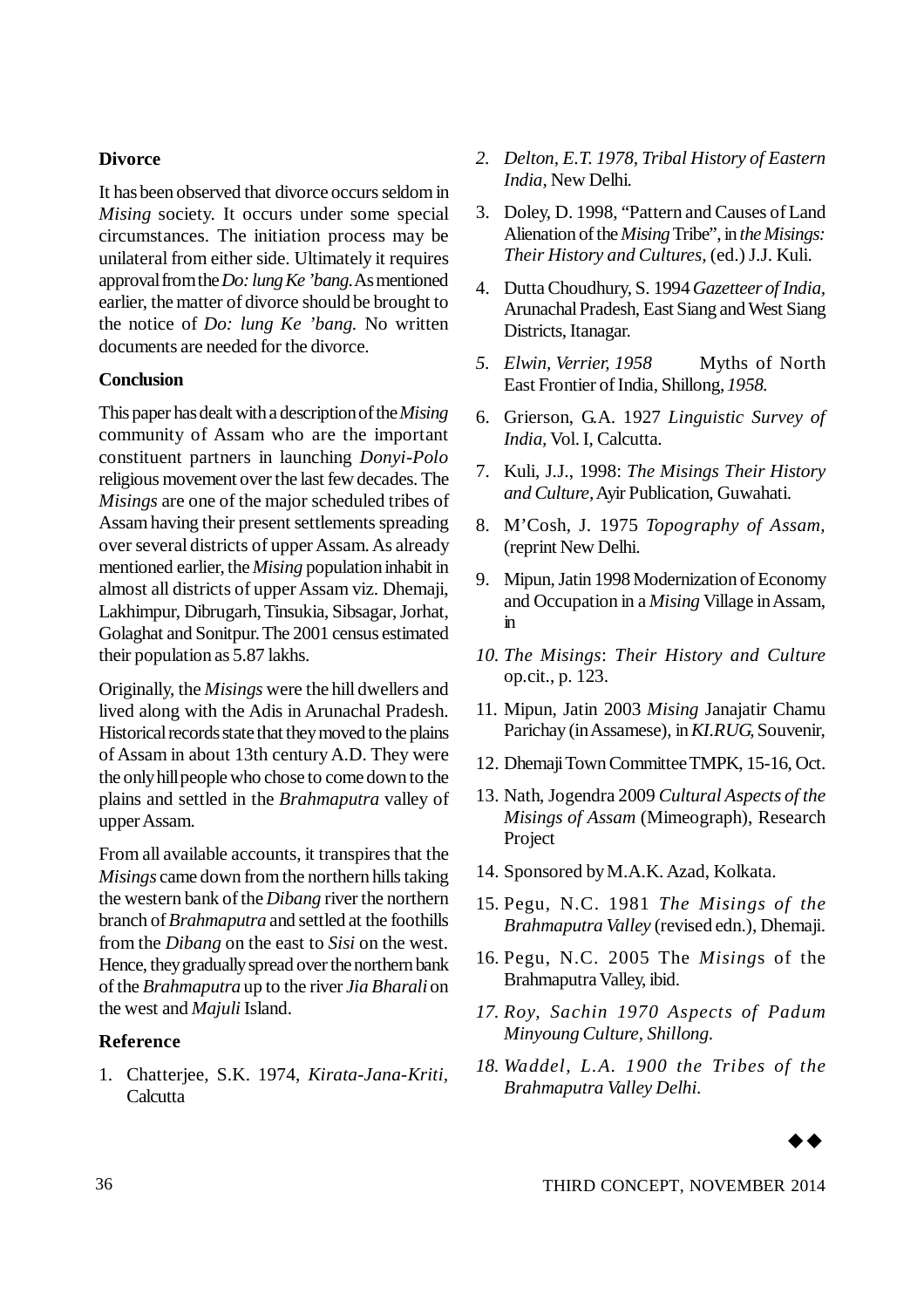## **Women's Participation in Workforce**

S.Yasotha Margaret\* and Dr.P.S.J.Michael Raj\*\*

*[The proportion of Indian women active in the labour force is falling. In just 10 years, the share has fallen from an already low 39 percent in 2000 to just 30 percent in 2010—a much steeper decline than the 3 percentage point fall observed in other developing economies. This under-representation of women in the workforce is a waste of the demographic dividend that India could reap from its young and rapidly growing population. The declining presence of women in the workforce accounts for half of the drop in India's overall labour participation rate from 62 percent in 2000 to only 57 percent in 2010.]*

oday, women's participation in workforce<br>in India is significantly below China's at 70<br>percent and even that of Sub-Saharan Africa<br>at 67 percent. If India's participation rates were in oday, women's participation in workforce in India is significantly below China's at 70 percent and even that of Sub-Saharan Africa line with those of other developing economies, the economy would have around 60 million to 100 million more workers in 2010 generating 10 percent to 20 percent additional income (assuming that productivity is constant).

In 2013, the National Sample Survey Office (NSSO) released key results of its 68th round sample survey on employment and unemployment conducted between July 2011 and June 2012. The labour force and workforce both showed low growth rates between 2004-05 and 2009-10 as compared to previous rounds.

In this article, an attempt is made to analyze trends over the different NSSO rounds and also study as to what are the hindrances to affect the women for withdrawing from the work.

| <b>NSSO Round</b>   | <b>Rural</b> |               |      | Urban         |
|---------------------|--------------|---------------|------|---------------|
|                     | Male         | <b>Female</b> | Male | <b>Female</b> |
| 1993-94, 50th round | 56.1         | 33.0          | 54.3 | 16.5          |
| 199-2000,55th round | 54.0         | 30.2          | 54.2 | 14.7          |
| 2004-05, 61st round | 55.5         | 33.3          | 57.0 | 17.8          |
| 2009-10,66th round  | 55.6         | 26.5          | 55.9 | 14.6          |
| 2011-12, 68th round | 55.3         | 25.3          | 56.3 | 15.5          |

## **Trends over Various Rounds Table-1**

Source: NSSO Survey

The above table-1 shows the result of the NSSO 61st round (2004-05) and it surprised many observers as it showed a reversal of the declining trend of LFPR seen in the previous round. The next

period, i e, between 2004-05 and 2009-10, showed a decline in the LFPR. The decline was sharper in the female LFPR as compared to the male LFPR. This declining trend in the LFPR was in line with the trend revealed by the small sample, annual surveys during this period. The increase in the workforce was not very significant.

Asst Prof., in Economics, S.T.E.T Women's College, Mannargudi, Tamil Nadu.

<sup>\*\*</sup> Associate Prof. in Economics, St. Joseph's College, Tiruchirappalli, Tamil Nadu.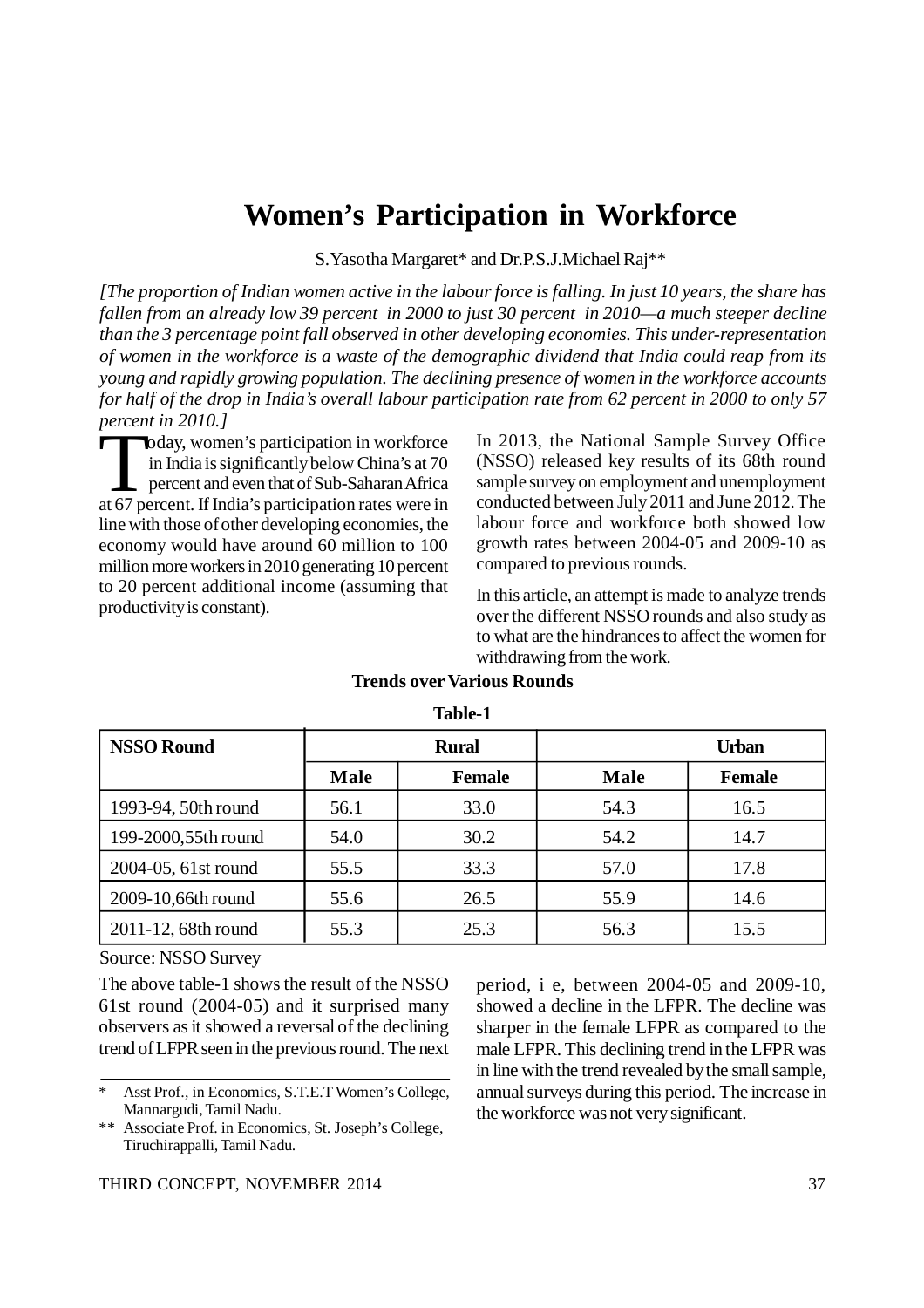#### **Table No-2**

|                       |         |           |             |         | (In millions) |
|-----------------------|---------|-----------|-------------|---------|---------------|
|                       | 1993-94 | 1999-2000 | $2004 - 05$ | 2009-10 | $2011 - 12$   |
| Labour Force          | 381.94  | 406.85    | 468.73      | 472.32  | 483.75        |
| <b>Work Force</b>     | 374.45  | 397.88    | 457.56      | 462.49  | 472.91        |
| Number of Unemployed  | 7.49    | 8.97      | 11.17       | 9.84    | 10.84         |
| Unemployment Rate (%) | 2.0     | 2.2       | 2.4         | 2.1     | 2.2           |

#### **Labour Force, Workforce and Unemployed (UPSS)**

Source: NSSO Survey

The above table shows that the labour force increased from 472.32 million in 2009.10 to 483.75 million in 2011-12. There was a net addition of 11.43 million people into the labour force during these two years. The workforce also increased substantially from 462.49 to 472.91 million in this same period and around 11 million additional jobs were created. Unemployment increased from 9.84 million to 10.84 million despite the creation of 11 million new jobs in these two years, which is nearly five times the number of jobs added in the previous quinquennium.

#### **Marriage driving urban women out of Jobs**

In a country with globally low levels of female work force participation, urban areas have still numbers. Micro studies confirm the ILO research recent finding that marriage mediates women's workforce participation. While the birth of a child is usually associated with women dropping out of the workforce in the west, in India marriage is one of the most important factors.



Source: Figure complied from National Sample Survey 2011-12 employment data

Women belonging to the middle or top income brackets were less likely to work than those in the poorest classes other characteristics that decreased the likelihood of workforce participation for urban women included the presence of a child in the household, the household being large in size and self employed. Such social norms-like those associated with marriage, child care and domestic responsibilities –have relegated women into slow growing areas of the economy like agriculture, teaching and crafts.

#### **Why are women withdrawing from the world of work?**

One explanation is increasing incomes. India's female participation rate is highest (at 55 percent) among rural "deprived" households (earning less than Rs.90, 000 a year at 2000 prices). But as incomes rise above subsistence level, women stop working outside their homes, either reflecting a social structure that would prefer them to be engaged in household work or the lack of decent job opportunities for women other than unskilled manual labour. Indeed, the participation rate declines in every higher income bracket. However, this income driver is not the major issue. In rural areas, it has been estimated that only one-quarter of the decline in prime working age female participation is due to households moving into higher income segments.

Participation has been dropping within income segments, too, and this seems to reflect a shortage of job opportunities for those with low or medium levels of skills outside agriculture. India needs to create more low- and medium-skilled jobs to give women a route out of subsistence work. In rural areas, there is huge scope to create employment if basic products and services including financial services, retail, healthcare, and education, were to become more freely available.

#### 38 THIRD CONCEPT, NOVEMBER 2014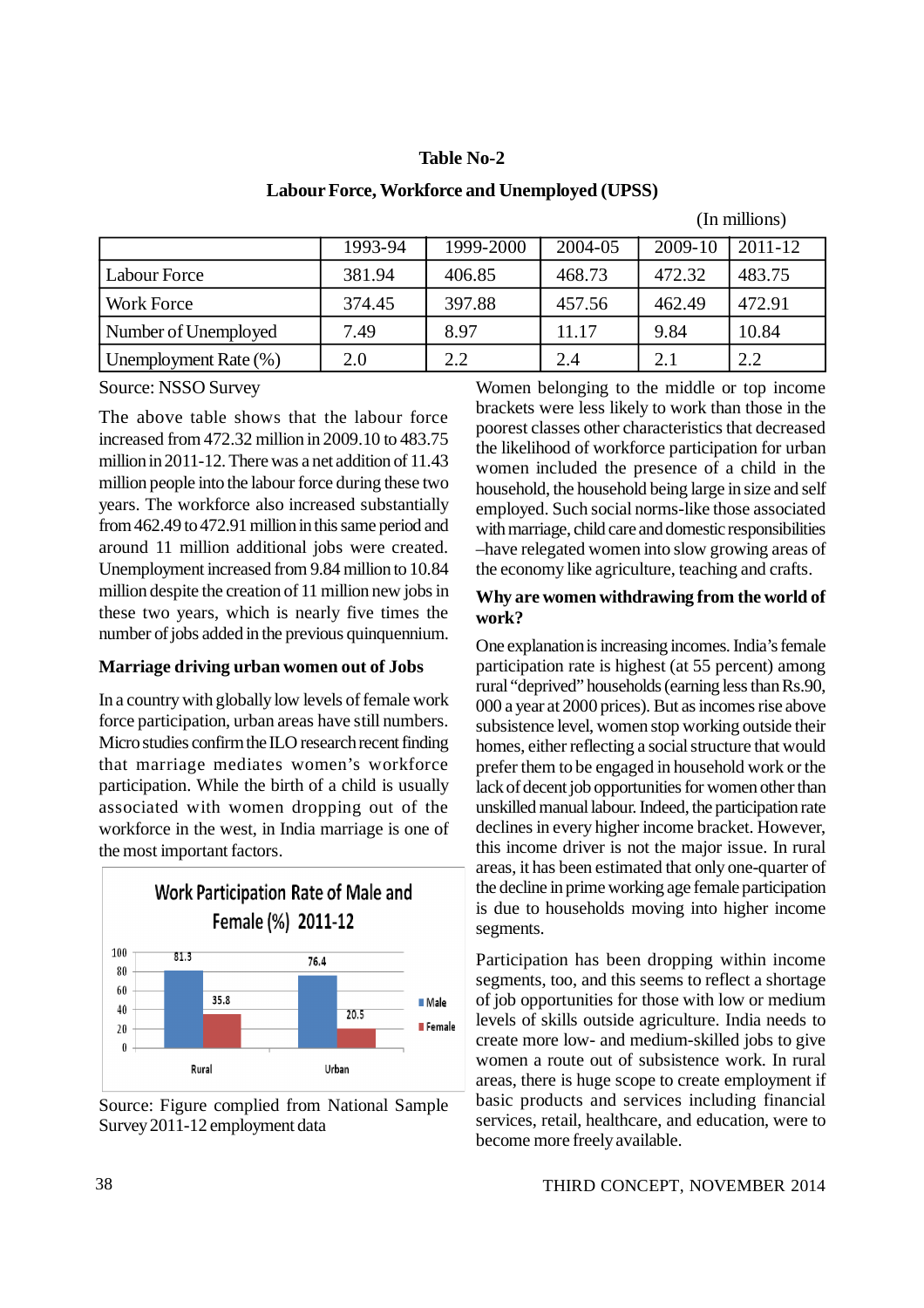The Planning Commission is setting out an ambitious plan for job creation as part of its Five-Year Plan running from 2013 to 2017. The proposal looks at sectors such as textiles and apparel manufacturing, leather products, food processing and travel and tourism—all of which could create jobs in the Indian countryside.

#### **Withdrawal of Rural Females**

The rural female LFPR hovered around 33 percent. But Surprisingly from 2004-05 to 2009-10 it came down significantly and reached 26 percent and came down further to 25 percent between 2009-10 and 2011-12. Urban India has also witnessed a decline in the female LFPR from 18 percent to 15 percent during the period 2004-05 to 20009-10, but showed a slight improvement in between 2009-10 and 2011-12 when it reached 16 percent.

#### **Reasons for Decline**

#### *Literacy Connections*

 In recent years, women's participation in education has increased tremendously. The number of girls enrolled in secondary and senior secondary education increased from 18 million to 29 million between 2010- 11 and 2012-13.

In the ILO study, urban women with a primary or secondary education were also lee likely to be in the workforce than women at the two ends of the education spectrum-illiterate women and those with a tertiary education. In India, in 2010, just 18 percent of Indian women educated to the high school level entered the workforce in 2010, but 31percent of those with a college education did.

Education not only equips women for the workplace but also breaks down conservative social attitudes. A doubling of secondary and tertiary education (for girls and boys) accounts for the other half of India's falling overall participation rate as more young people are in education rather than in work.

"Female employment in India could have growing an additional 20.7 million between 1994 and 2010 in the absence of occupational segregation, for exceeding the actual female employment growth of 8.7 million".

## *Income Effect*

The income effect is largely due to rising average rural incomes. If we take per capita household expenditure as an alternative for the income level, then the rural females engaged in casual work/ unpaid works in agriculture are, perhaps, withdrawing from the labour force and getting engaged in the domestic activities.

#### *Lack of Skills*

In the Indian context also, the rise in income prompts women to withdrawn from the labour force. At the labour force, their skill level does not match the available work opportunities and social stigma forces them to remain confined to domestic work.

#### *Economic Development*

Economic development has been well documented in various developed countries as well. Researchers have observed that the relationship between economic development and women's labour force participation is U-shaped, i. e., female labour participation first declines and then increases as the country develops.

#### **Conclusion**

Female participation in labour force tends to follow an unshaped pattern, first declining and then increasing as development picks up. In the initial stages of development, with the increases in income, more and more women get educated. This leads to initial fall in women's participation in the labour force. But as they acquire skills and as more opportunities open up due to economic development, their participation in the labour force increases. If young people cannot have the opportunity to have a good quality education, and the education levels continue to rise slowly as they are, women's LFPR in India will remain low compared to other countries with similar income levels, until 2030.

#### **Reference**

- 1. *The Hindu*, August 11, 2014.
- 2.  $http://www.livemint.com/Opinion/$ dd8OFniJdurubBOoNJeoHK/Indias-missingwomen-workforce.html
- 3. "Development in the workforce between 2009-10 and 2011-12", *Economic and Political Weekly*, June 7 2014, Vol. XLIX No. 23, pp.117-121.

 $\rightarrow \rightarrow$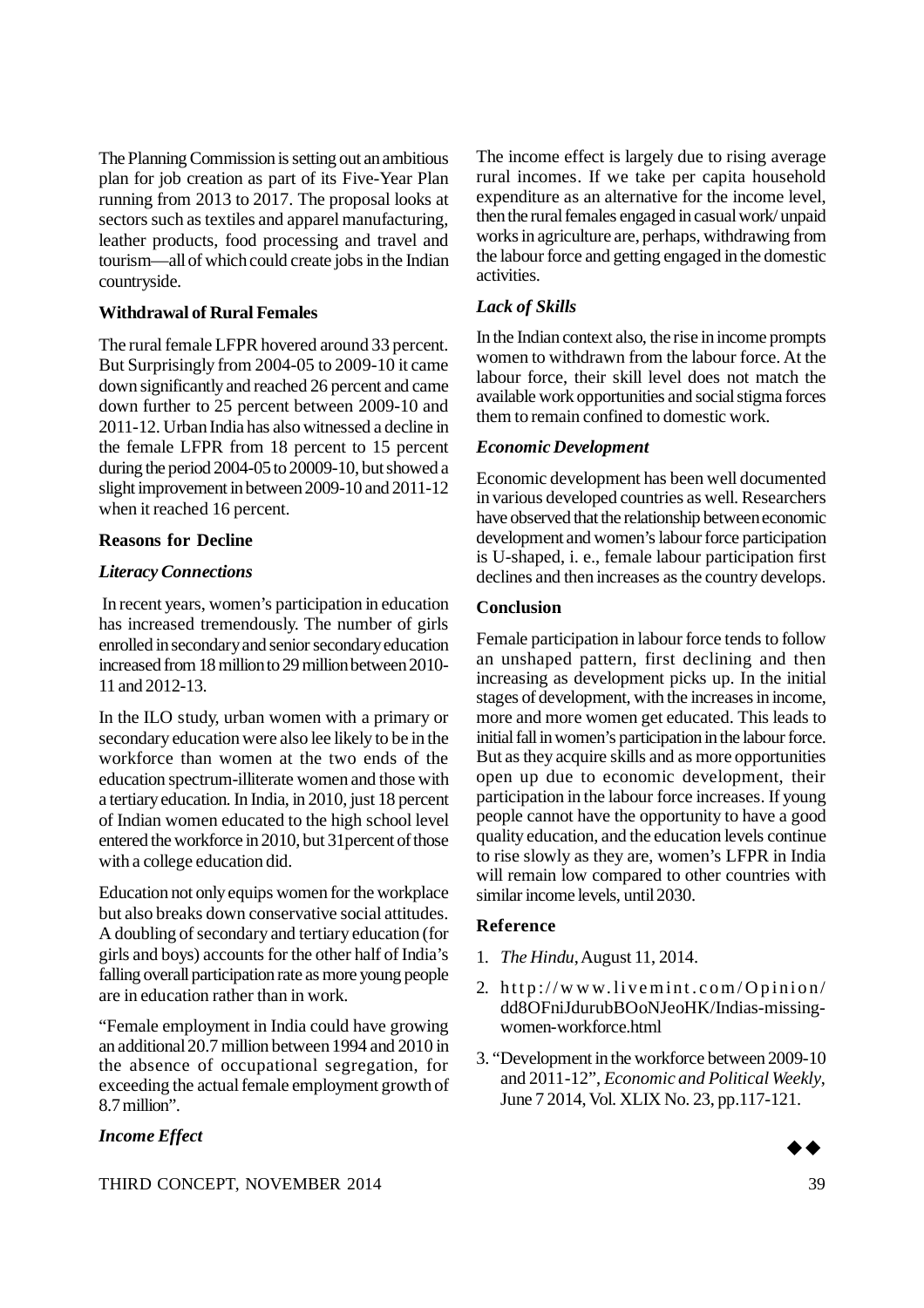# **People's Participation in RDPs in Assam**

Dr. Dipen Saikia\*

*[Almost three-fourth of the total population of the world is living in rural areas. Especially in developing countries like India, major parts of the total population are living in rural and backward areas. According to 2011 census, nearly 70 percent of the total population of India lives in rural areas. Under such a situation, rural development is an important developmental effort for any nation for the development of the country as a whole.]*

Being a developing country, India has mass<br>poverty, low levels of income and<br>concentration of income in a few hands, low<br>levels of productivity and backward technology, eing a developing country, India has mass poverty, low levels of income and concentration of income in a few hands, low high levels of unemployment, poor nutrition, health, housing, literacy and welfare status, low levels of industrialization and lower status of women.

Accordingly, the Government of India introduced and implemented many plans and programmes for the development of rural masses. For the implementation of these programmes, the Government of India has set up a sound administrative system at the Centre, state, district and block levels.

Since rural development is a people's programme, it is essential that people should take active part in rural development activities. For the success of any development programmes, people's participation is most important. Without people's participation success of Rural Development Programmes (RDPs) cannot be ensured.

#### **Concept of People's Participation**

The concept of people's participation has gained much significance in the RDPs. Different committees constituted for the purpose of rural development, organizations and different writers not only in India but also the world over have analysed people's participation in development process in different ways.

According to UNDP (1993), "participation means that people are closely involved in the economic, socio-cultural and political processes that affect their lives."<sup>1</sup> Participation in development is usually said to mean the full involvement of the people in development which affect their lives regardless of gender, race, age, class, sexual orientation or disability.

According to International Labour Organization (ILO), participation involved active collectively organized and continuous efforts by the people themselves in setting the goals, pooling the resources together and taking actions which aim at improving their living conditions. Rajani Kothari rightly observed that "participation is not same process of involving everyone and reducing all to a common denominator, rather it consists of evolving institution from which diverse individuals get a sense of dignity and self-respect as beings that are able to determine their own destine."<sup>2</sup>

According to Johnston and Clark, "participation has a large cost for the poor and they will invest their participation when they believe it will secure them valuable benefits not otherwise available at comparable cost, time and risk."<sup>3</sup>

According to Karl Deutsch, participation denotes a technique for setting goals, choosing priorities and deciding what resources are to commit to goal attainment.<sup>4</sup>

Participation means doing things together, exchanging ideas and experiences, consulting and considering all views, sharing in decision-making,

Associate Prof., Dept. of Pol. Sc., Moridhal College, Moridhal, Dist-Dhemaji, Assam.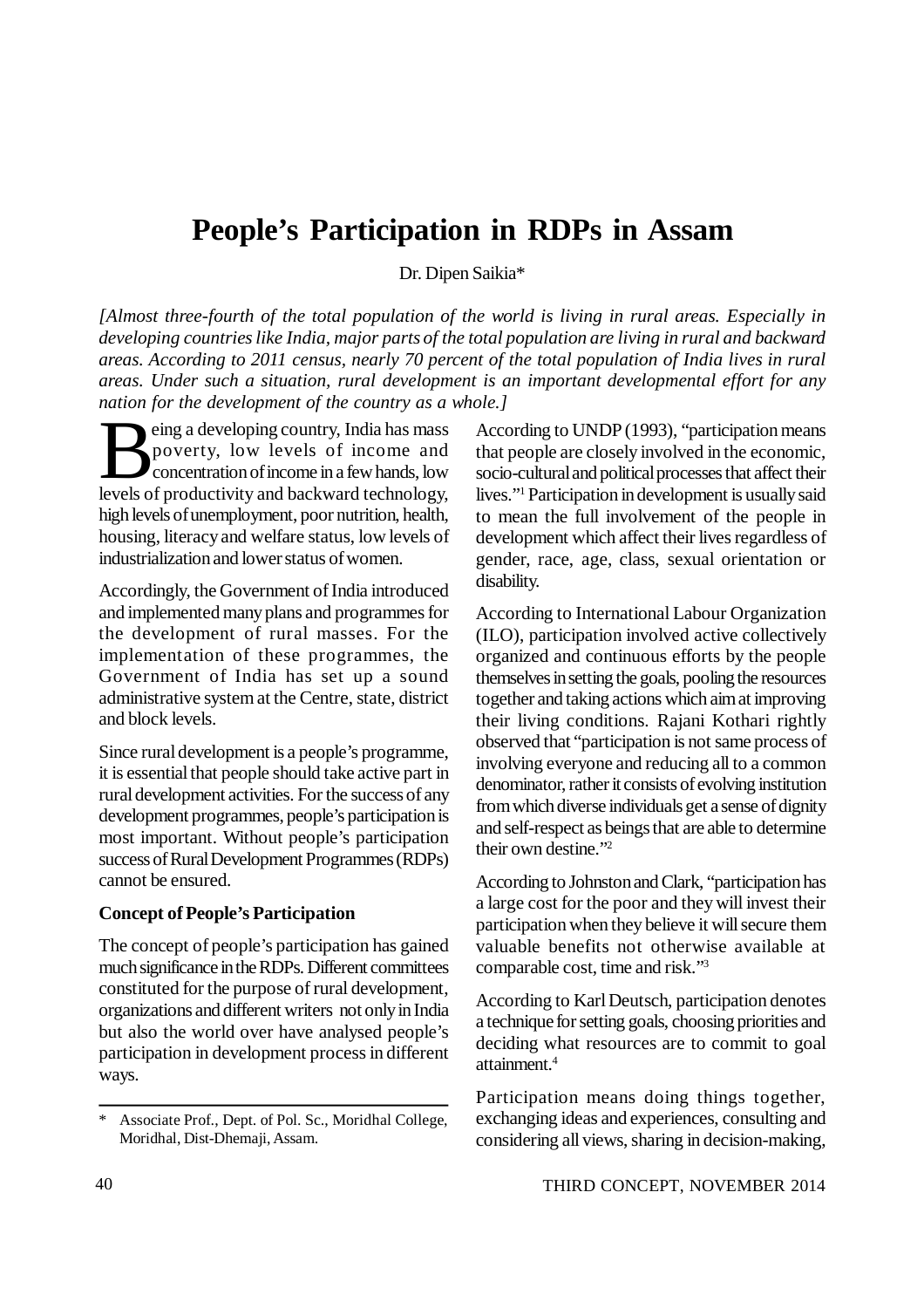co-implementing, cooperation, sharing and learning, empowerment, democratic risk sharing, collective ideas and efforts, getting involved, sharing ideas, opinions and experiences, doing things together in work, analysis and decision making and consulting together all views in survey or interview and other activities.

Examples of participation are workshops, farmers' group meeting or group training, on-the-job training, including on-farm training, networking with other institutions, and monitoring and evaluation such as self-evaluation. Participation also means sensitization of people to increase their reception and ability to respond. Participation is also fostering of a dialogue between the local people and project preparation implementation, monitoring and evaluation in order to obtain information on the local context and on social impacts.<sup>5</sup>

#### **Importance of People's Participation**

Community participation, being one of the strong features of decentralized planning, is important to achieve socio-economic uplift for all sections of people because of the following reasons.

- 1. Active involvement of the community helps in preparation and execution of effective development action plan by making assessment of the felt needs and constraints of the people easier.
- 2. Participation of community members in the development planning process helps in mobilizing resources for effective plan implementation. Besides, it also minimizes the cost of implementation of the development programmes by reducing the cost of supervision and by eliminating irrelevant components in the action plan. Apart from these, people's participation steps up the speed of implementation of the programmes by mobilizing popular support and co-operation between groups having diversified objectives and interests.
- 3. Community participation in developmental activities makes the tasks of monitoring and supervision more effective. This ultimately reduces the amount of leakages of resources,

THIRD CONCEPT, NOVEMBER 2014 41

both material and human, in the delivery system and in this process minimizes the "distortion effect in the implementation of the plan."

- 4. Involvement of the people in the process of development planning also acts as a "pressure group" from below, thereby creating conducive environments for formulation of effective plans and its better implementation.
- 5. Finally, the most important agenda for community participation in the process of development, plan formulation and its implementations that it is primarily required to reduce unequal distribution of power and means of production between groups so as to "positively restructure" our existing society in favour of the so far deprived sections, since generation of poverty is a function of concentration of power in a few privileged class or groups in our society and poverty acts as a major obstacle to achieve the objectives of development effort.<sup>6</sup>

To achieve the goals of implementation of Rural Development Programmes, people's participation is inevitable. In this regard Y.V Reddy correctly said that popular participation facilitates strengthening of the planning process, ensuring targeted projects for the rural sector, rationalizing proposals by the agencies concerned and reducing unreasonable pressure of informal channels.<sup>7</sup>

The Balawant Rai Mehta committee observed that the rural development can be possible only with the people's participation.<sup>8</sup>

Karl Deutsch viewing participation as a psychological phenomenon, underscored its importance in the planning process in development. For Deutsch, participation denotes a technique for setting goals, choosing priorities and deciding what resources are to commit to goal attainment.<sup>9</sup>

UNDP has analysed that rural development programmes are the programmes of the people, by the people and for the people. So, without effective participation of the people it has not been possible to make rural development programmes as people's programme. Thus, for the success of different rural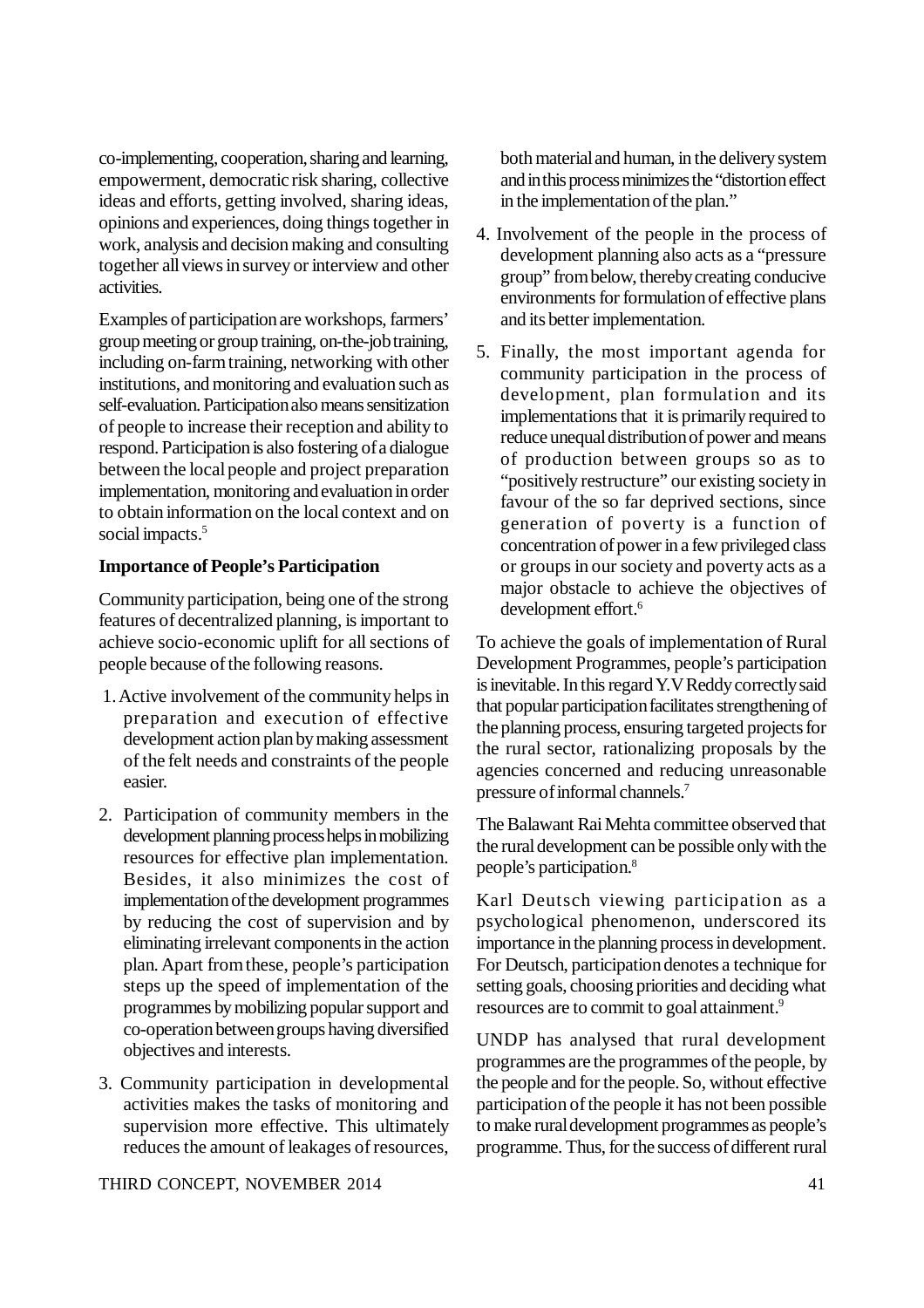development programmes, the active participation, involvement and cooperation of the people is absolutely essential.

People's participation in rural development is also important especially when the Government aims at providing the basic needs of the people. The basic needs are more important for the local people than anything else. As such, they show positive interest in the provision of basic needs. It is a fact that local people know well about their problem and hence they are the best judge in solution of their problems. The government is to create an environment that permits the local people to seek their best interest freely.

As a result of the people's participation, the beneficiaries can get the maximum benefit from the administrative agencies. Also as a result of people's participation, the rural people will be in a better position to assess their own rights and responsibilities. People's participation is also necessary to narrow the gulf between the local people and the administration.

The basic needs of the people are food, shelter and cloth and these are more important for the local people than anything else. As such, they show positive interest in the basic needs. It is fact that local people know well about their problems and hence they should participate in the process of solution of the problems. The government has the responsibility to create an environment where the people can participate in public related affairs. People's participation is also important, especially when the government aims at providing the basic needs to the people.

As a result of people's participation, the people can get maximum facilities, rural people can be able to know about their rights and responsibilities and it decrease the gap between general masses and the administration.

The rural people should participate in the decisionmaking, planning and implementation, monitoring and evaluation and sharing the benefits of development.

So, people must be at the centre of development. Development to rotate around the people, not people should dance surrounding development.

#### **People's Participation in Rural Development**

People's participation and involvement is an important factor for the successful implementation of any rural development activities, especially in decision-making, implementation, monitoring, evaluation and sharing the benefits of the development programmes.

For effective functioning of the Rural Development Programmes, people's participation and involvement is necessary. The implementing agencies of the Rural Development Programmes also very much depend on the effective participation and involvement of the masses in rural development activities. To command more participation from the rural masses, irrespective of rich and poor, it is necessary to develop the understanding and cooperation between the rural development officials and the people.

In this context, special attention should be paid to identify the resources of the people and to educate them to understand their needs and problems. If the people drawn up their own development plans and government officials motivate the people to take active part in the programmes for their own development, then the atmosphere of rural development will be created. Without people's effective participation and involvement, it would not be possible to implement the RDPs.

People's participation should be in decisionmaking, implementation, and evaluation process of Rural Development Programmes, through which these can be made people's programme.

The main objective of people's participation can be

- 1. Better planning and implementation of rural development programmes.
- 2. Mobilization of additional resources required for rural development programmes.
- 3. Empowering the people, particularly the poor to play an effective role in rural development.<sup>10</sup>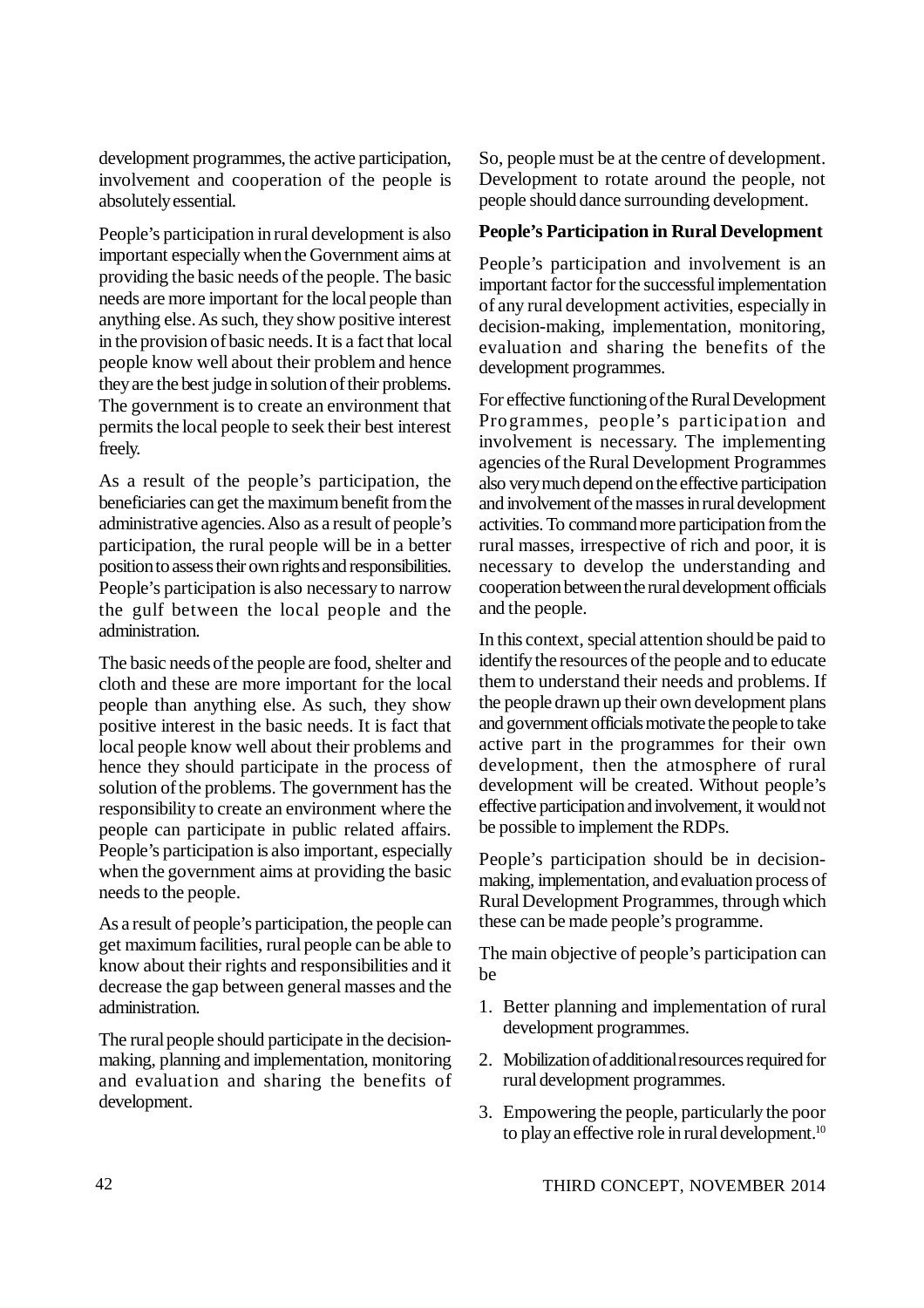In rural development programmes, the people can participate directly or indirectly in several ways. Direct participation is possible through active membership in organization, taking up leadership positions and getting involved in projects. Indirect participation, on the other hand, is facilitated by helping the programmes of the organization and projects by making available the necessary resources and assisting the community development officials and leaders.

The Constitution of India had been absolutely silent with regard to people's participation in administration till 1993. But 73rd amendment of the Indian Constitution empowers the Panchayati Raj Institutions (PRIs) to prepare plans and programmes for economic development and social justice, including 29 subjects listed in the 11th schedule, is a waterside in the history of democratic decentralization. This has given an opportunity to PRIs for involving all sections of rural people in decision making, implementation and evaluation, and sharing of benefits of socio-economic development schemes.

As the Rural Development Programme is for the people it should certainly be the programme of the people and by the people. Thus without effective people's participation it has not been possible to make rural development a people's programme. Therefore, the active participation, involvement and cooperation of the people is absolutely essential for the proper implementation of the programmes.

#### **Objectives of the Study**

The main objectives of the study are as follows:

- a) To study the actual picture of people's participation in rural development.
- b) To study the need of people's participation in rural development programmes especially in MGNREGA and IAY for the successful working of these programmes.
- c) To find out the obstacles for the people's participation in rural development programmes.
- d) To find out the measures to increase the people's participation in rural development activities.

#### **Methodology**

To complete the study, the investigator has applied descriptive method. For the purpose of study the investigator has selected two districts namely Dhemaji and North Lakhimpur district of Assam and two Rural Development Programmes namely Mahatma Gandhi National Rural Employment Guarantee Scheme (MGNREGA) and Indira Awaas Yojana (IAY).

Data were collected from amongst the beneficiaries of MGNREGA and IAY programmes during the session 2006-07, which were selected randomly and analysed it by using simple statistical technique of frequency and percentage.

The researcher has selected 360 respondents from amongst the beneficiaries of MGNREGA and IAY programmes from three development blocks of Dhemaji and North Lakhimpur district, namely Dhemaji, Sissibor Gaon and Boginadi Community Development Blocks.

In the present study, the researcher has used a structured Interview Schedule for collecting data on people's participation in Rural Development Programmes.

## **People's Participation in Mgnrega and IAY Programmes**

People's participation is also considered as a key factor for the successful implementation of MGNREGA and IAY programmes. Their involvement and participation are required in decision making, implementation, monitoring and evaluation and in sharing the benefits of these development programmes.

To command for effective functioning, the block development officials depend very much on the effective participation of the people in these programmes. In this regard special attention should be paid to identify the resources of the people and to educate them to understand their needs and problems. It would be better if individuals and households drawn up for the development plans and officials motivate the people to take active part in their own development.

THIRD CONCEPT, NOVEMBER 2014 43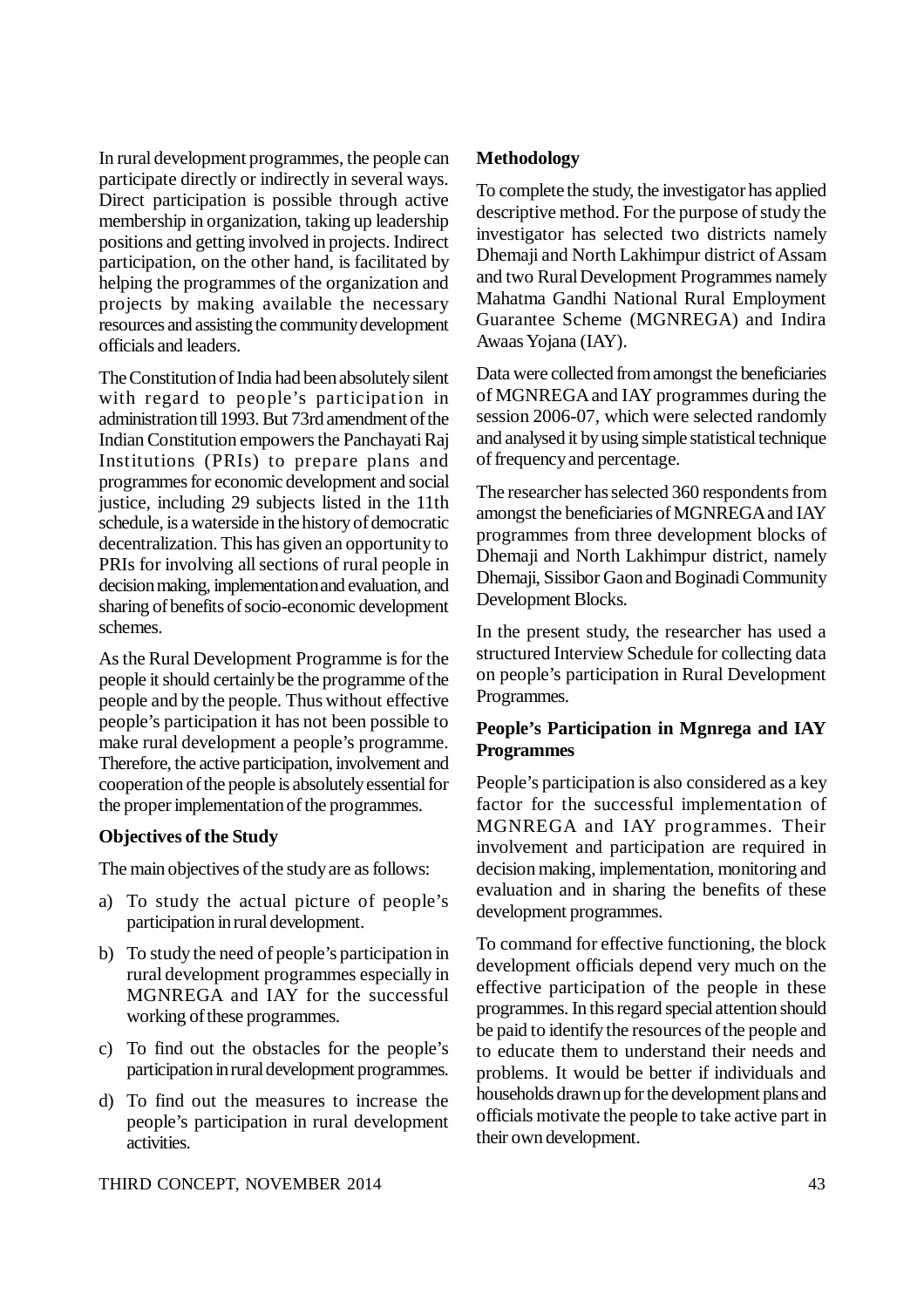The successful implementation of MGNREGA and IAY programmes is not only dependent upon the effective functioning of the block development officials but also on the participation of the rural masses. Without effective people's participation, it would not be possible to make such Rural Development Programmes as people's programme.

To achieve the goals of the RDPs, the people's participation is inevitable. To study the people's participation in different RDPs, especially in MGNREGA and IAY in the districts, a structured Interview Schedule was prepared and asked a few questions mentioned in the interview schedule to the respondents. For this study 360 respondents were selected from three community development blocks of Dhemaji and North Lakhimpur districts namely, Dhemaji, Sissiborgaon and Boginadi.

| <b>Questions</b>                                                                                                                        | Yes       |            | N <sub>0</sub> |            |  |
|-----------------------------------------------------------------------------------------------------------------------------------------|-----------|------------|----------------|------------|--|
|                                                                                                                                         | Frequency | Percentage | Frequency      | Percentage |  |
| Do you think that you have the responsibility<br>in solving the problems of your locality?                                              | 188       | 52.2%      | 172            | 47.8%      |  |
| Are you cooperative with the authorities of<br>Rural Development?                                                                       | 226       | 62.8%      | 134            | 37.2%      |  |
| Are you interested to take active part in<br>different Rural development Programmes?                                                    | 230       | 63.9%      | 130            | 36.1%      |  |
| Whether the Rural Development authorities<br>encouraged you to take active part in Rural<br>Development programmes?                     | 112       | 31.1%      | 248            | 68.9%      |  |
| Whether the implementing agencies organised<br>any programme to increase the interest of the<br>people in Rural Development programmes? | 108       | 30%        | 248            | 70%        |  |
| Whether the implementing agencies visited<br>your area during the time of implementing<br>Rural Development programmes?                 | 104       | 28.9%      | 256            | 71.1%      |  |
| Whether the implementing agencies of<br>different Rural Development Programmes<br>perform their duties properly?                        | 86        | 23.9%      | 274            | 76.1%      |  |
| Whether the Gaon Sabha meetings were<br>organised properly?                                                                             | 116       | 32.2%      | 244            | 67.8%      |  |
| Did you participate in the decision making<br>process of Rural Development programmes?                                                  | 140       | 38.9%      | 220            | 61.1%      |  |
| Did you notice any political interference<br>during the time of implementation of Rural<br><b>Development Programmes?</b>               | 267       | 74.17%     | 93             | 25.83%     |  |
| According to you, whether People's<br>participation makes Rural Development<br>Programmes successful?                                   | 267       | 74.17%     | 93             | 25.83%     |  |

**Table No-1 Comments of the Respondents**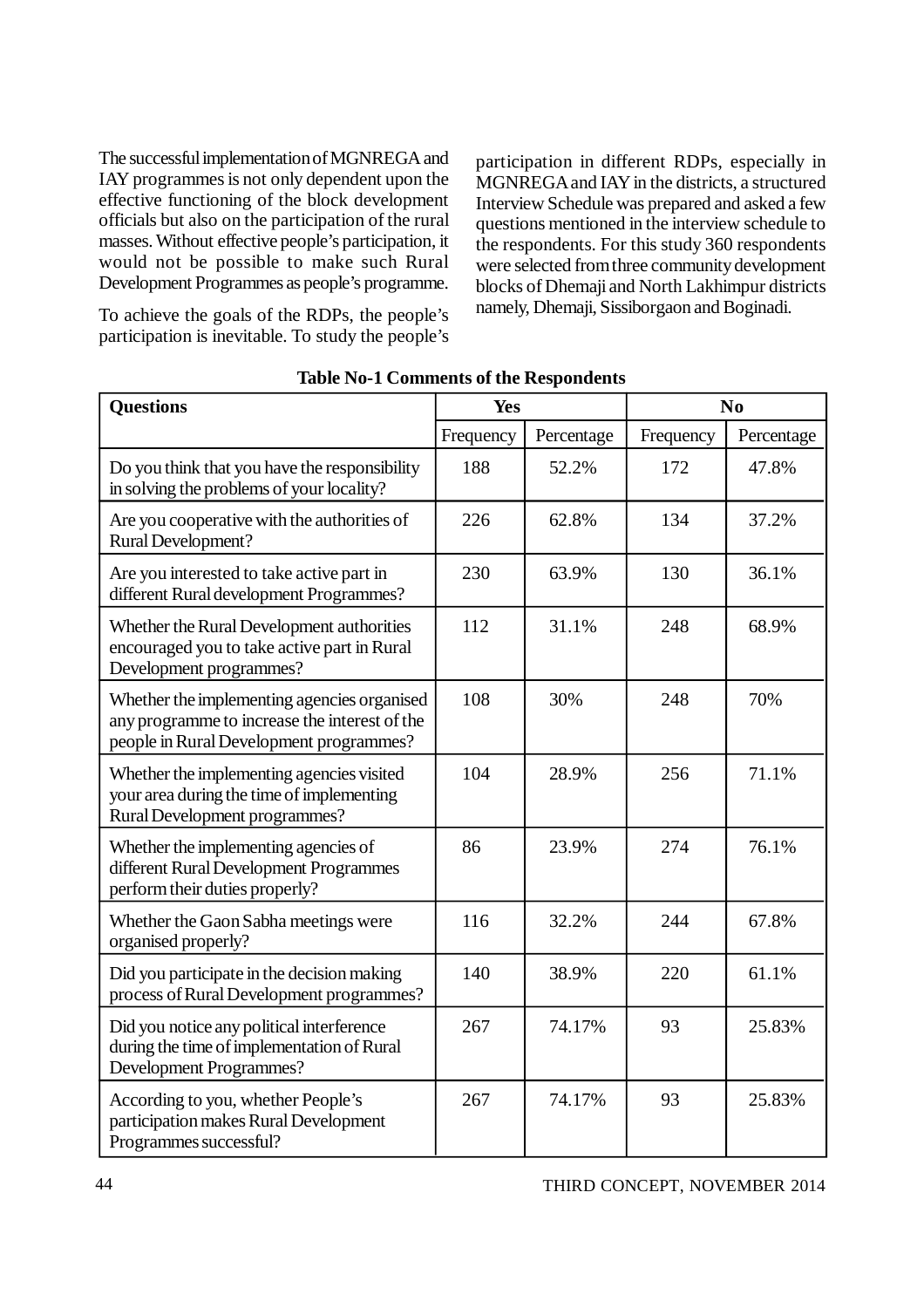As regards responsibility in solving the local problems, data collected from common people of the rural areas were tabulated and analysed statistically in terms of frequency of responses and its corresponding percentage. Table-1 shows the results of responses of rural people towards participation in Rural Development Programmes intoto.

The data analysed in Table-1 indicate that about more than half of the common people of the rural areas of the districts, i.e. 62.8% opined that they were cooperative with the authorities of Rural Development, whereas less than half of them (37.2%) were not cooperative. It may have an implication that about less than half of the common people of rural areas of the districts remained uncooperative.

Regarding the interest to take active part in rural development activities, 63.9% respondents revealed that they were interested to take active part in RDPs; whereas 36.1% of them did not have interest which should be a major concern for people's participation in rural development programmes especially in MGNREGA and IAY programme.

As regards the encouragement of Rural Development authorities, it is unfortunate to reveal that majority of common people (68.9%) reveal that the Rural Development authorities did not encourage them to take part in RDPs, while only 31.1% of the respondents opined that the Rural Development authorities encouraged them.

Regarding organisation of programmes to increase people's participation in RDPs, 70% said that the implementing agency didn't organise any programme to increase people's participation in rural development activities while 30% said yes, they organised.

Proper supervision is very much necessary for the successful working of the programme. Responding to another question relating to supervision of the implementing agencies, 28.9% opined that the implementing agencies supervised the programmes whereas71.1% answered in negative.

In responding to the another question relating to performance of implementing agencies only 23.9% reported that the implementing agencies performed their duties properly, while 76.1% said no.

Regarding organisation of Gaon Sabha meeting, 67.8% of total respondent said that the Gaon Sabha meeting was not organised as per rule, whereas 32.2% said answered in affirmative.

Responding to the question relating to participation in decision-making process, 38.9% of total respondent said that they participated in the decision making process, whereas, 61.1% said no.

Regarding political interference in implementation of Rural Development programmes, another question was put to the respondents "Did you notice any political interference during the time of implementation of RDPs?" In their response to the question 74.17% said there was political interference in implementation of the programme while 25.83% denied it.

Responding to the question, "Whether people's participation makes the Rural Development Programmes successful, out of total respondents 74.17% reported that the people's participation makes the Rural Development Programmes successful, whereas 25.83% disagreed and said no.

#### **Findings**

After thorough discussion of the people's participation in the rural development programmes, the following findings have emerged.

- 1. Majority of the respondents felt that they had the responsibility in solving the problems of their locality. They also want to cooperate with the authorities of rural development.
- 2. The implementing agencies did not encourage the people to take active part in rural development programmes.
- 3. The implementing agencies did not organized any programme to arouse the interest of the people to take active part in rural development programmes.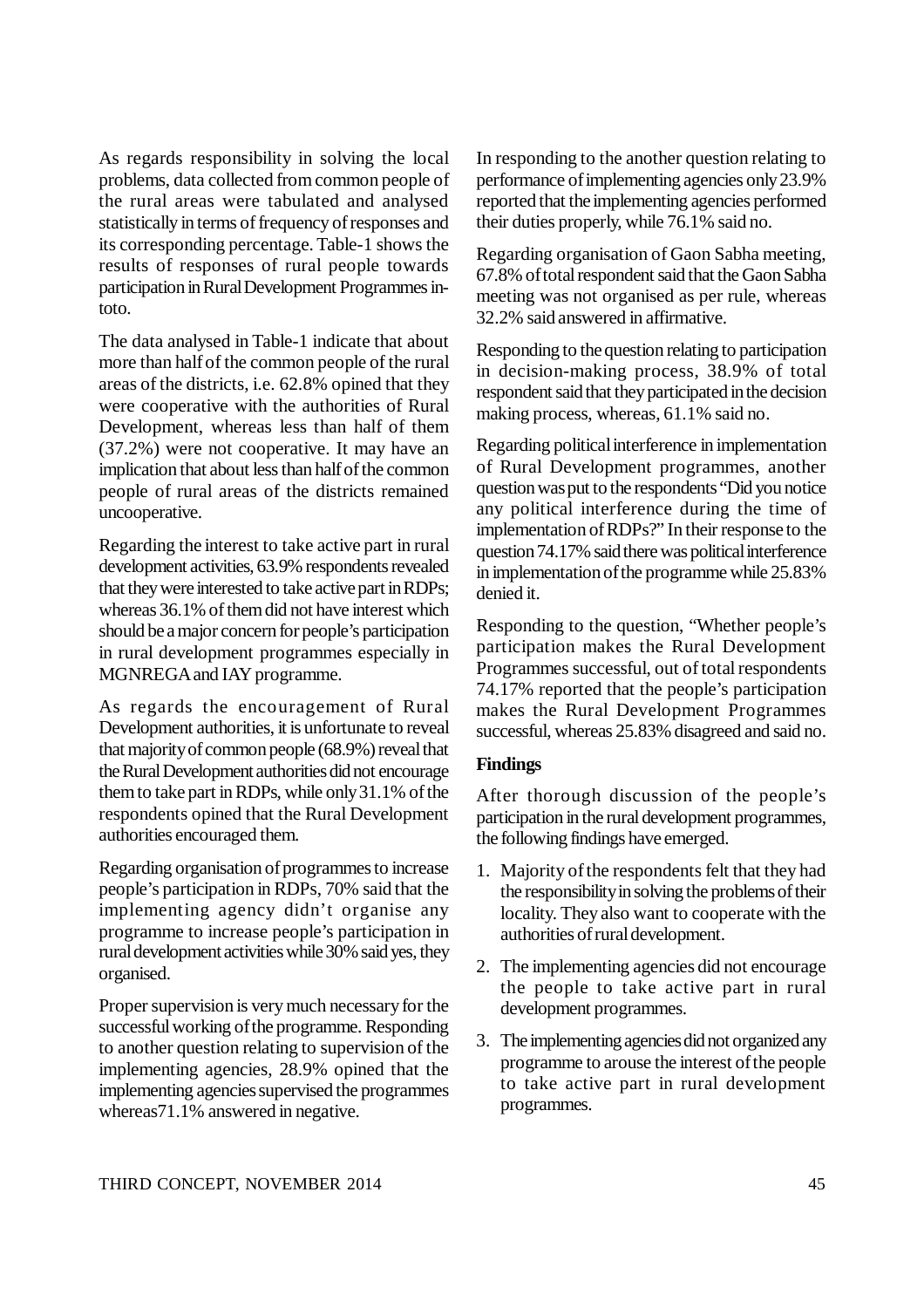- 4. Majority of the beneficiaries did not receive the benefits properly.
- 5. The implementing agencies did not visit the areas where different rural development programmes were being implemented.
- 6. The implementing agencies did not perform their duties properly.
- 7. All the people were not satisfied with the rural development programmes.
- 8. The gaon sabha meetings were not organized in proper way.
- 9. Majority of the respondents did not participate in the audits and accounts and decision making process of the rural development programmes.
- 10.Most of the respondents agreed with that the people's participation makes the RDPs more successful

## **Conclusion**

From the entire discussion it emerges that though the rural development activities are done for the development of rural people, but the people's participation in rural development programmes in the district was not satisfactory. The authorities almost failed in solving the problems of the people of rural areas and increasing people's participation in the district. Though the district administration implemented many RDPs for a long time and spent crores of Rupees especially in Mahatma Gandhi National Rural Employment Scheme and Indira Awaas Yojana, nevertheless, due to lack of people's participation, these programmes failed to some extent to develop the rural people as it was expected.

After thorough investigation through interview schedule and observations, it is seen that due to some reasons the people's participation in rural development programmes are not up to the expected level in the district. The reasons can be discussed as follows.

#### *People's motivation*

Due to lack of people's motivation, the people of the district didn't participate in the Rural

Development activities, on account of which programmes did not succeed. The authority has failed to motivate the people regarding the need of their participation in rural development programmes.

## *Corruption*

Due to corruption in implementation of the RDPs, the people of the district were not interested to participate in rural development activities.

#### *Political interference*

Unnecessary political interference stands as another obstacle in proper implementation of RDPs. Due to the political interference in implementation of different RDPs in the district, misleading the programmes during the time of selection of beneficiaries, in implementation and in evaluation process, the people of the district were not interested to participate in the rural development programmes.

### *Communication gap*

Owing to the communication gap between the implementing agencies of different rural development programmes and the people, the atmosphere for participation of the people was not created.

## *Awareness of the people*

The people of the rural areas were not aware about their problems and the provisions and facilities of the different RDPs. The implementing agency also did not take any initiative to make the people aware as to for whom the RDPs were being implemented in the districts, and due to this the people of the district did not participate in rural development programmes.

## *Wrong identification of beneficiaries*

The people of the district were not interested to take part in rural development programmes because there was favoritism, political interference and corruption in selection of beneficiaries. Selection of beneficiaries was not based on priority.

#### *Accountability of the implementing agency*

Owing to lack of accountability of the implementing agency, the people of the district were not interested to take part in rural development programmes.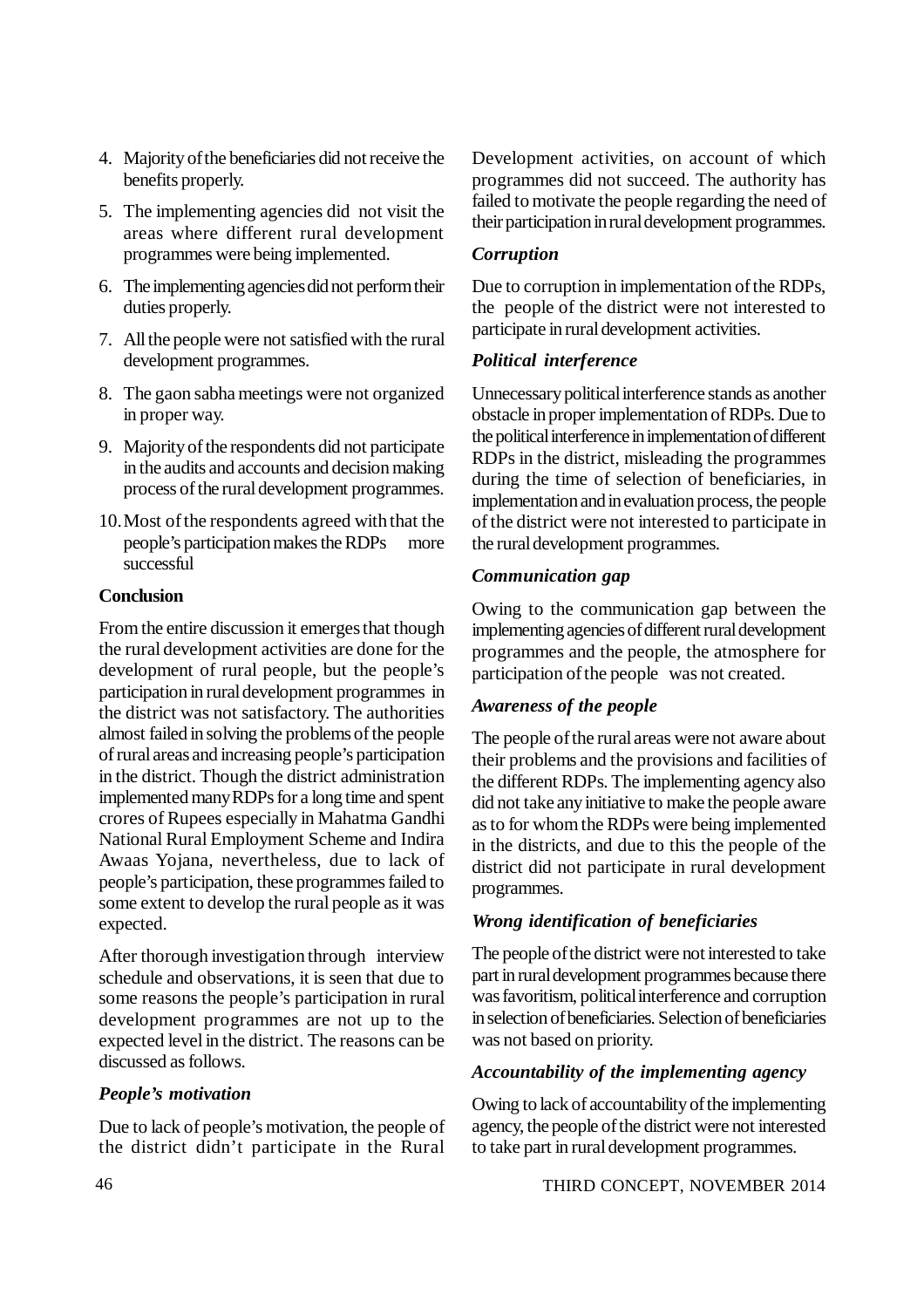## *Preparation of plans and programmes*

The plans and programmes of the RDPs were not prepared with the help of the people for which the people of the district were not interested to take part in the rural development programmes.

#### **Suggestions**

Based on the findings of the entire study, following suggestions can be made for enhancing people's participation in rural development programmes.

- 1. Political interference should be minimized in implementation of RDPs.
- 2. Implementing agency should take necessary steps to motivate the people on provisions and facilities of different RDPs and the need of people's participation for the success of the RDPs.
- 3. Corruption should be removed from the RDPs.
- 4. Communication gap between the implementing agency and the people should be removed.
- 5. Selection of beneficiaries under different schemes should be transparent.
- 6. The NGOs should be encouraged to participate in the implementation of different RDPs.
- 7. Monitoring authorities should supervise the programmes regularly.
- 8. Overlapping of works should be minimized.
- 9. RDPs should be implemented in priority basis.
- 10. Awareness of the people should be increased.
- 11. Plans and programmes of the different RDPs should be prepared in proper way. Effective people's participation in different RDPs should be ensured.

## **References**

1. Dr. Mahendra Singh, *Rural development in India*, Intellectual Publishing House, New Delhi, 1992.

- 2. Satya Sundaram, I "*Rural development*" Himalayan publishing House, Bombay. 1999.
- 3. Dr. Mahendra Singh, *Rural development in India*, Intellectual Publishing House, New Delhi, 1992.
- 4. Datta, Probhat Kumar, *People's participation in local governance, (the Gram sabha experience in India)"Decentralised planning and participatory rural development."* Edited by Purnendu Sekhar Das, Concept publishing company, New Delhi-110059. Ist Edition-2005.
- 5. Vasudeva Rao, B.S *Rural development Strategies and role of institutions(Issues, innovation and initiatives)* Edited by- B.S Vasudeva Rao, The Associate Publishers, 2963/ 2 , Kacha Bazar, Ambala Cantt.(India) Ist edition-2008
- 6. Hazra, Amit and choudhuri, *Participatory micro-planning a "Decentralised planning and participatory rural development."* Edited by Purnendu Sekhar Das, Concept publishing company, New Delhi-110059. Ist Edition-2005.
- 7. Reddy,Y.V, *Multiple planning in India*, Vikas Publishing House, New Delhi-1979.
- *8. Report of team for study of community project and national extension service*, vol-I, govt of India, New Delhi-1957.
- 9. Datta, Probhat Kumar, *People's participation in local governance, (the Gram sabha experience in India) "Decentralised planning and participatory rural development."* Edited by Purnendu Sekhar Das, Concept publishing company, New Delhi-110059. Ist Edition-2005.
- 10. Dhilon P.S and Hansra, B.S, *People's participation in rural development programmes,* Kurukshetra, Jan-1995.

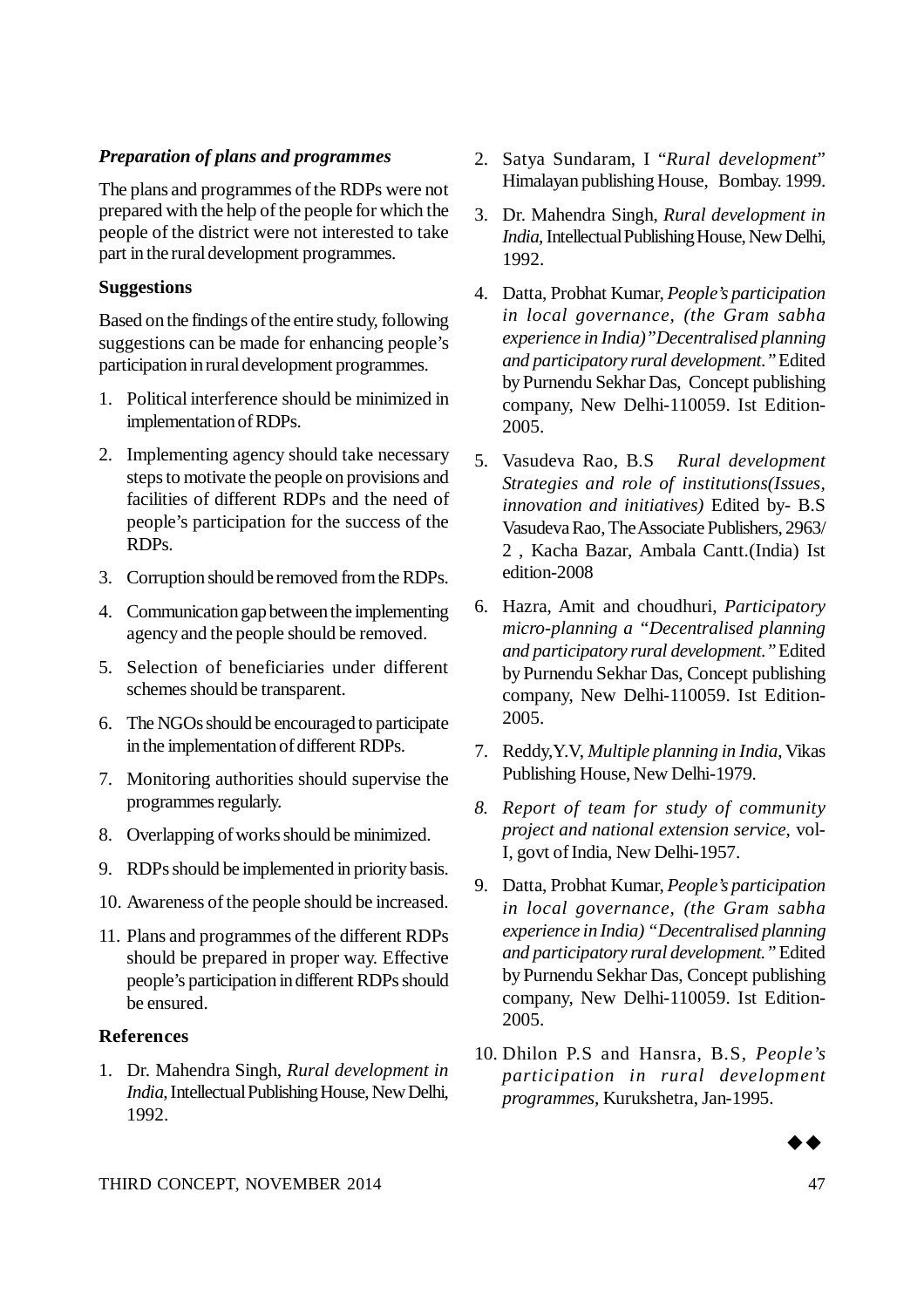## **PRIs and Education in Karnataka**

Anitha S Kattimani\* and Dr Rabhiyakhanam\*\*

[*Education is an important sector where the development aspects necessitate importing of programmes and planning in this direction. The Directive Principles of State Policy in the Indian* Constitution Part 41 lay down<sup>1</sup> that the state must provide free and compulsory education up to the *age of 14 to all children. Although this was not a Fundamental Right, it was hoped that within ten years of the commencement of the Constitution in1950, illiteracy would be a thing of the past.]*

 $\prod_{\text{liter}}$ n India, about half of India's population is illiterate; among women, the rate is much higher. In Karnataka, just over half the population was literate in 1991.<sup>2</sup> This is a problem that has to be tackled seriously and urgently. And a great deal of effort has indeed been made in the last ten years, at least in Karnataka.

Education was a subject in the State List of the Constitution in India. In the 1970s, it was transferred to the concurrent list. Thus there is a role for both the Union and State governments in the field of education. The task of promoting education and improving the skill and competence levels of the population then falls on both levels of government, and both have been active.

The Constitution was amended in 1993 to bring in a third or local tier of government, and primary education is a subject that is also in the list of subjects that states may place in the purview of these bodies. It is up to the state legislatures to decide the details of what is passed on. In many states, implementation of primary education programmes is being seen as a responsibility of local governments.<sup>3</sup>

Thus, education has to be seen in this complex context of multiple levels of government functioning. In Karnataka, which has been a pioneer in panchayati raj experiments<sup>4</sup>, this is especially true.

Political decentralisation, in the sense of elected bodies being put in place, has taken place.

But when it comes to other dimensions of decentralization or democratisation-fiscal and administrative-there has been less change. It is perhaps natural that basic changes of this sort take time to percolate through such a large system as a state government<sup>5</sup>. This changing institutional context makes a study of local budget allocations for education much more important.

The Karnataka experiment with local governments began in 1983 and the first such government took office in 1987, the first year for which we have data that is examined in this paper. Primary education was one of the subjects entrusted to them.<sup>6</sup> These governments served a term of five years-and then problems began, with elections being postponed. Civil administrators took over the reins of power for about two year.<sup>7</sup>

After the 73rd amendment of 1993, a new set of local governments, under a different law, took office and served for a term before problems began again. The data we have, from 1994-95 to 1997-98, represents this second round of the functioning of local governments. Thus the data set we have covers three different local government regimes—the first round of Karnataka specific decentralisation an era of administrators and the post-73rd amendment decentralisation.

#### **Preparation of Budget System**

It is important to understand the educational planning process in India. Each year, in February or March-

Research Scholar, Dept. of Education, Gulbarga University, Gulbarga.

<sup>\*\*</sup> Prof., Dept. of Education, Gulbarga University, Gulbarga.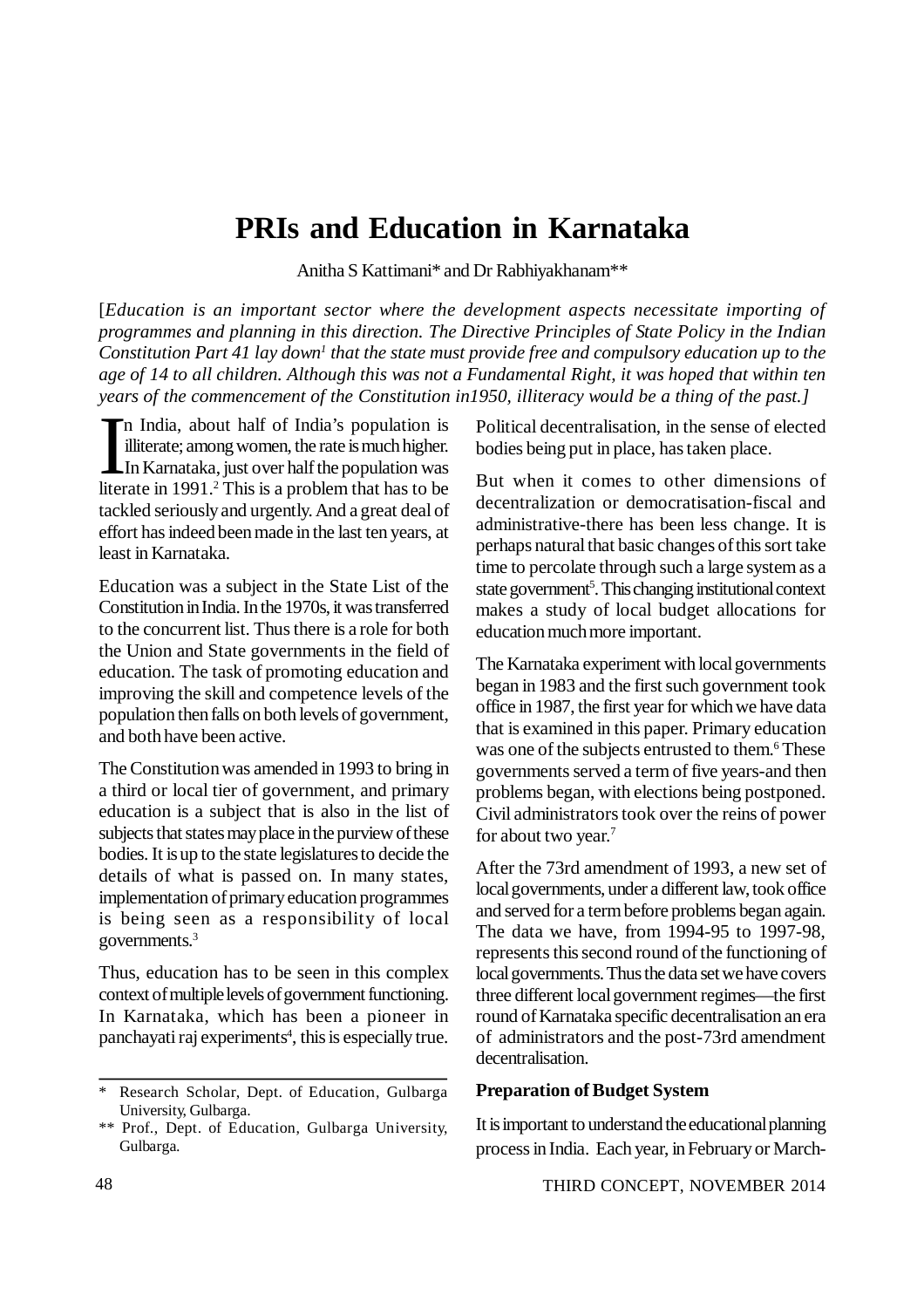this is flexible at the state level-the finance minister of the state presents a budget to the state assembly, under Article 202 of the Constitution. This lists the revenues available with the state, and the manner in which they are to be spent. This is in an essential sense, the major policy statement of the government, concretely listing its priorities. This budget must be approved before the start of the next financial year-April 1.

The budget shows in detail what the government plans to do over the coming financial year. It also presents revised estimates of what has been accomplished in the current year and actual figures for the year past. An analysis of the budget then represents what the government has actually done, as opposed to what it claims in other forums.

Apart from the well known revenue and capital accounts, Government accounts in India are divided into two categories, 'plan' and 'non-plan'. Plan figures represent new initiatives, while non-plan figures are in the nature of expenditures on past commitments. At the end of a plan period-five yearsplan programmes are to be transferred to the nonplan category. Where education is concerned, nonplan expenditures are predominantly salary payments to those who work in the educational system. New schools etc, come under plan expenditures.

It is not surprising that the largest part of expenditure in this sector is of the non-plan variety, for education is heavily dependent on the services of teachers. Sometimes it is not possible to transfer a plan scheme of one plan to the non-plan account of the succeeding plan, for a number of reasons-usually a shortage of funds in the non-plan account.

These schemes are carried on under the plan head. This means that salary and other routine payments are paid from plan funds meant to finance new schemes. This has two implications: funds for new and innovative ideas get squeezed, and salary and other routine expenditures make their appearance in the plan account, thus blurring the original difference in meaning between the two.

Thus, for recent years and plans, it cannot be assumed that plan expenditures represent new schemes or investments. In fact, as a plan progresses, the salary component of the plan account increases, so that it often only in the first or second year of a five year plan that investment can take place. The usefulness of the 'plan' and 'nonplan' categorisation has been questioned for such reasons. But these categories continue to be used in the accounting process.

In areas like education, there are several schemes, called central or centrally-sponsored schemes that are encouraged by the Union government from its funds. These are supposed to be in areas of national importance in which it is desirable to augment the efforts of a state. Adult literacy is one example.

Some details about such schemes in Karnataka's districts are presented in section 3. Central schemes (CS) are fully financed by the Government of India [GOI] and the schemes are implemented locally through the institution of the district collector or the District Rural Development Agency-the DRDA. These were designed in the late 1970s and 1980s and still continue. Although the Constitution has been amended to bring in three tier panchayati raj system, these schemes continue as before.

Whereas in Karnataka, the DRDA has been merged with the zilla panchayat, they continue under its successor, the Chief Executive Officer of the zilla panchayat, with no change in procedures. They do not come under the elected body. The panchayat is not, in fact, a level of government yet these schemes come under the CEO and the line departments. Thus, local expenditures may be incurred in the districts that do not come under the ambit of the ZP. This anomaly continues in Karnataka.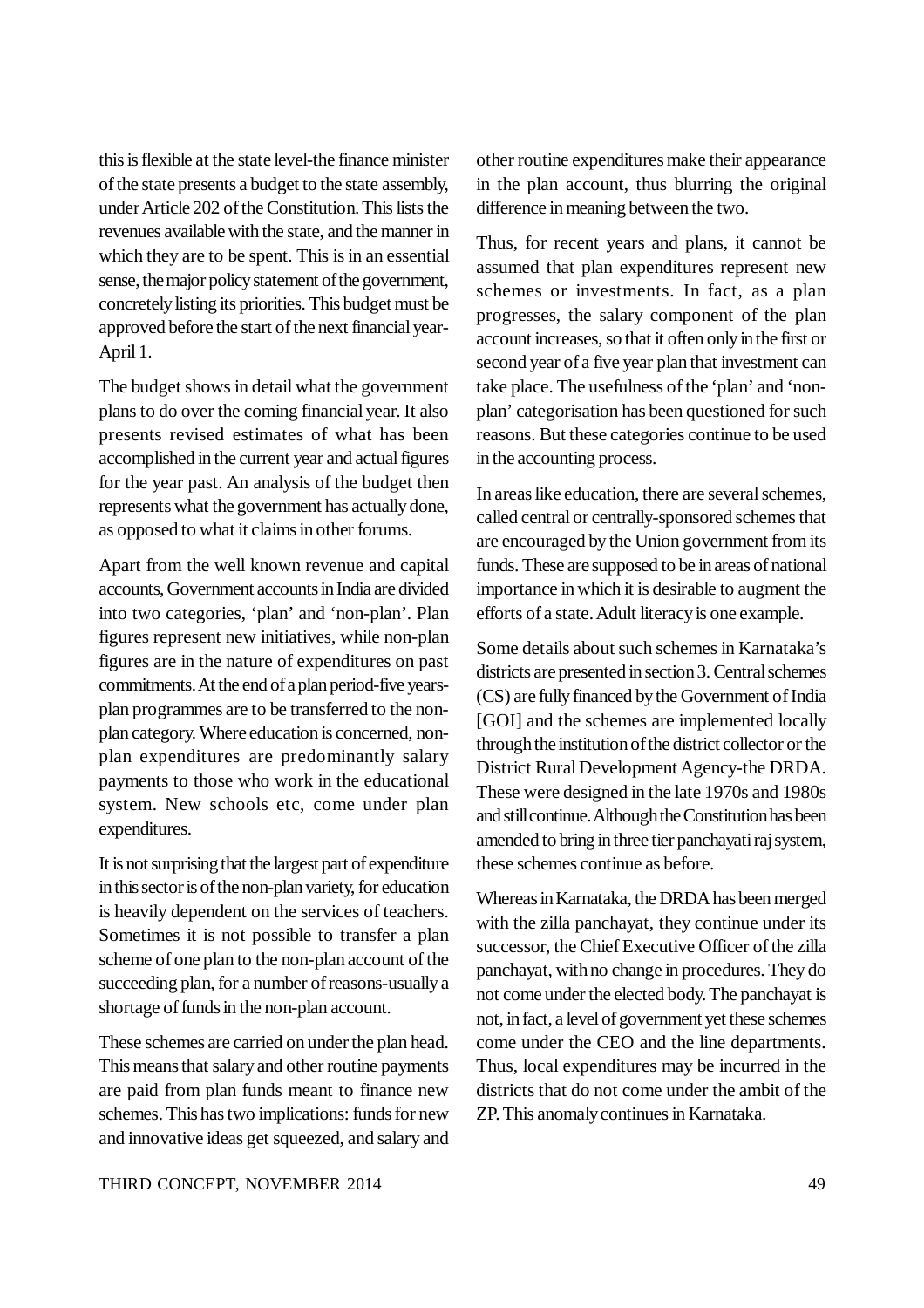Centrally sponsored schemes (CSS) are different in that the expenditures on these schemes are to be shared by the state government to some extentvarying from 20% to 50%. States are anxious to get hold of this money. This means that a certain amount of their own resources are pre-empted or blocked in order to receive the Union share of the CSS. A state's priorities can get distorted in this process. Although this is well known, we know of no study that has estimated the extent of such distortion quantitatively.

District allocations show the CS and CSS-but the local bodies have no discretion in this matter. They have no say in the design of the scheme, in the mode of implementation, not in relaxing any of the conditions attached to the scheme from above. If all such schemes are taken together, a typical district may have to implement something like 400 schemes lo. Many district officials will find it difficult to name and give details of all the schemes in their district. Often, only a dozen or so are important. Locally elected officials know even less about all these schemes-and often nothing about allocations.

The local bodies cannot make changes in the design of the scheme-and these are usually specified in very great detail. The local body, though an elected "selfgovernment" institution in the words of the constitutional amendment, cannot make changes in allocations across heads. Because local adjustments cannot be made, it may be difficult to implement these schemes within the specified guidelines. The money remains unspent, or there are audit objections about misuse.

#### **Conclusion**

Preparation of budget is an important task in a country like India, where the social sector needs to perform its responsibilities. As we all know that even today, the good number of population is uneducated. Thus, there is a need of involvement of these categories in the process of development; otherwise

the country's development will not take place. In the process of decentralization, the PRIs have been assigned major developmental roles; therefore, Zilla panchayats are performing the implementation of educational programmes with an intention to achieve welfare of the people.

#### **References**

- 1. F. Harbison, *Educational Planning and Human Resource Development*, Unesco: International Institute for Educational Planning, Fundamentals of educational planning. P.3.
- 2. P. H. Coombs, *What is Educational Planning,* p. 7.
- 3. For example, the Education Guarantee Scheme of Madhya Pradesh. See *The Human Development Report*, Madhya Pradesh, Bhopal, 1998.
- 4. See the chapter on "Karnataka", by T.R. Satish Chandran in George Mathew (ed.) *Status of Panchavati Raj in the States and Union Territories of India*, Concept Pub Co, New Delhi, 2000 for a scholarly review by a person who was involved in the process at the beginning.
- 5. For an overview of these issues, with field observations, see D Fbjasekhar, Sashikala Sitaram and Vinod Vyasulu, "Decentralisation in Karnataka", paper prepared for the World Bank, June 2000.
- 6. Discussed in Anand Inbanathan, "Panchayati Raj Under the Administrators", Institute of Social Studies, Bangalore 1995.
- 7. These are the problems of transition-from a government with two levels—union and stateto one with three levels-union, state and panchayat.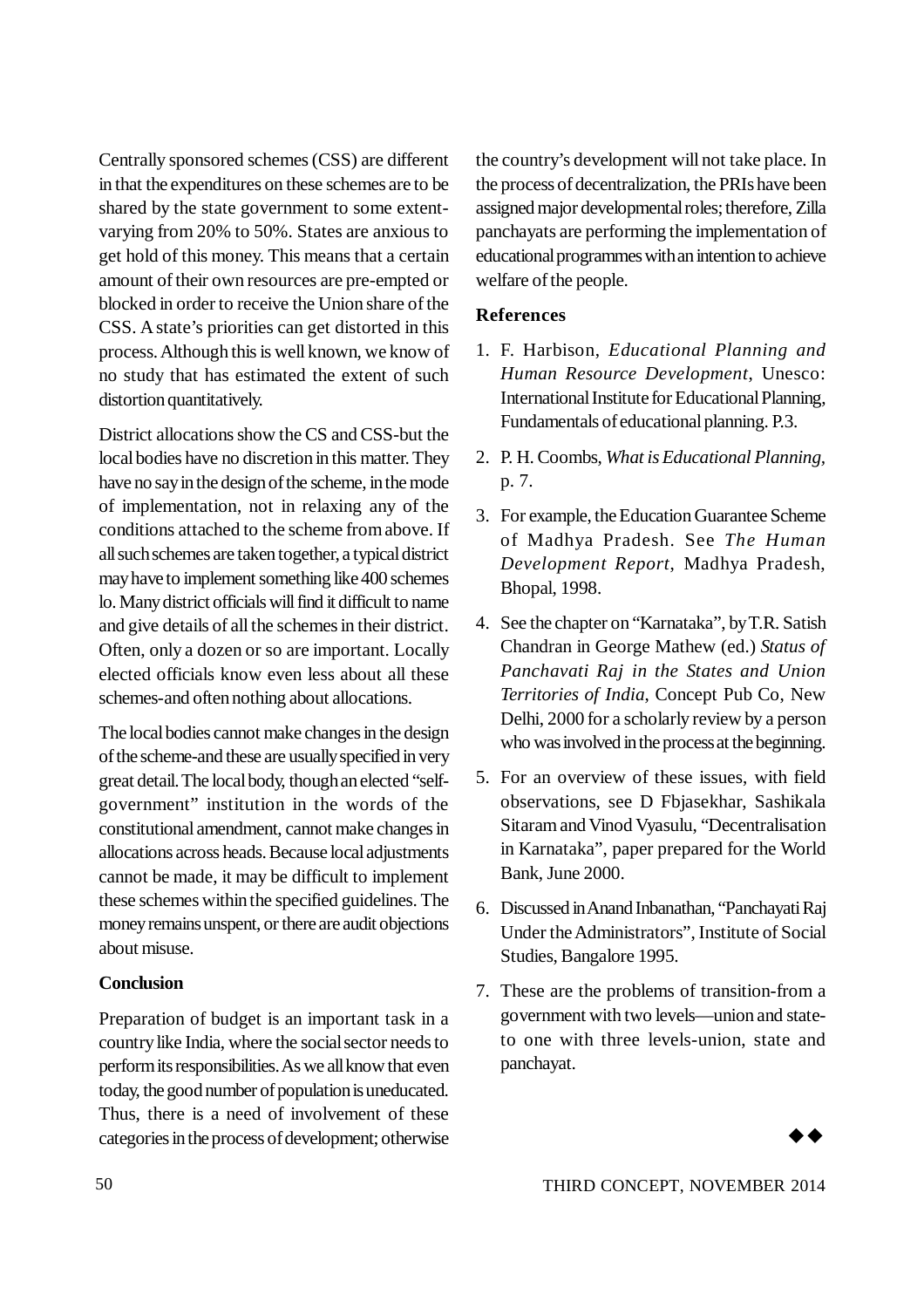## **Kaizen or Cycle of 'Continual' Improvement**

Dr. Ritu\*

*[Kaizen ideology can be traced back to the 1980s and Kaizen was first adopted in the West with the influx of Japanese car manufacturers who brought a wave of new thinking. It uses the Japanese logic of brining improvement internally from within the workplace.]*

**K** aizen or "continuous Improvement" is a policy of constantly introducing small incremental change in a business in order to improve quality or efficiency. This approach **Z** aizen or "continuous Improvement" is a policy of constantly introducing small incremental change in a business in order assumes that employees are the best people to identify room for improvement since they see the procession in action all the time. A firm that uses this approach therefore has to have a culture that encourages to rewards employees for their contribution to the process.

The Japanese concept of Kaizen has gained currency the world over. Kaizen means improvement – ongoing improvement involving everybody in the organization from the managers down to the workers. The philosophy of Kaizen assumes that our way of life be it our working life, our social life or our home life – deserves to be made continuously better through improvement.

It is the strategy, which has changed the complexion of the entire industrial scenario & led to the emergence of Japan as on undisputable lace to reckon with. It is the key to Japanese competitive success in the government, newspapers. Television and business, it is on often repeated usage.

In business particularly the concept of Kaizen is so deeply ingrained in the minds of both managers and workers that they practice its elements in all activities. Instead of focusing on large scale improvements, which involve capital intensive, Kaizen focuses on creative investments that continually solve large numbers of small problems. The Kaizen strategy is based on the process of gradual change bringing improvement to all area of management and production. It is a people based system with standardization being an essential feature. Kaizen workshop held in U.K. by the Kaizen Institute of Europe with comments from the participants concludes with a brief history of the K I.EU.

In India there is a general misconception that Japanese management techniques cannot be applied with success in Indian companies due to the major cultural differences. It is assumed that it is the national culture and characters that drive the entire business and management in Japan. In fact, there is no truth in this argument. The same Japanese culture existed 35 years back when Japanese goods were regarded as very poor in quality and dumped as junk.

A complete transformation has been effected on the industrial front during last three decade while the national culture has remains the same. The only thing that has differed is the management style. It is the culture within the organization that matters and not the national culture. In fact, the Japanese management style, practices and techniques are as exportable as their products.

Some Indian organizations have adopted alien management strategies and have shown that the management techniques can be applied in the Indian situation, even if they are borrowed from Japan or America or anywhere else. It is advisable to anticipate change and meet the challenges while they are still manageable rather than ignoring inefficient practices, which will result in crises. KAIZEN strategy is unique in that sense – it averts disasters

Ph.D (Management), MBA (HR)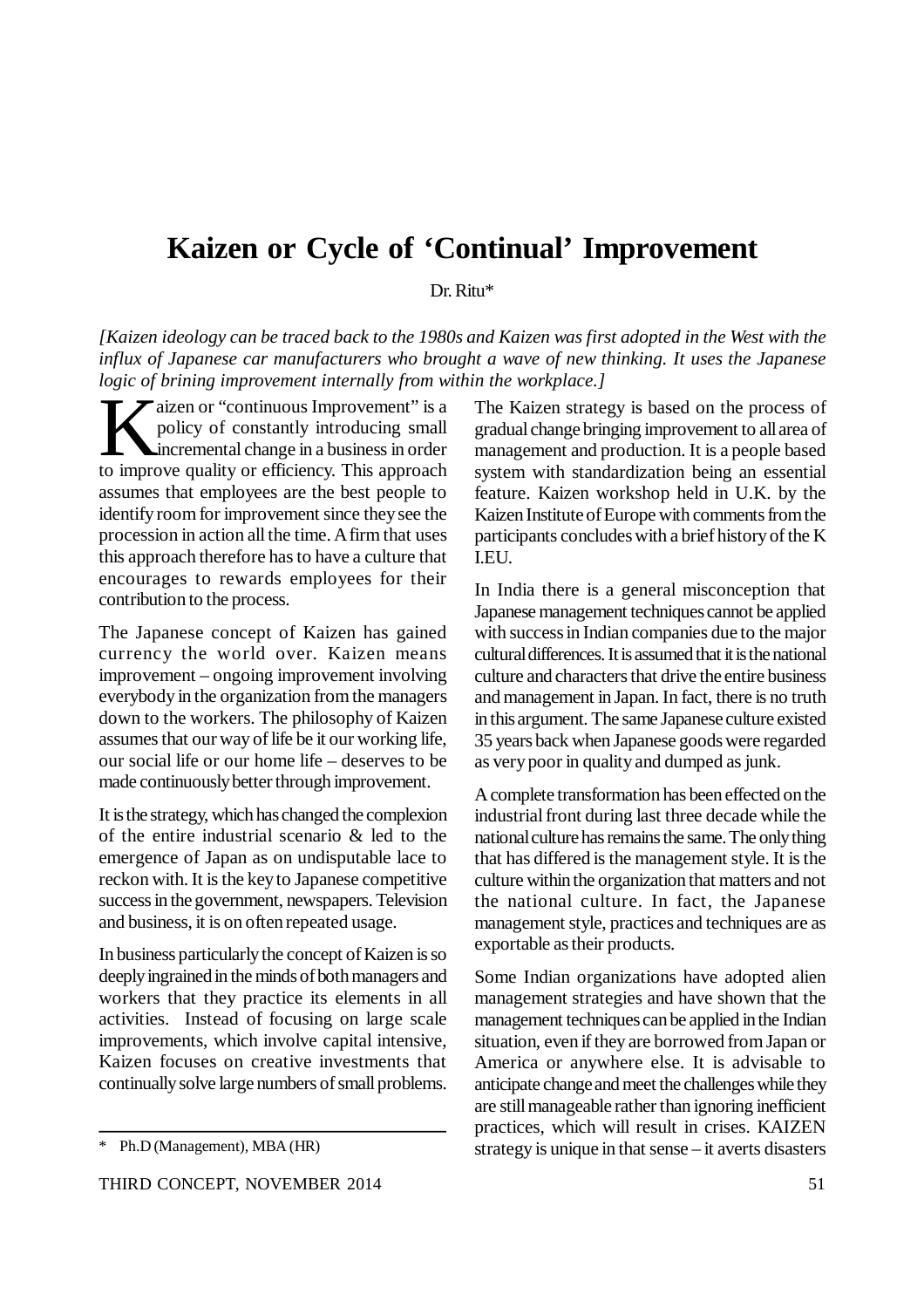by removing the root cause behind unhealthy management styles and inculcates work discipline and efficiency

KAIZEN strategy is available for use by any company and could work to competitive advantages in a global or domestic market it is unfortunate that Indian companies have been slow to take advantage of Kaizen tools and techniques. Kaizen is the overriding concept behind good management.

It is the unifying thread running thought the philosophy, the systems and the problem solving tools developed in Japan over the last 30 years. Its message is one of improvement and trying to do better. The essence of most Japanese management practices – be it Quality circles , Quality control, lifelong employment , total quality control or productivity improvement- can be reduced to one word Kaizen.

## **Benefits of Kaizen**

- 1. Team work
- **³** Everyone is able to participate.
- **³** No one individual, but a team, make the improvements.
- 2. Communication
- **³** Improved relations between association & management.
- 3. Education
- **³** Improved problem solving
- <sup>3</sup> The more you teach someone to fish the more than can feed themselves.
- 4. Awareness
- **³** Understanding of bread issues & objectives of the organization as a whole.
- **³** Better understanding of continuous improvement & the challenges involved with change.
- 5. Confidence
- **³** Stronger feelings of self-worth.
- 6. Empowerment
- **³** Increased control over the job the work environment which fosters ownership & commitment to the change process.

### **Key Features of Kaizen**

Improvements are based on many, small changes rather than the radical changes. Slow to take advantage of KAIZEN tool and techniques. "KAIZEN is the overriding concept behind good management. It is the unifying thread running through the philosophy, the systems, and the problem solving tools developed in Japan over the last 30 years. Its message is of improvement and trying to do better" (Masaaki Imai, 1991.)

KAIZEN promotes process-oriented way of thinking leading to the development of strategies that ensure continuous improvement involving people at all levels of the organization. Not a day should go without some improvement being made somewhere in basis of all quality and productivity enhancements. It also encompasses all aspects of human behavior.

## **Kaizen Redefined**

KAIZEN means improvement. Moreover it means continuing improvement in personal life, home life, social life and working life. When applied to the workplace. KAIZEN means continuing improvement involving everyone – managers and workers alike. Yet this emphasis on KAIZEN, does not mean that innovation can or should be forgotten. Both innovation and KAIZEN are needed if a company is to survive and grow.

#### **Kaizen vs. Innovation**

There are two contrasting approaches to improving quality and productivity.

- **³** The gradualist approach KAIZEN
- **³** The great-leap approach INNOVATION

Japanese companies generally favor the former and Western companies the latter.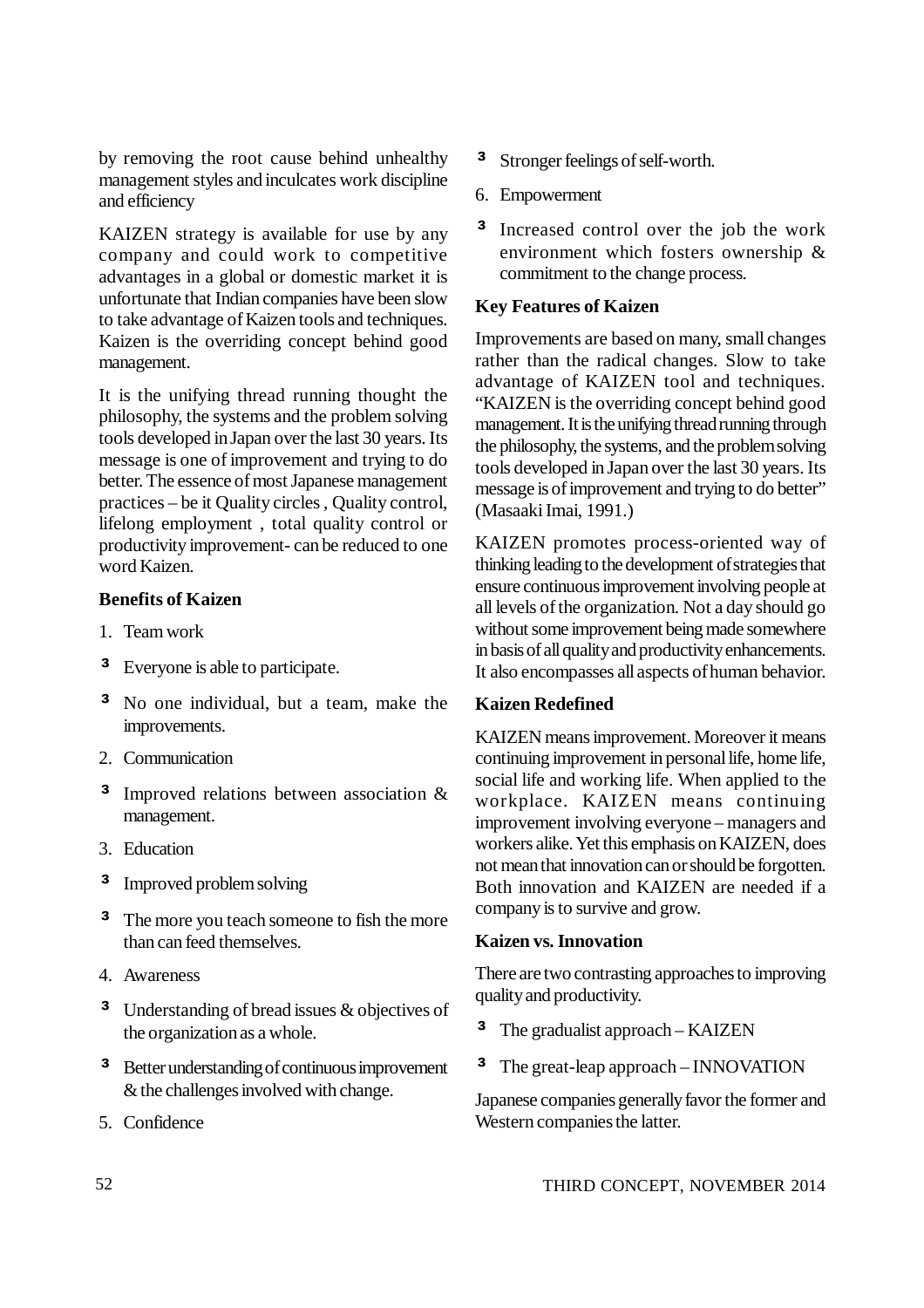Innovation is dramatic, a real attention-getter, KAIZEN, on the other hand is often unromantic and subtle, and its results are seldom immediately visible.

While KAIZEN is a continuous process, innovation is generally a one-shop phenomenon.

|                          | <b>KAIZEN</b>                                   | <b>INNOVATION</b>                                                                      |
|--------------------------|-------------------------------------------------|----------------------------------------------------------------------------------------|
| 1. Effect                | Long-term and long lasting But                  | Short-term but dramatic                                                                |
|                          |                                                 | unromantic                                                                             |
| 2. Pace                  | Small steps                                     | Big steps                                                                              |
| 3. Time frame            | Continuous and incremental                      | Intermittent and non-incremental                                                       |
| 4. Change                | Gradual and constant                            | Abrupt and volatile                                                                    |
| 5. Involvement           | Everybody                                       | Select few "Champion"                                                                  |
| 6. Approach              | Collectivism, group efforts,                    | Rugged individualism, individual<br>systems approach ideas<br>and efforts.             |
| 7. Mode                  | Maintenance and improvement                     | Scrap and rebuild                                                                      |
| 8. Spark                 | Conventional l know-how and<br>state of the art | Technological break-through,<br>new inventions, new theories                           |
| 9. Practical requirement | Require little investment but great             | Requires large investment but<br>effort to maintain it little effort<br>to maintain it |
| 10. Effort Orientation   | People                                          | Technology                                                                             |
| 11. Evaluation Criteria  | Process and efforts for better results          | Results for profits                                                                    |
| 12. Advantage            | Works well in slow-growth economy               | Better suited to fast growth<br>economy                                                |

| Features of Kaizen and Innovation |  |  |  |  |  |
|-----------------------------------|--|--|--|--|--|
|-----------------------------------|--|--|--|--|--|

#### **Main Subjects for Kaizen Suggestions**

KAIZEN suggestion systems are currently in operation in most of the large manufacturing companies and about half of the small and medium size companies in Japan.

According to the Japan Human Relations Association, the main subjects for suggestions in Japanese companies' suggestion systems are (in order):

- **³** Improvement in one's own work
- **³** Saving sin energy, material and other resources
- **³** Improvements in the working environment
- **³** Improvements in machines and processes
- **³** Improvements in jigs and tools
- **³** Improvements in office work

THIRD CONCEPT, NOVEMBER 2014 53

- **³** Improvements in product quality
- **³** Ideas for new products
- **³** Customer services and customer relations
- **³** Others
- 1. Matsusuhita topped the list all Japanese companies in number of suggestions with over 6 million suggestion in 1985.
- 2. The highest number of suggestion made at one company in one year by an individual was 16,821.
- 3. In Toyota about 53 suggestions per employee were implemented in one single year (1987).

Japan Human Relation Association conducted a Survey on KAIZEN Suggestion System in 1987. The survey involved 620 companies and more than 2 million persons.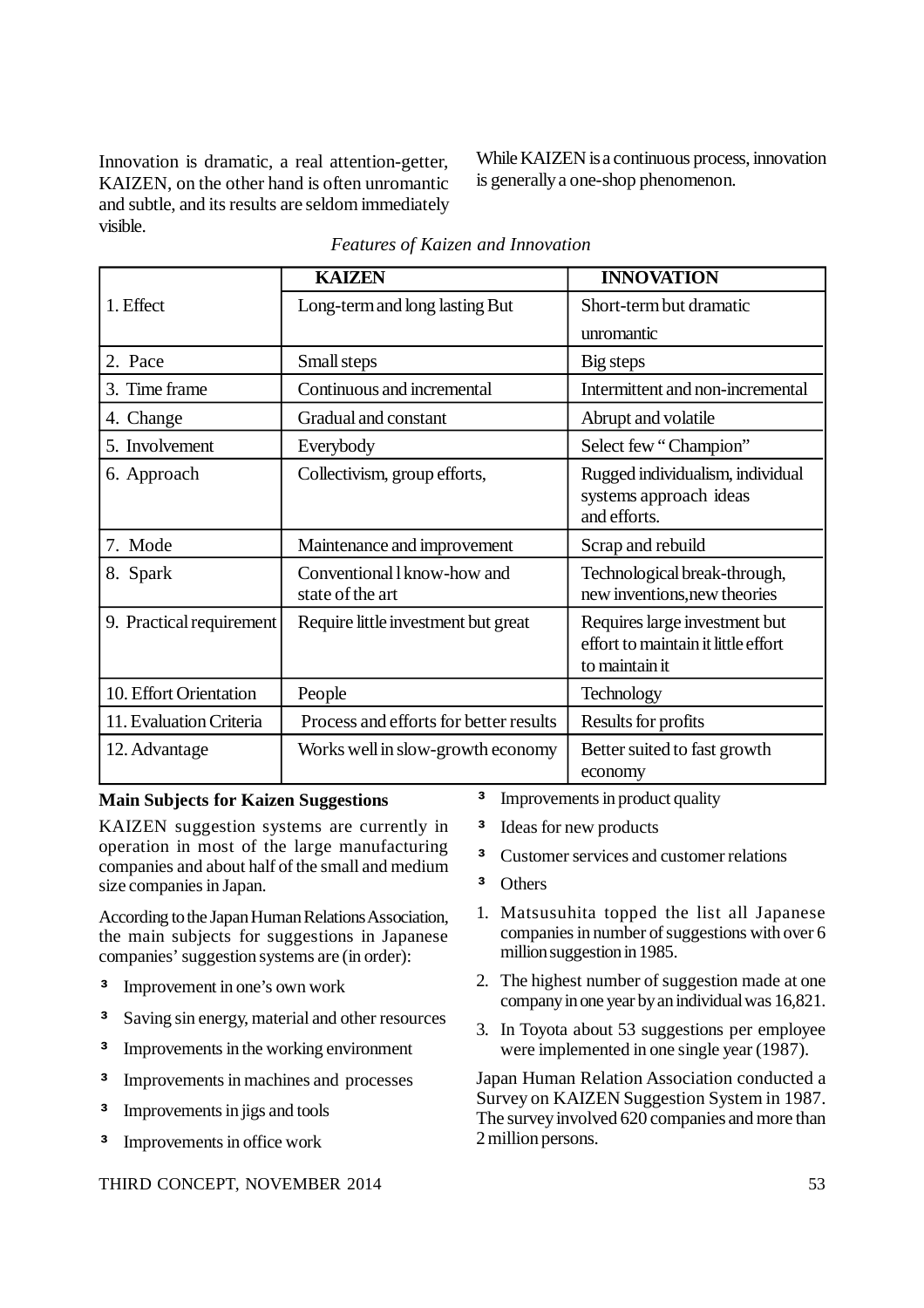#### **Highlights of Findings**

- **³** Average number of suggestions submitted per person per year-24
- **³** Participation ratio 67%
- **³** Suggestions and implemented 80%
- **³** Average amount of award per person per year – yen 8,000
- **³** Average amount of award per accepted suggested – Yen 423
- **³** Cost savings per person per year Yen 360.000
- **³** Cost savings per suggestion accepted Yen 18.000

#### **How to Start Kaizen**

**³** Start with small improvement. Kaizen is basically small improvements carried out by the person who is doing the job in his day-to-day work. Small improvements contributed by each employee will result into large-scale improvements and much higher targets can be easily achieved.

**³** Start with easy areas. It is well known fact that the easiest question should be answered first. If an examine starts with difficult question, he may not be able to answer even a single question or he will become nervous and be adequately solve even the easy one.

 Eliminate all unnecessary movements. To reduce unnecessary movements bring the storage area closer. To further reduce movements instead of carrying only one component at a time carry two or more at a time. After eliminating and reducing all the movements', one can look for the areas where the work place is not neat and tidy.

These continual small improvements add up to major benefits. They result in improved productivity, improved quality, better safety, faster delivery, lower costs and greater customer satisfaction.

Employees working in Kaizen – based companies generally find work to be easier and more enjoyable resulting in higher employee morale and job satisfaction and lower tune over.



# **Right to Information (RTI) and Political Parities**

R.N. Gairola\*\* and Vikram Singh\*

*Political parties enjoy a premier position in establishing rapport between the people and the government in indirect democratic countries like India. The elected representatives of different political parties jointly articulate and represent the aims and aspirations of citizen in the parliament, legislative assemblies and panchayats. This speaks of the accountability of political parties to the common man.*

Since Independence to the present period, the<br>
countrymen have always expected people-<br>
oriented accountability of the political parties,<br>
and the latter's full allegiance to the country's countrymen have always expected peopleoriented accountability of the political parties, and the latter's full allegiance to the country's constitution. People in India have always longed for the work culture of good-governance, rooted in transparency and accountability. Only these democratic values ensure people's full faith in people at the helm of affairs.

For a long period our governments and administrations enjoyed the saving shield of Official Secrets Act 1923, which restrains the people to know about public and private information related to government and administrations. Ideally, men who have been handed over the job of government and administration are not 'rulers' or masters but public servants, because all public institutions are formed for the good of the people.

Indeed, the fundamental mantra of democracy is '…government of the people, by the people and for the people'. Thus an ideal democratic set-up can be

<sup>\*\*</sup> Prof., Dept of Pol. Sc., HNB Garhwal University, Uttarakhand.

Research Scholar, Dept of Pol. Sc., HNB Garhwal University, Uttarakhand.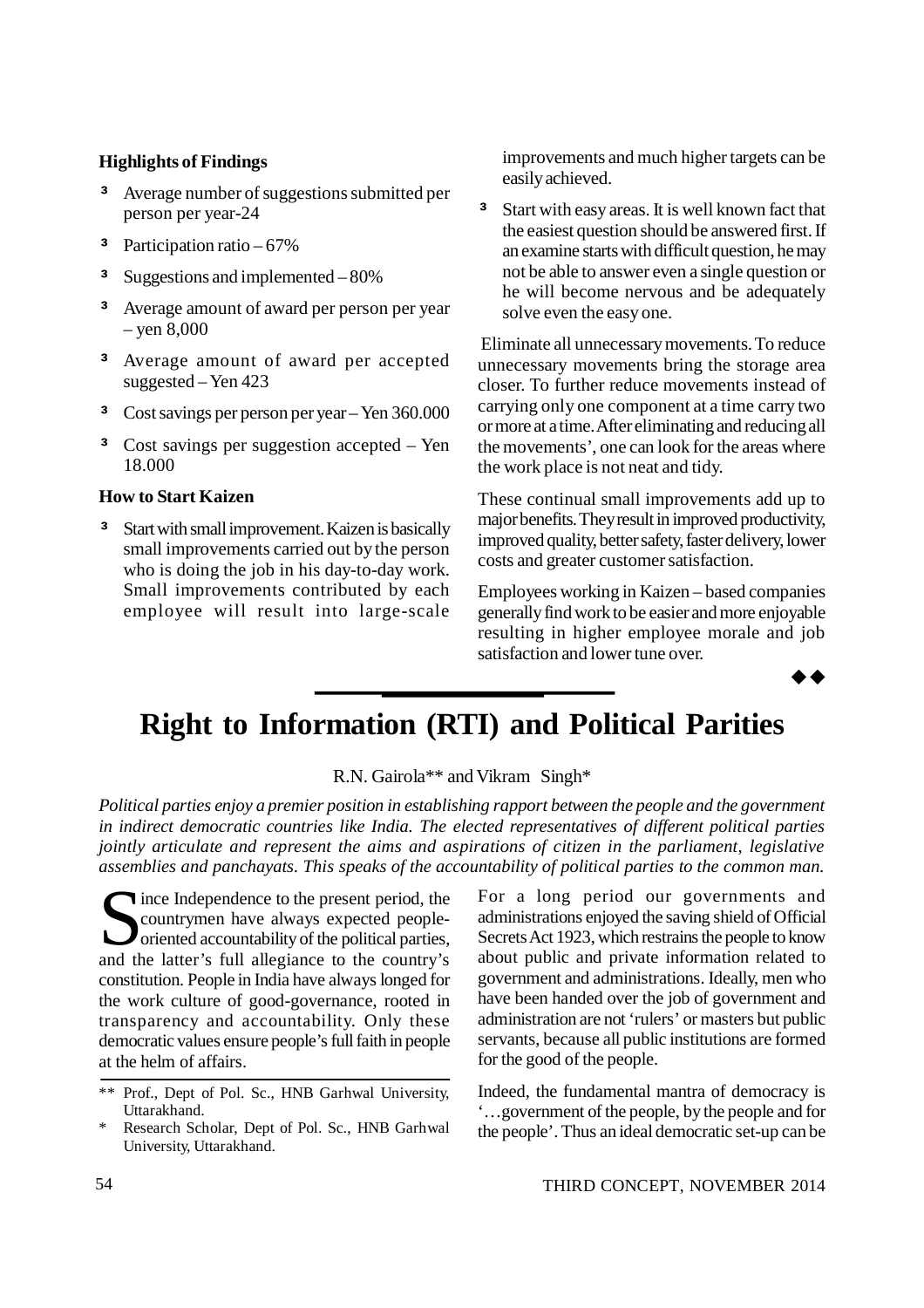there in existence only when all constitutional institutions are working as per the spirit of law and are fully accountable and transparent to the people.

In India, after a great social struggle by civil societies and activists, the Right to Information Act saw the light of the day on October 12, 2005. Barring Jammu and Kashmir, the act was made effective in the whole of India. When citizens started using RTI as an effective medium of information then, gradually accountability was fixed for public authority departments, institutions and organization, formed according to the provisions of the constitution.

By fixing accountability of political parties within the ambit of RTI, the Central Information Commission delivered a historic verdict on June 3, 2013 establishing thereby that political parties are 'public authorities' as per the rule of public authorization. They certainly come under the RTI act and are accountable to the law.

#### **The Meaning of Public Authority**

Defining 'public authority' under the Right to Information Act, it is said that 'Formed under the provisions of the Constitution or by its subservient the parliament's law or framed by any state legislative assembly, or established after due notification/order of the government, the authority or body, barring autonomous bodies, is totally under the government's possession, in its full control and directly or indirectly well under the ambit of its jurisdiction'.<sup>1</sup>

Any department, organization or institution formed under the aforesaid way, is a 'public authority' under the public authorization aspect of the Right to Information Act and, hence, is fully responsible to people for its activities and performance of duties.

#### **Political Parties as Public Authority**

In India, the political parties are neither accorded the constitutional status by the founding fathers of Indian Constitution nor the word 'political parties' has been mentioned in any article of the Constitution. But as India is a democratic country with a glorious tradition of representative democracy, the masses in the country ensure their participation in power by the elected representatives of the political parties. Also, these members of various political parties form and conduct the parliament under article 79 & under articles 170 state legislative Assemblies.

They also enjoy absolute executive powers of forming rules and regulations for the state and the country. In view of keeping a cap on members' conduct, 'the Parliament added section 102(2) in the constitution under the Constitution Amendment Act 1985 which states that the membership of any member of parliament could be terminated on the bases mentioned in the 10th schedule of the Constitution'.<sup>2</sup> This issue is related to the constitutional legitimacy of the political parties.

Political parties receive financial aid from the government and get immunity from paying income tax. The Election Commission allots them their electoral emblem and checks and monitors their total expenditure during elections. Political parties have to present financial aid details before the Election Commission and political parties are granted free telecasting time on All India Radio and Doordarshan, both government-controlled agencies, during elections.

Putting these different facts, figures, conditions and privileges in mind, political parties could be ranked with other recognized constitutional institutions. Understandably, referring to all the above facts and conditions, Central Information Commission in its historic decision of June 3, 2013 stated that political parties enjoy constitutionally recognized status and they are 'public authority' under the provision of public authorization. Thus the political parties fall within the ambit of the Right to Information Act.

Delivering its verdict on 'Right to Information Act Vs Political parties', the efficient bench of information commissioners, formed by the Central Information Commission, has given a milestone judgement, thereby adding a new saga of transparency and accountability in the eventful history of Indian democracy. Their decision clearly states that political parties fall within the Article 2(H) of the RTI. This article will fix their responsibility and liability.<sup>3</sup>

Seeking information about the status of political parties as public authority under Article 2(H) and Article 18, two separate complaints were put before the Central Information Commission. The first complaint was put by Mr. Subhash Chandra Agarwal and second by Mr. Anil Berwal. These activists jointly asked the Commission whether the political parties

#### THIRD CONCEPT, NOVEMBER 2014 55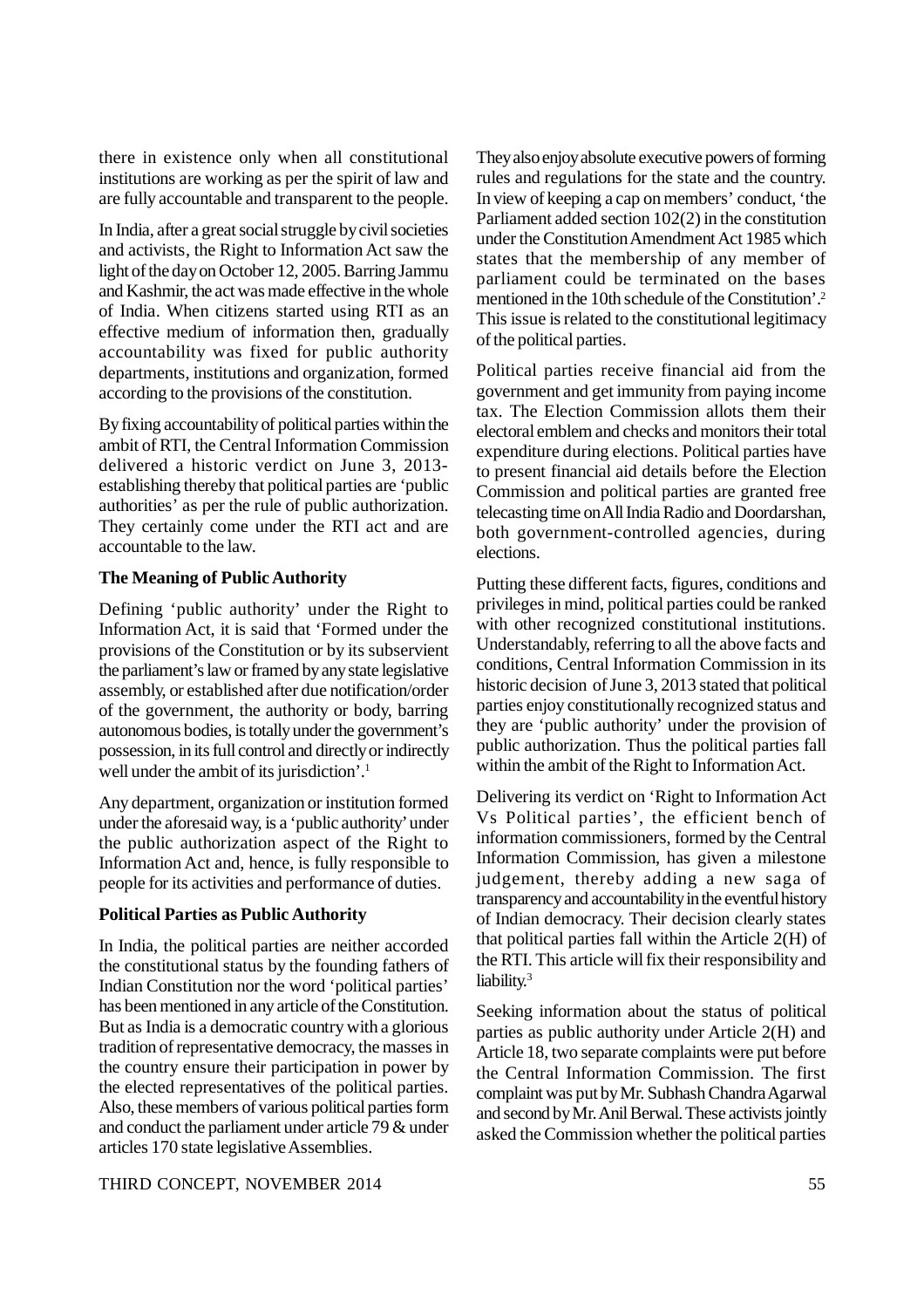are public authority under the public authorization system.

If the parties fall within the ambit of the Act, why are they unwilling of providing information. Before complaining to the Commission, the activists had sought information from political parties under article 6(1) of the Right to Information Act in their separate applications. They quizzed the parties for a), what are the major source of subscriptions of political parties, b) what is their method of accepting the subscriptions-cheques or by cash, c) has the political party given suggestion to the government about electoral reforms d) Is the party aware of the financial misconduct and corruption of its member of parliament, of legislative assembly or of local bodies, e) Is it mandatory for MP's, MLA's and members of local bodies to contribute to the party fund.

But the parties denied information on the pretext that they do not enjoy the status of political authority under article 2(J) of the RTI Act, and are not therefore accountable and answerable to release information under the Act.

The activists duo presented the whole matter before the Central Information Commission and asked in their complaint whether the six political parties of the country viz., Indian National Congress, Bhartiya Janata Party, Communist Party of India (Marxist), Communist Party, Bahujan Samaj Party and Nationalist Congress Party fall within the ambit of public authority under the public authorization system. They asked the commission to make it clear that if the political parties in question enjoy the status of 'public authority', why they shirk from appointing Public Information officers in their respective offices and, why are they reluctant in providing information about issues of public interests.

Taking cognizance of the RTI activists' complaints under its jurisdiction, the Commission admitted, in the light of facts and figures, that political parties are on par with government and governmental institutions and key-players in the observance of democratic traditions, values and operations.

The Commission thus stated that political parties are 'public authority' under the public authorization system and subject to enquiry and interrogation under the RTI Act 2005. In its 64-page decision, the

Commission added that "the role, functioning and character of political parties brings them under RTI act in our democratic system of government and, they are public institutions in all legal and constitutional provisions".

In its milestone verdict the commission fully admitted that political parties are answerable to the people and the country under the RTI act. It's because, "…political parties directly or indirectly greatly influence the life of people and, since these parties are constantly observing public duties, it is necessary to make them accountable to the public".

The Commission also directed all political parties to appoint Public Premises Officer, Public information officer and First Appellate Officer in their respective offices within the period of four weeks. The Commission directed the parties that if any citizen of the country asks for public or private information related to the parties, they are bound to provide the information and their officers must have all records and documents pertaining to the workings of the party.4 But the political parties unequivocally opposed the commission's verdict and objected that they are being forced to become liable to the Central Information Commission.

#### **The Reactions of Political Parties**

All political parties in question opposed the Commission's verdict in one voice and objected that the commission is forcibly making them answerable to the RTI act. They also complained that the move is an unwanted and unnecessary intervention of the CIC in their functioning and that it will adversely affect the workings of their parties, and decimate their power. A brief recordation of the political parties' reactions to the Commission's verdict is as follows:

- 1. Political parties are neither governmental organization nor they are run on government fund. A political party is a group of like-minded people who willingly organize themselves to form a party.
- 2. If the political party falls within the ambit of RTI act, individual decision of the party will become weapon for opponents. Decisions are taken after due consultation within the party, with the necessity of strict privacy. When some information is publicly sought regarding the consultation done, the process of decision-making,

56 THIRD CONCEPT, NOVEMBER 2014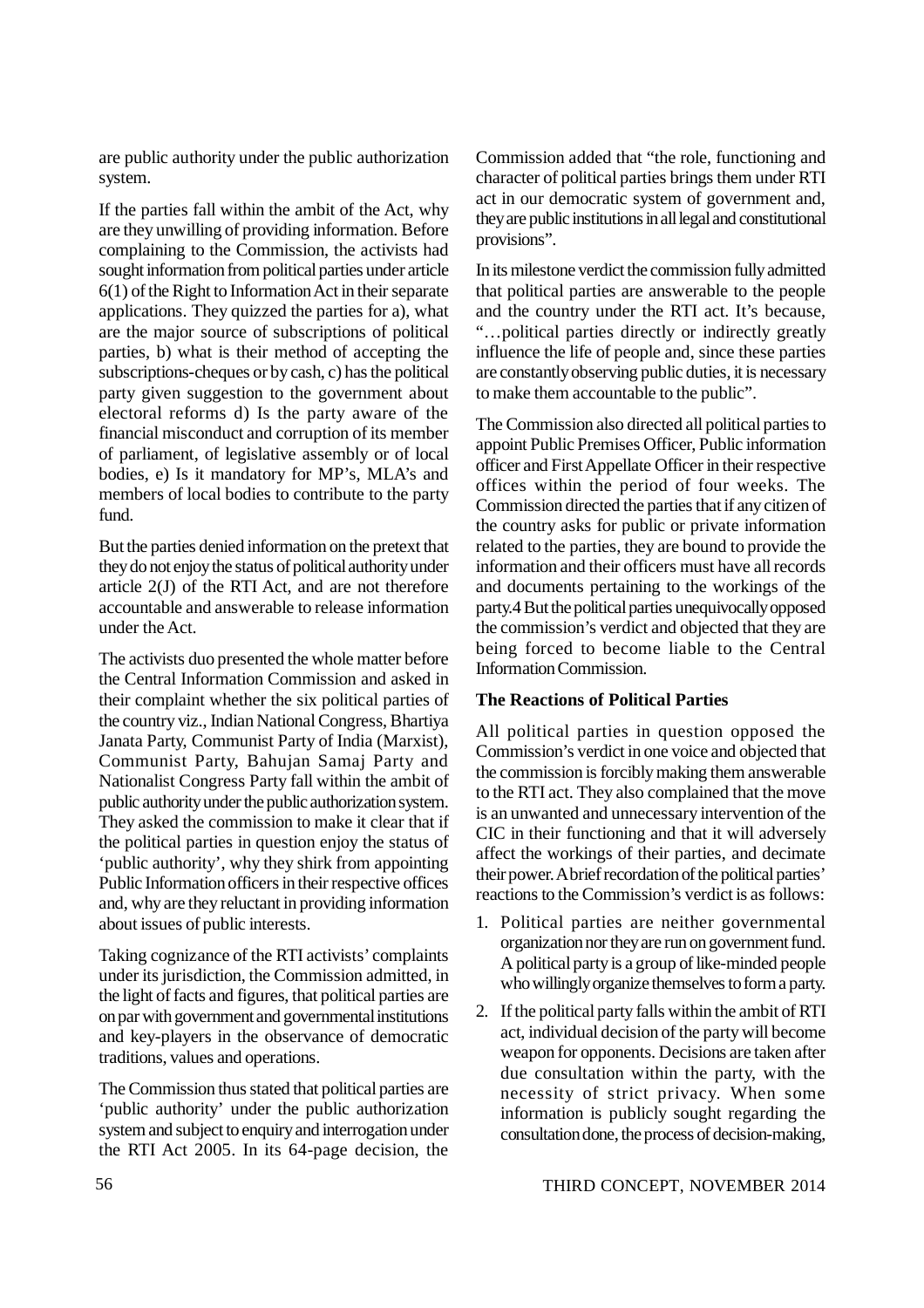such attempt will deeply infringe the internal democratic system of the party and in the long run, such attempts shall decimate the party. RTI could be used by opponents of a party against it as an effective weapon and medium of infiltration into its internal democratic structure.

- 3. As far as transparency and accountability in maintaining the financial management of a party is concerned, the party is bound to provide every year all details of expenditure before the Election Commission and Income Tax department, under the existing law. The Election Commission provides such details through RTI act. As per the existing law, it is mandatory for the political parties to record the source of subscriptions on amount worth 20,000 or more. Given this picture, it will not be good to assume that political parties are against transparency and accountability<sup>5</sup>.
- 4. As far as the question of the interpretation of Parliament-backed RTI act 2005 is concerned, the Central Information Commission is not entitled to it. This right is reserved with the Supreme Court and the High Courts of the country. The Information Commission is formed for the effective implementation of RTI act and even the Commission's officials are not out of the ambit of the court. And the officials who themselves are under the court's jurisdiction; do not hold the right of interpreting the law as does the Supreme Court or the High Court.
- 5. By setting up new definition and ruling for political parties, the Central Information Commission has encroached on its jurisdiction. When the RTI act saw the light of the day in 2005, the Parliament was not willing to bring political parties as 'public authority' under the ambit of the Act. Now it is necessary for the government and the Parliament to consult this issue with all parties and, after due discussion, add new amendments and clarifications in the RTI Act 2005.
- 6. Adding that the Commission's verdict is no less than a blow on parliamentary democracy all political parties expressed their concerns that, under the pretext of this law, their opponents shall seek details of their workings and such attempts will deeply undermine the privacy and liberty of the party. The parties also felt uneasy while stating the ground of candidate's selection, which

#### THIRD CONCEPT, NOVEMBER 2014 57

was one of the demands in the applications of the activists. The parties' plea on this issue is that selections of candidate is their internal matter and no other entity should be worried about it.<sup>6</sup>

7. The declaration that political parties are 'public authorities', will gravely decimate the internal functioning of the parties, as there is possibility of misuse of the Act in the hands of party's opponents.<sup>7</sup>

All political parties have reacted unanimously on the verdict of the Central Information Commission. They have equal and similar reservations against the verdict. It seems that their haughty attitude only underscores the truth that they believe they have no regard and responsibility for constitutional institutions.

The most important objection of political parties against the Central Information Commission's verdict is that, by this law, they are forcibly being made accountable to the Information Commission. But in truth the political parties are being made accountable to the Right to Information Act and not to the Commission. And if the political parties feel that the Commission's decision is an infringement of their jurisdiction, then the best available option before the parties was the doorstep of the Supreme Court. But instead of seeking the Apex Court's judgement and guidance on the issue, the parties brought ordinance on the floor of the Parliament.

To keep the political parties off the ambit of RTI act and to make the Commission's verdict ineffectual, the Central Cabinet, on August 1, 2013, took the decision to amend the RTI act and, subsequently, on August 12, 2013 the Cabinet presented the 'Right to Information Amendments Bill 2013' on the floor of the Parliament. The bill has provision of amendment in Article 2 of RTI act and, the amendment will ensure that group of people or organization which are registered and recognized as political parties under Public Representation Act 1951, shall not be considered as public authority.

As the Central Information Commission had ranked six political parties in the category of public authority on June 3, the 'reformed' act is supposed effective from the same date, i.e. June 3, 2013, and it is clearly stated in the amendment that the status enjoyed by political parties under Public-Representation Act shall not be subject to change by any decision or law of any court or commission.